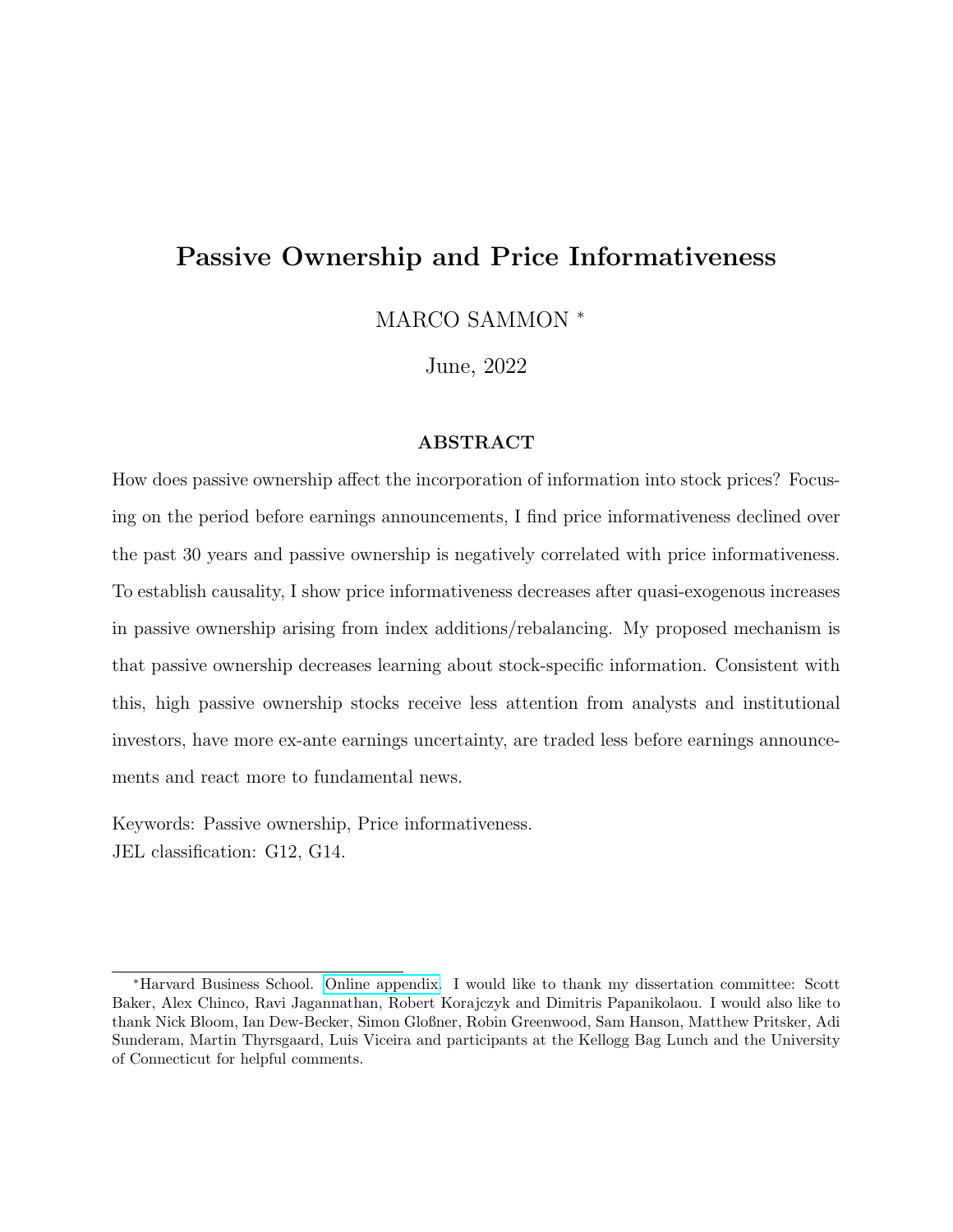## 1 Introduction

The rise of passive ownership is one of the most significant changes in asset markets over the past 30 years. Passive funds grew from owning less than 1% of the US stock market in the early 1990s to owing nearly 15% in 2018. As passive ownership continues to grow it is increasingly important to understand: How does passive ownership affect the incorporation of information into stock prices?

There is no consensus answer to this question in the theoretical or applied literature. For example: [Cong et al.](#page-49-0) [\(2020\)](#page-49-0) and [Glosten et al.](#page-51-0) [\(2021\)](#page-51-0) argue that passive ownership can increase the incorporation of systematic news. On the other hand, [Ben-David et al.](#page-48-0) [\(2018\)](#page-48-0) and [Kacperczyk et al.](#page-51-1) [\(2018b\)](#page-51-1) provide evidence that passive ownership increases non-fundamental volatility and can lead informed investors to trade less aggressively on their private information. I use the term price informativeness to broadly capture the notion of how well a stock's price reflects information about the fundamental value of the firm. One reason for the literature's lack of consensus is that researchers do not agree on how to measure price informativeness.

In this paper, I focus on days where we know information is released to the public: earnings announcements. Motivated by [Ball and Brown](#page-48-1) [\(1968\)](#page-48-1), [Fama et al.](#page-50-0) [\(1969\)](#page-50-0), [Manela](#page-52-0) [\(2014\)](#page-52-0) and [Weller](#page-53-0) [\(2018\)](#page-53-0), I ask how returns and volatility would behave around these events if pre-earnings announcement prices were less informative. This method has three advantages: (1) it doesn't rely on a particular model's definition of price informativeness (2) there is a sharp prediction for when the information contained in the earnings announcement should be incorporated into prices and (3) all these quantities are observable, so I avoid needing to take a stand on the true – but ultimately unobservable – fundamental value of the firm.

To this end, I define two measures of price informativeness. The first is the pre earningsdrift magnitude  $(DM)$ , which measures the fraction of earnings information incorporated into prices before the announcement itself, with lower values of DM implying less informative prices. The second is the quadratic variation share  $(QVS)$ , which measures the share of volatility occurring on non-earnings-announcement days. The intuition is that if investors are not gathering private signals, public information releases should be the dominant source of stock volatility. Lower values of QV S, therefore, imply less informative prices.

Leveraging these metrics, I present a new set of stylized facts, showing that over the past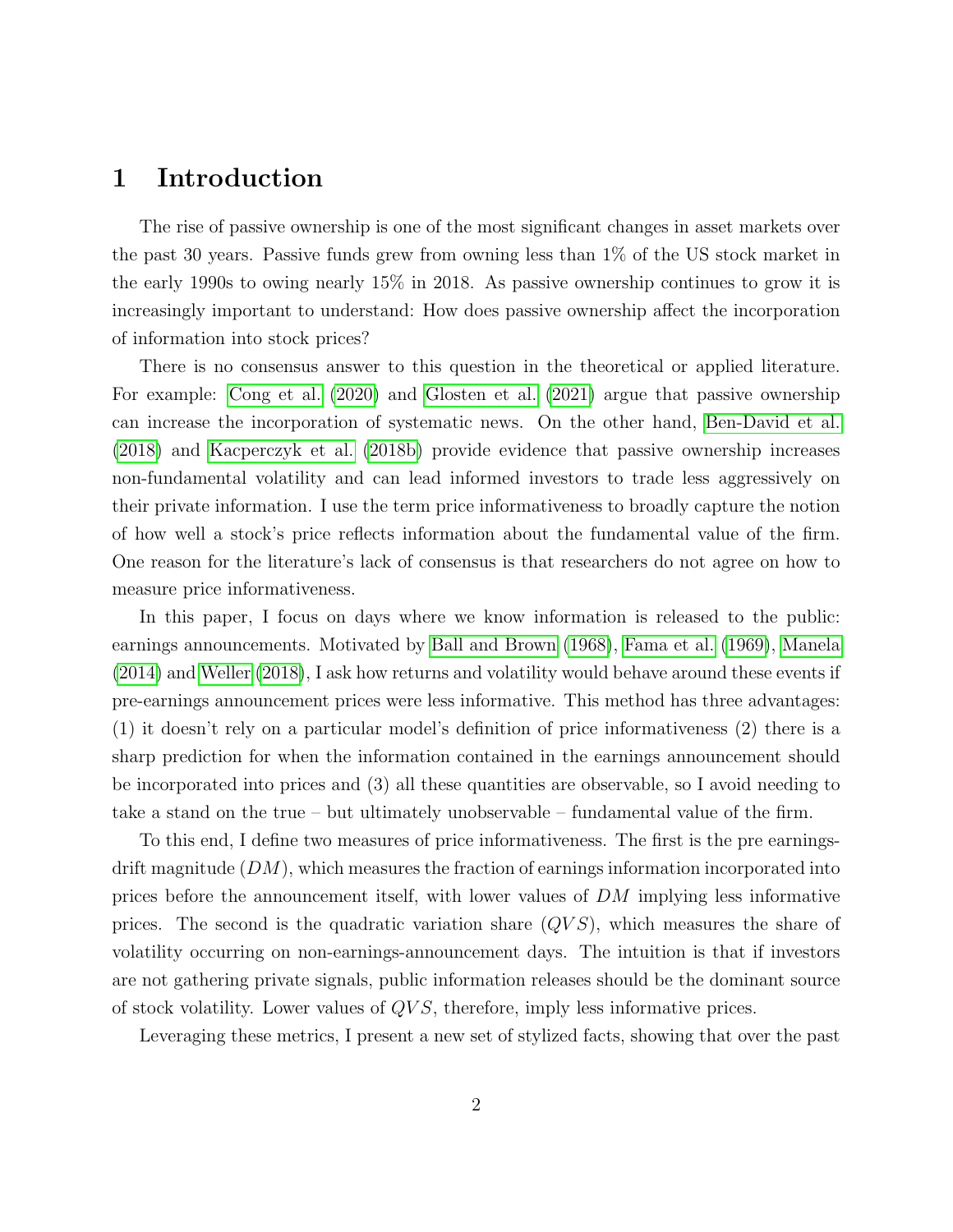30 years, pre-earnings-announcement price informativeness has been declining on average. In cross-sectional regressions, passive ownership is correlated with lower pre-earnings drift and a lower quadratic variation share. These effects are economically large, with an increase in passive ownership of  $15\%$  – which is roughly the value-weighed average increase over my sample – able to explain  $33\% - 40\%$  of the aggregate trends.

Passive ownership, however, is not randomly assigned in the cross-section of stocks. To establish causality, I need to identify increases in passive ownership that are plausibly uncorrelated with firm fundamentals. To this end, I leverage two natural experiments based on S&P 500 index additions and Russell 1000/2000 index rebalancing. Reassuringly, the relationship between passive ownership and price informativeness remains qualitatively and quantitatively unchanged in these better-identified settings.

Finally, I aim to understand why passive ownership decreases price informativeness. The standard story in the financial press is that, "[Passive investing] does naturally focus more attention in a more macro direction, above the single security level... The more stock prices are set by trading in ETFs, the less important are what investors call 'idiosyncratic factors'..."<sup>[1](#page-2-0)</sup> Fundamentally, this is a learning/attention-based mechanism, and if it's true, we would expect to see less information gathering for stocks with more passive ownership. Further, it implies this effect should be especially strong for firm-specific information.

Consistent with this, passive ownership is correlated with fewer non-robot downloads of SEC filings, evidence of less fundamental research (see e.g., [Loughran and McDonald](#page-52-1) [\(2017\)](#page-52-1)) and fewer Bloomberg terminal searches, evidence of less attention by institutional investors (see e.g., [Ben-Rephael et al.](#page-48-2) [\(2017\)](#page-48-2)). I argue this decreased demand for information has equilibrium effects on the supply of information, which I measure using data on sell-side analysts (see e.g., [Martineau and Zoican](#page-52-2) [\(2021\)](#page-52-2)). I find that passive ownership is correlated with decreased analyst coverage, increased dispersion of analysts' estimates, decreased analyst accuracy and fewer updates of analysts' forecasts. These direct effects on the supply and demand of information, however, are not the only implications passive ownership decreasing investors' attention to stock-specific news.

First, we might expect that if investors are paying less attention to firms with more passive ownership, it will be associated with more ex-ante earnings uncertainty. To quantify

<span id="page-2-0"></span><sup>1</sup>Source: Inigo Fraser-Jenkins, Co-Head of Institutional Solutions at Alliance Bernstein, quoted in the [Wall Street Journal.](https://www-wsj-com.ezp-prod1.hul.harvard.edu/articles/how-etfs-swallowed-the-stock-market-11567162801?mod=mhp)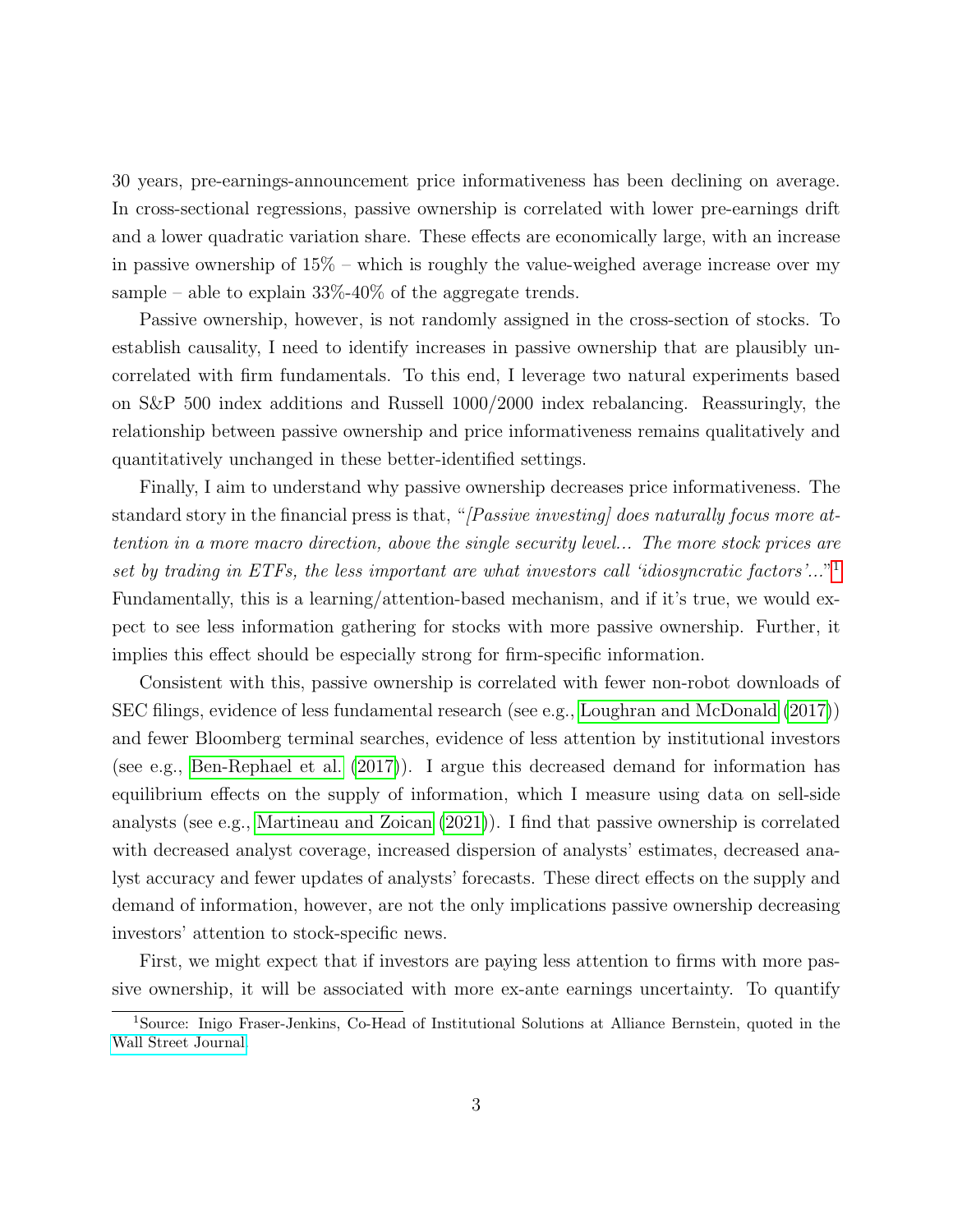this, following [Kelly et al.](#page-51-2) [\(2016\)](#page-51-2), I construct a measure of how expensive options which span earnings announcements are, relative to those which expire just before/after the announcement. Consistent with the average decrease in price informativeness, options which span earnings announcements became relatively more expensive over my sample. The effects of passive ownership are large here, with a 15% increase in passive ownership explaining about half of the time-series trend toward increased ex-ante earnings uncertainty.

Somewhere else that decreased information gathering may manifest is in trading volume around information-release events (see e.g., [Manela](#page-52-0) [\(2014\)](#page-52-0)). One reason is that investor heterogeneity is typically cited as a source of trading volume (see e.g., [Wang](#page-52-3)  $(1994)$ ), and if no one gathers private information, everyone will have the same beliefs. Relatedly, as investors' signals become less precise, they may trade less aggressively, which could also lead to decreased trading volume. Therefore, if fewer investors are gathering private information, we might expect abnormally low pre-earnings trading volume. Moreover, price discovery doesn't occur in a vacuum; there must be trade for private information to be incorporated into prices, so less trading might be evidence in and of itself of decreased price informativeness. Consistent this, I show that there has been a large decline in average pre-earnings volume over the past 30 years, and that passive ownership can explain this trend.

Another implication of fewer people gathering information is that stock prices may respond more to fundamental news of a given size. The intuition is that if investors have less precise beliefs before an announcement, they will update significantly afterwards, leading to a larger price change. By running earnings response regressions in the spirit of [Kothari and](#page-51-3) [Sloan](#page-51-3) [\(1992\)](#page-51-3), I show there has been a trend toward increased reactions to fundamental news over the past 30 years and a 15% increase in passive ownership roughly doubles a firm's responsiveness to earnings surprises. Consistent with a re-allocation of attention from firmspecific to systematic information, passive ownership's effect is concentrated in an increased reaction to negative idiosyncratic news.

Finally, I explore why passive ownership has an asymmetric effect on positive versus negative news. One natural explanation is that passive ownership has made the underlying stocks easier to short, because passive funds lend out their shares as an additional source of income. Consistent with this, I find that high passive stocks have more short interest on average – although this doesn't necessarily speak to the effect of passive ownership on price informativeness per se. I find, however, that following the release of negative earnings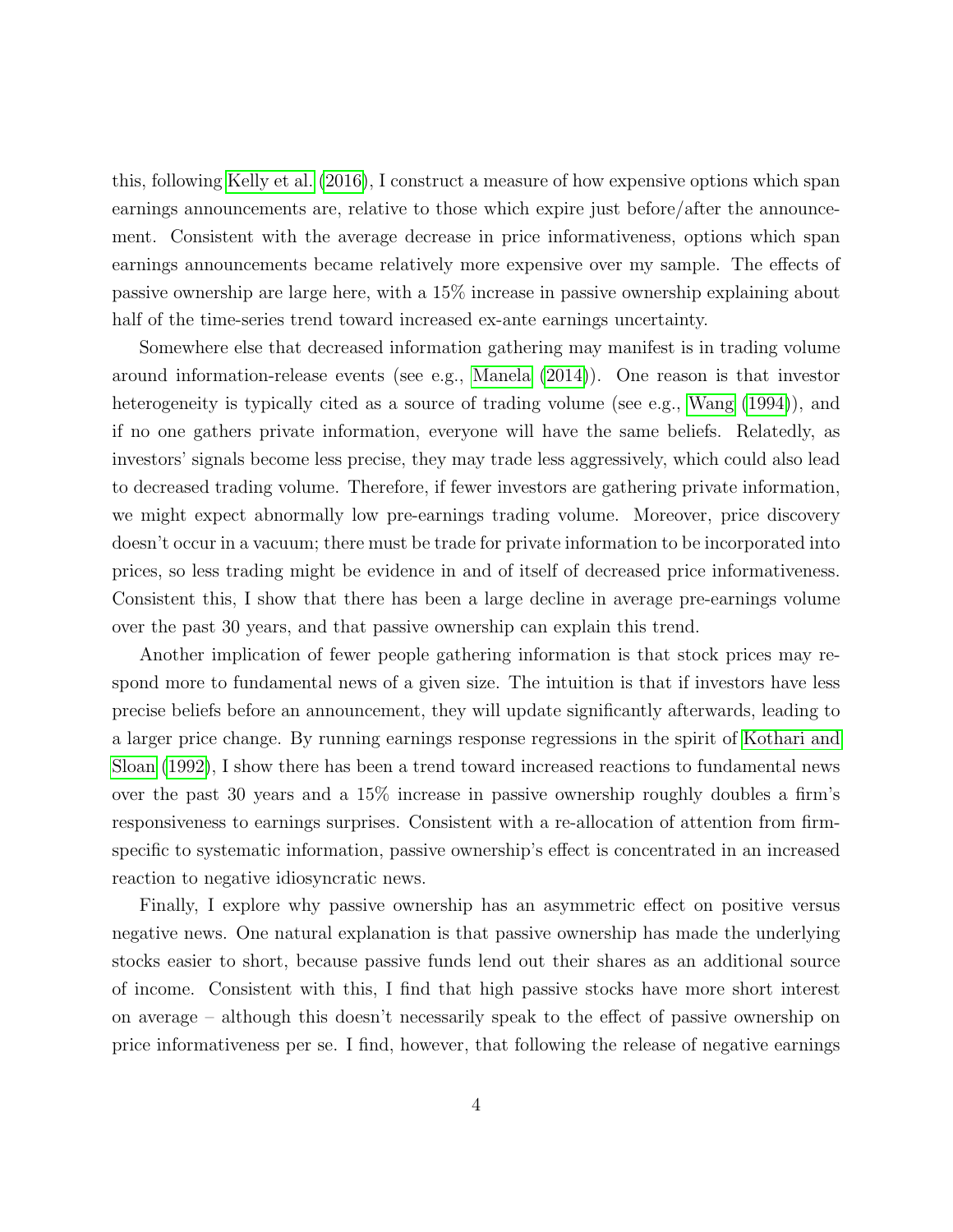news, stocks with more passive ownership have a larger increase in short interest. This is consistent with previously inattentive investors adding significantly to their short positions after the bad news was publicly revealed.

Literature Review. My paper contributes to two broad sets of research questions. First, as passive ownership has grown, so has the literature on how it affects price informativeness. Many channels have been proposed, from passive ownership's influence on firms' cost of capital to its effects on liquidity. This literature has found mixed results, with some papers arguing that passive ownership increases informativeness (see e.g., [Buss and Sun](#page-49-1)[daresan](#page-49-1) [\(2020\)](#page-49-1), [Ernst](#page-50-1) [\(2020\)](#page-50-1), [Malikov](#page-52-4) [\(2020\)](#page-52-4), [Lee](#page-51-4) [\(2020\)](#page-51-4), [Kacperczyk et al.](#page-51-5) [\(2018a\)](#page-51-5)), some papers arguing it decreases informativeness (see e.g., [Qin and Singal](#page-52-5) [\(2015\)](#page-52-5), [DeLisle et al.](#page-50-2) [\(2017\)](#page-50-2), [Garleanu and Pedersen](#page-50-3) [\(2018\)](#page-50-3), [Breugem and Buss](#page-49-2) [\(2019\)](#page-49-2), [Brogaard et al.](#page-49-3) [\(2019\)](#page-49-3), [Bennett et al.](#page-48-3) [\(2020\)](#page-48-3), [Kacperczyk et al.](#page-51-1) [\(2018b\)](#page-51-1)), others arguing it increases the incorporation of systematic information at the expensive of idiosyncratic information (see e.g.,. [Bhattacharya and O'Hara](#page-48-4) [\(2018\)](#page-48-4), [Cong et al.](#page-49-0) [\(2020\)](#page-49-0), [Antoniou et al.](#page-48-5) [\(2020\)](#page-48-5), [Glosten et al.](#page-51-0) [\(2021\)](#page-51-0)) or vice versa (see e.g., [Bond and Garcia](#page-48-6) [\(2018\)](#page-48-6)) and yet others showing it has no effect (see e.g., [Coles et al.](#page-49-4) [\(2020\)](#page-49-4)).

I find that passive ownership decreases price informativeness. My results differ from past work because (1) I am measuring price informativeness a different way. Rather than mapping a model-based measure to the data, I leverage intuitive metrics designed to capture the fraction of information which was incorporated into prices before it was formally announced (2) I am looking at prices informativeness at a particular point in time, specifically right before earnings announcements. Focusing on the pre-earnings announcement window – and the announcements themselves – yields sharp empirical predictions for when the information should be incorporated into prices and (3) I am measuring informativeness about a different type of information. Because my results examine how prices, volatility and trading volume change around earnings announcements, I am not focused on the earnings numbers alone, but capture informativeness about any news released at the same time (e.g., in recent earnings announcements, Disney has also disclosed the number of subscribers to their online streaming platform). This is a strength of my empirical method, as I don't need to take a stand on which accounting numbers – if any – constitute the true fundamental value of the firm.

My paper also contributes to a growing literature which studies trends in price informa-tiveness (see e.g., [Bai et al.](#page-48-7)  $(2016)$ , Dávila and Parlatore  $(2018)$ ). This literature has consis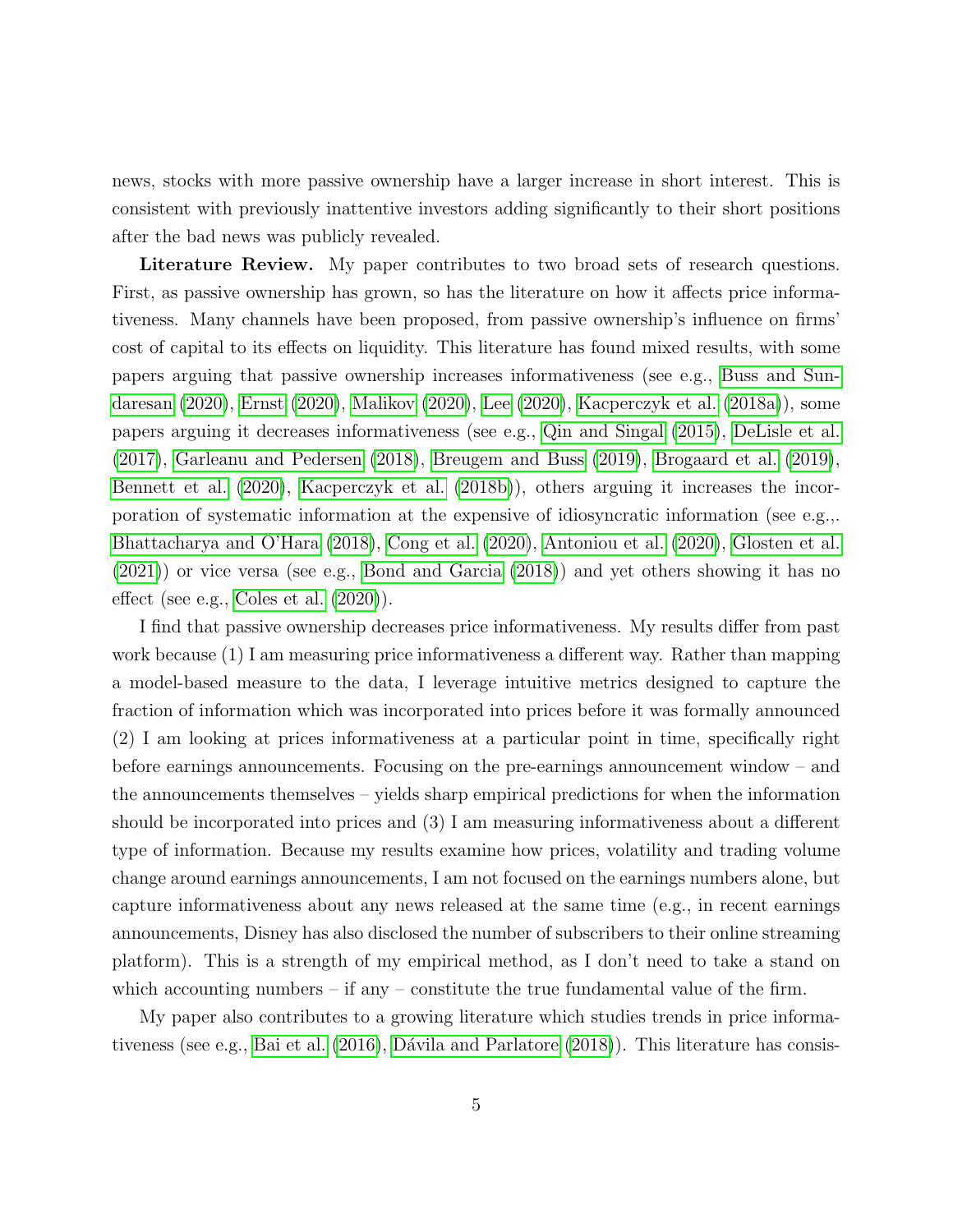tently found that average price informativeness has been increasing over time, although this effect is not uniform across individual stocks (see e.g., [Farboodi et al.](#page-50-4) [\(2020\)](#page-50-4)). Explanations for this trend have ranged from the growth of financial data to improved liquidity. I find the opposite, showing that average price informativeness has been decreasing over the past 30 years. As mentioned above, my results differ from this literature because (1) I am measuring price informativeness differently (2) I am focusing on price informativeness specifically before earnings announcements and (3) I am examining informativeness about a different type of information.

## <span id="page-5-1"></span>2 Measuring price informativeness

In this section, I motivate my measures of price informativeness and show that they have been declining on average over the past 30 years.

## 2.1 Measure 1: Pre-earnings drift

A natural measure of price informativeness before an earnings announcement is the fraction of information that ended up being released which was incorporated into prices ahead of time. Therefore, if pre-earnings announcement prices became less informative, we would expect them to drift up relatively less ahead of good news and drift down relatively less ahead of bad news.

To visualize this, we need a definition of good and bad news, so following [Novy-Marx](#page-52-6) [\(2015\)](#page-52-6), define standardized unexpected earnings (SUE) as:

<span id="page-5-0"></span>
$$
SUE_{i,t} = \frac{E_{i,t} - E_{i,t-4}}{\sigma_{(t-1,t-8)}(E_{i,t} - E_{i,t-4})}
$$
(1)

where  $E_{i,t}$  denotes earnings per share for firm i in quarter t in the IBES Unadjusted Detail File. In words, Equation [1](#page-5-0) is measuring the year-over-year (YOY) change in earnings, divided by the standard deviation of YOY changes in earnings over the past 8 quarters.

Each quarter, I sort firms into deciles of  $SUE$  and calculate the cumulative marketadjusted returns of a \$1 investment over the 22 trading days before and after the earnings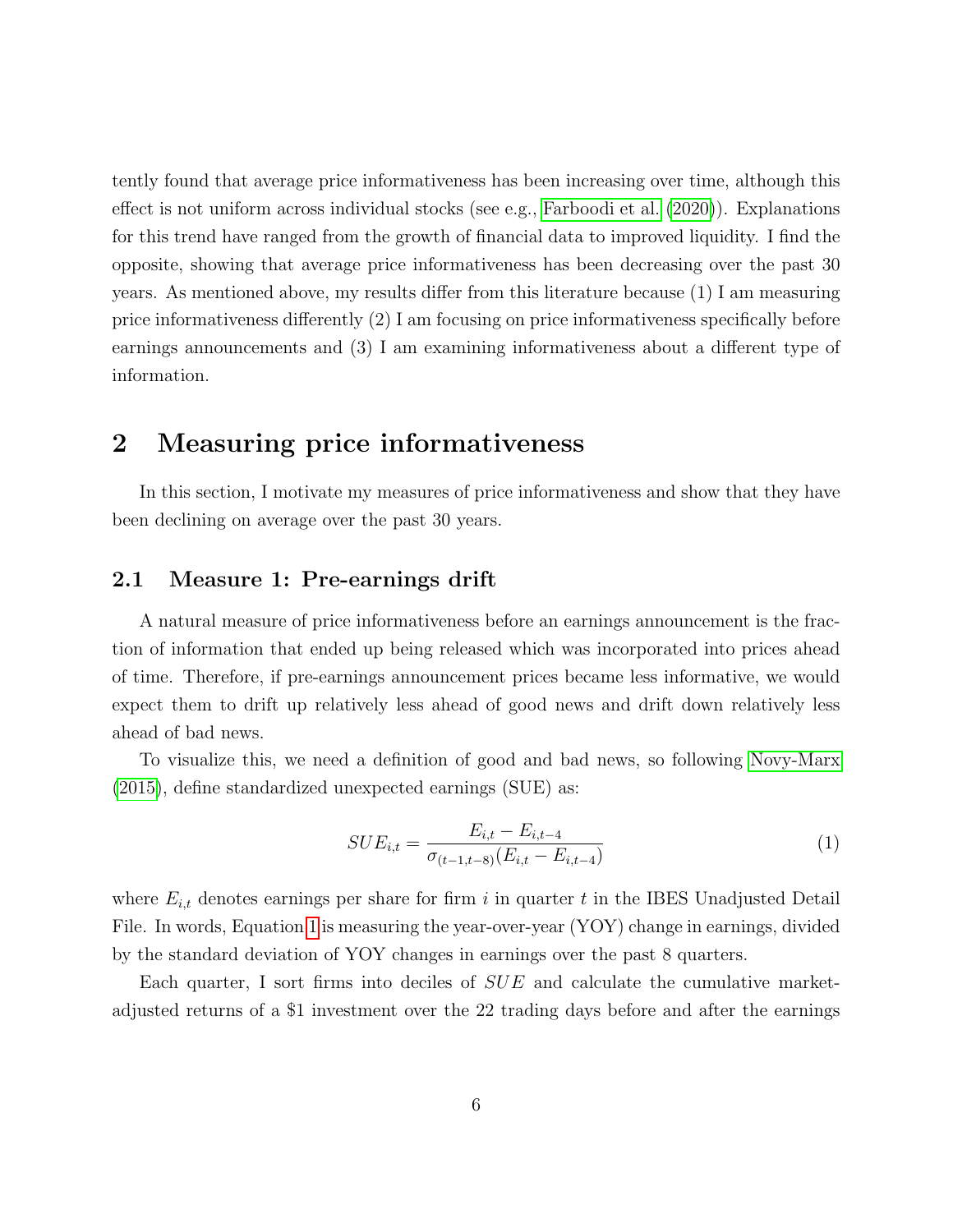announcement.<sup>[2](#page-6-0)</sup> Market-adjusted returns,  $r_{i,t}$ , are defined as in [Campbell et al.](#page-49-6) [\(2001\)](#page-49-6): the difference between firm i's excess return and the excess return on the market factor from [Ken French'](http://mba.tuck.dartmouth.edu/pages/faculty/ken.french/data_library.html)s data library.

Figure [1](#page-7-0) shows the average cumulative market-adjusted returns by SUE decile for two different time periods: 2001-2007 and 2010-2018. The brown dashed line represents the average for firms with the most positive earnings surprises, while the blue dashed line represents the average for firms with the most negative earnings surprises. Between 2010 and 2018, firms in each decile move less before earnings days than between 2001 and 2007. The decline in pre-earnings drift is even stronger when comparing to the pre-2001 period, but that may be due to Regulation Fair Disclosure (Reg FD), implemented in August 2000, which limited firms' ability to selectively disclose earnings information before it was publicly announced.

To quantify the patterns in Figure [1,](#page-7-0) I define the pre-earnings drift magnitude for firm  $i$ with an earnings announcement at time  $t$  as:

<span id="page-6-1"></span>
$$
DM_{i,t} = \begin{cases} \frac{1+r_{i,(t-22,t-1)}}{1+r_{i,(t-22,t)}} & \text{if } r_{i,t} > 0\\ \frac{1+r_{i,(t-22,t)}}{1+r_{i,(t-22,t-1)}} & \text{if } r_{i,t} < 0 \end{cases}
$$
 (2)

The pre-earnings drift magnitude will be near one when the earnings day move is small relative to cumulative pre-earnings returns.  $DM_{i,t}$  decreases as the earnings-day return becomes large, relative to the returns over the previous 22 days. If  $r_t$  is negative, this relationship would be reversed, which is why the measure is inverted when  $r_t$  is less than zero.  $DM_{i,t}$  is my first measure of pre-earnings price informativeness, and yields an empirical prediction I will use to measure the effect of passive ownership on price informativeness.

**Prediction 1:** If passive ownership decreases price informativeness, it should cause  $DM_{i,t}$  to decline

Consistent with Figure [1,](#page-7-0) average  $DM_{it}$  decreased by about -0.02 between 1990 and 2018. This drop is large, at about  $40\%$  the size of DM's whole sample standard deviation of 0.05. A natural question raised by Figure [1](#page-7-0) is whether this decline in pre-earnings drift was

<span id="page-6-0"></span><sup>2</sup>While somewhat arbitrary, the choice of 22 trading-days before the earnings announcement is in line with previous literature (see e.g., [Weller](#page-53-0) [\(2018\)](#page-53-0)). A natural concern with the choice of 22 trading days is that we care about price informativeness all the time, so we should use e.g., a pre-earnings window that starts right after the last earnings announcement. Using a window this long, however, has its own issues, as it might pick up a delayed reaction to last period's earnings news and is more likely to overlap with non-earnings news releases.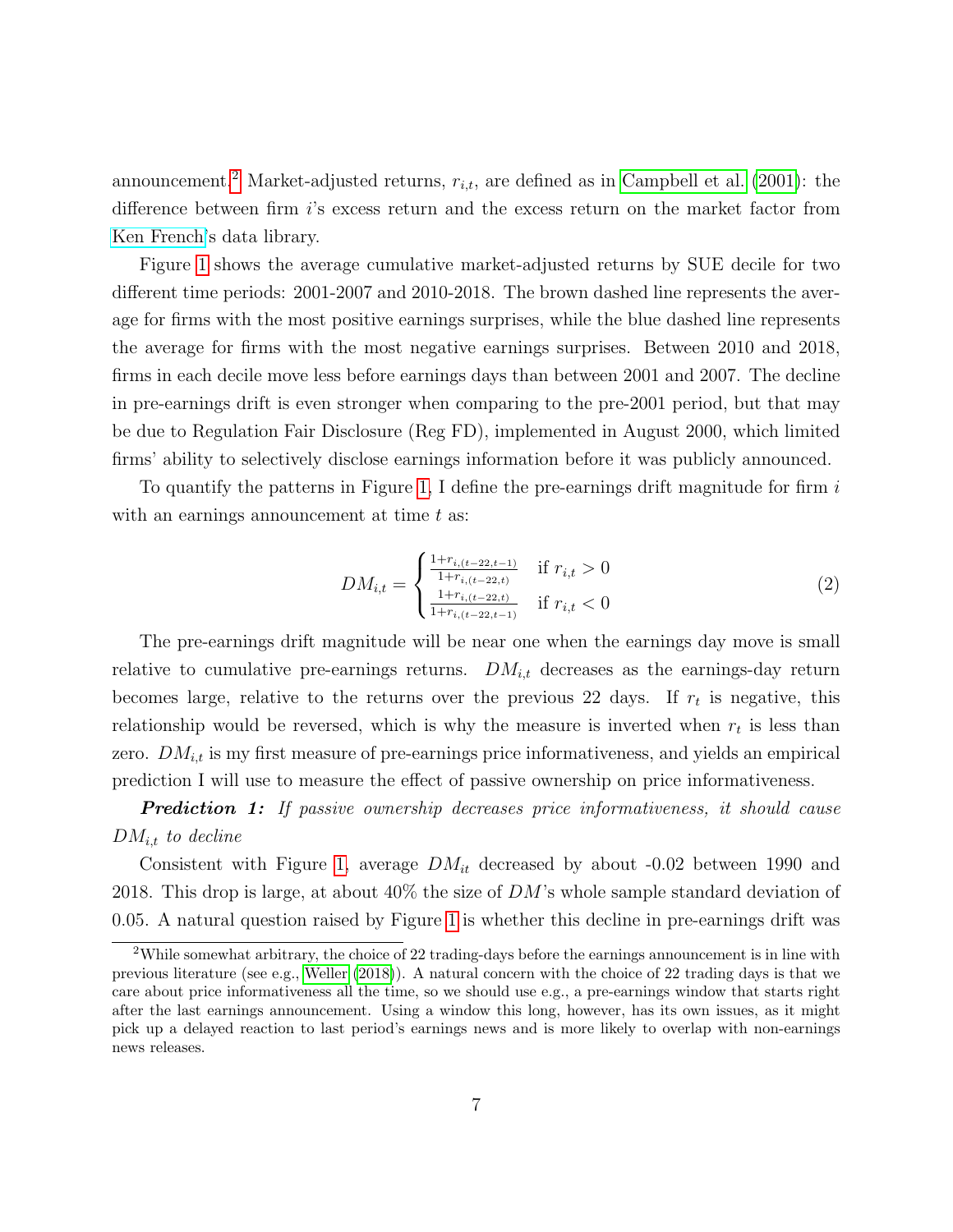<span id="page-7-0"></span>

Figure 1. Decline of pre-earnings drift by SUE decile. Each quarter, firms are sorted into deciles based on standardized unexpected earnings (SUE). Each line represents the cross-sectional average market-adjusted return of \$1 invested at  $t = -22$ . The brown dashed line represents the average for firms with the most positive earnings surprises, while the blue dashed line represents the average for firms with the most negative earnings surprises. The solid lines represent the averages for deciles 2 to 9.

symmetric for firms which ended up releasing good and bad news. In the appendix, I show that before 2012, the decline in SUE was mostly uniform across quintiles of SUE. From 2013- 2018, however, the average drift decreased relatively more for firms that ended up releasing the worst earnings news. I further explore this asymmetry, as well as its relationship to passive ownership, in Section [6.](#page-29-0)

While not identical,  $DM$  is similar to the price-jump measure of [Weller](#page-53-0) [\(2018\)](#page-53-0), which is also designed to capture the fraction of earnings information incorporated into prices before it was formally released. The difference is that  $DM$  uses gross returns, while price-jump uses net returns. If I had instead defined  $\widehat{DM_{i,t}} = r_{t-22,t-1}/r_{t-22,t}$ , the mean of  $\widehat{DM_{i,t}}$  may not be well defined, as  $r_{t-22,t}$  can be equal to zero. Weller overcomes this challenge by filtering out non-events – defined as observations with  $r_{t-22,t}$  close to zero – which constitute almost 50% of earnings announcements. This filter, however, can complicate any analysis where the right-hand-side variable of interest is related to market capitalization – as is the case with passive ownership – or when using value weights, because non-events are not evenly spread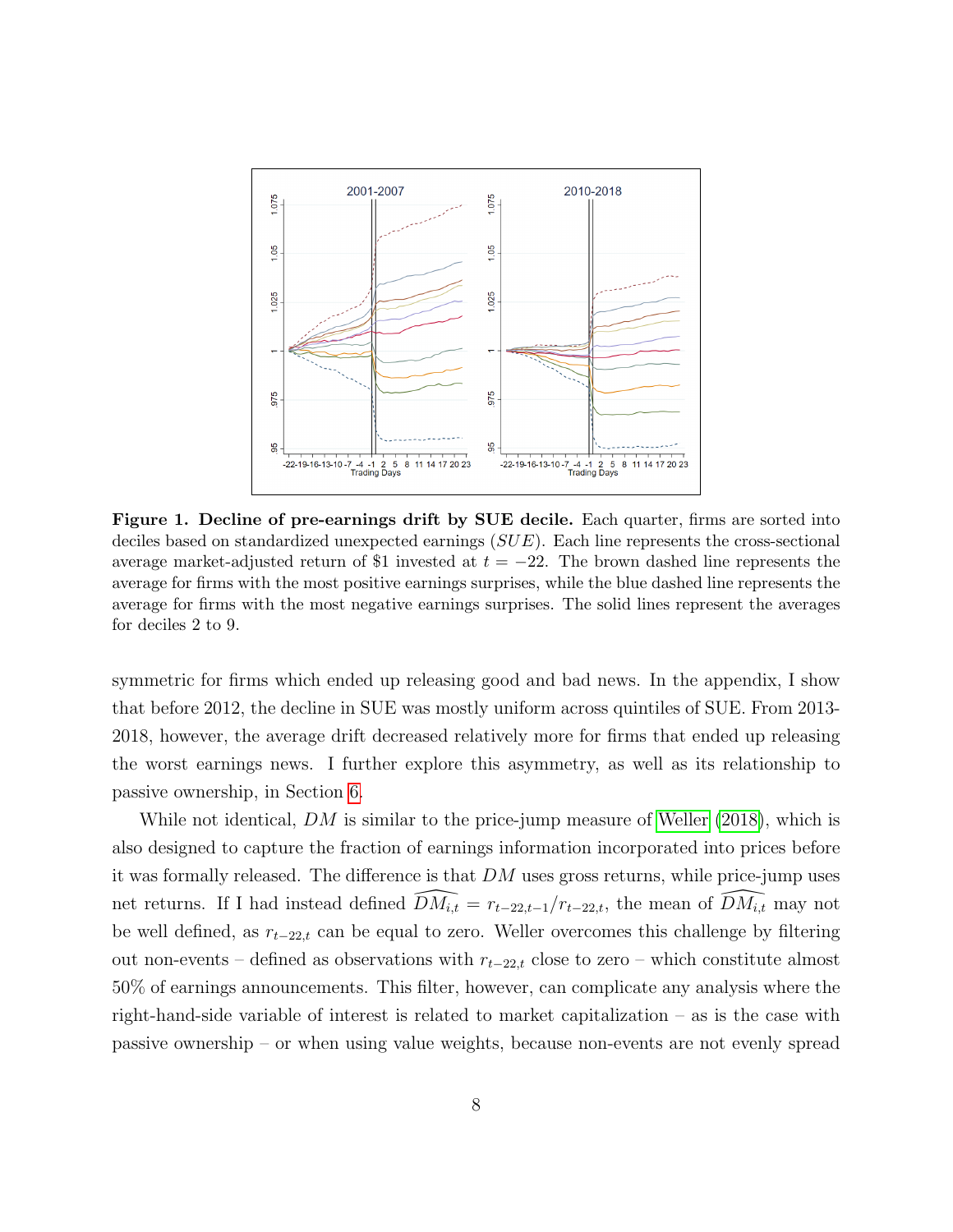across the firm size distribution.

 $DM$  is also related to the pre- and post-drug approval cumulative abnormal returns  $(CARs)$  studied in [Manela](#page-52-0) [\(2014\)](#page-52-0), as well as the absolute  $CARs$  around earnings announcements studied by e.g., [Ball and Brown](#page-48-1) [\(1968\)](#page-48-1) and [Fama et al.](#page-50-0) [\(1969\)](#page-50-0). I believe that in my setting, as discussed in [Weller](#page-53-0) [\(2018\)](#page-53-0), DM has the advantage that it captures the fraction of information incorporated into prices before it is formally announced. In the appendix, as an additional robustness check, I show that using Weller's price-jump measure or CARs does not change any of my empirical conclusions.

## 2.2 Measure 2: Earnings days' share of volatility

In many models, the arrival of new information is a major source of volatility in stock prices. There are two ways, however, that new information could arrive: (1) investors privately gather information, e.g., as was the case for the [Lumber Liquidators](https://www.reuters.com/article/us-lumberliquidators-settlement-idINKBN1QT2BR) scandal in 2015 or (2) firms release information to the public. As fewer investors gather private information, therefore, we would expect that public signals would be drive an increasingly large share of total stock volatility.

To capture this idea, define the quadratic variation share  $(QVS)$  for firm i around earnings announcement  $t$  as:

<span id="page-8-1"></span>
$$
QVS_{i,t} = 1 - \left(r_{i,t}^2 / \sum_{\tau = -22}^0 r_{i,t+\tau}^2\right)
$$
 (3)

where  $r_{it}$  denotes a market-adjusted daily return. The numerator of the term in parenthesis is the squared earnings-day return, while the denominator is the sum of squared returns from  $t - 22$  to t. QVS is my second measure of price informativeness. If relatively more information is being learned and incorporated into prices on earnings announcement dates, we would expect smaller values of  $QVS^3$  $QVS^3$ , which yields a second empirical prediction for measuring the relationship between passive ownership and price informativeness.

**Prediction 2:** If passive ownership decreases price informativeness, it should cause  $QVS_{i,t}$  to decline

In this 23-day window – 22 pre-earnings days plus the earnings announcement itself – the

<span id="page-8-0"></span><sup>3</sup>This is why I define  $QVS_{i,t} = 1 - \left(r_{i,t}^2 / \sum_{i=1}^{0} \right)$  $\sum_{\tau=-22} r_{i,t+\tau}^2$ ) instead of  $\widehat{QVS_{i,t}} = r_{i,t}^2 / \sum_{i=1}^{n}$  $\sum_{\tau=-22} r_{i,t+\tau}^2$ . Lower values of  $QVS$  imply less informative prices, consistent with DM.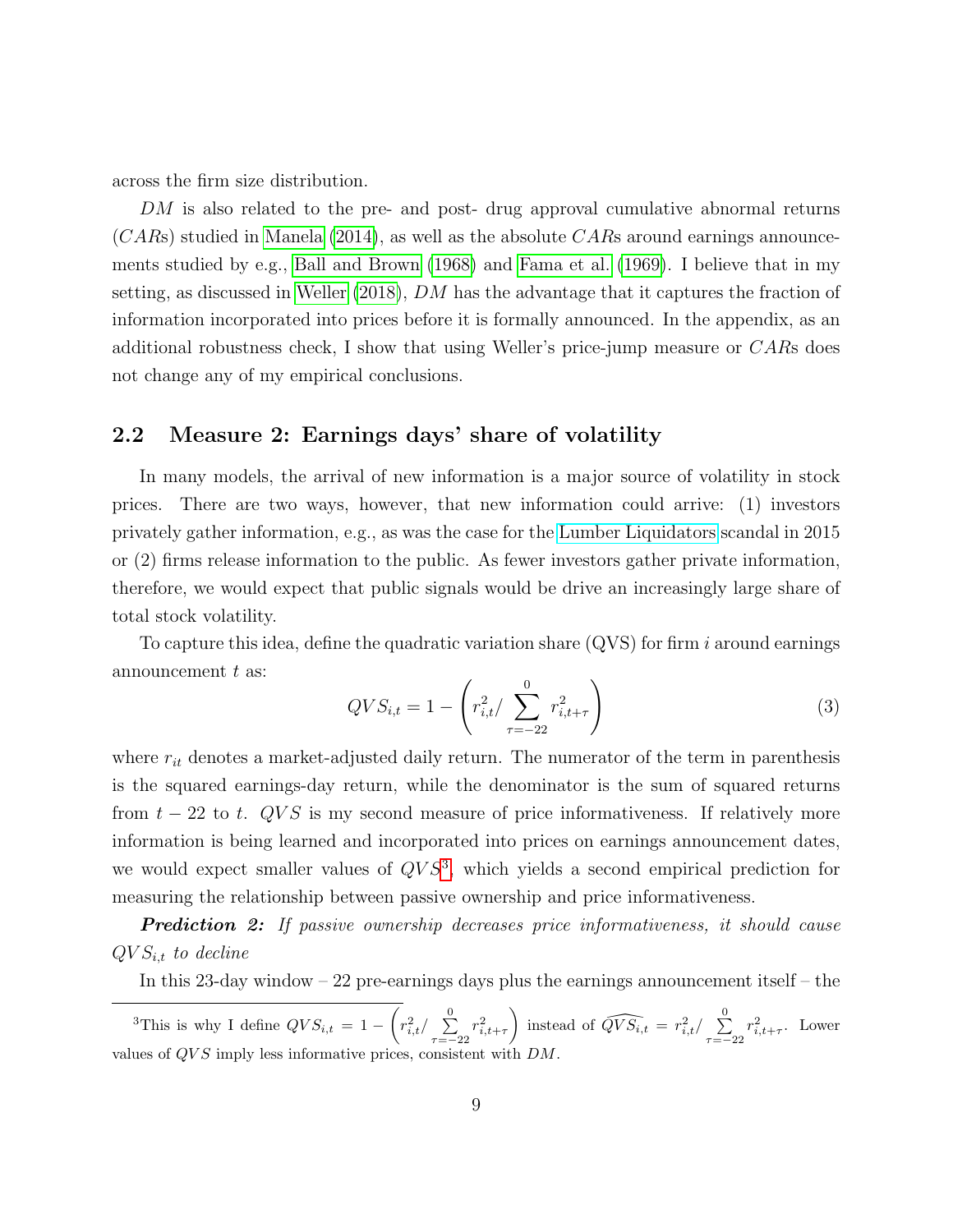earnings day is  $1/23 \approx 4.3\%$  of observations, so values of  $QVS_{i,t}$  smaller than 0.957 imply that earnings days account for a disproportionately large share of total volatility.[4](#page-9-0) Figure [2](#page-9-1) plots coefficients from a regression of  $QVS$  on a set of year dummy variables for all stocks in my sample. Average  $QVS$  decreased from  $92.0\%$  in 1990 to  $72.6\%$  in 2018. This 19.4% decline is about the same size as  $QVS$ 's whole-sample standard deviation of 21.0%. The appendix shows that the decrease in  $QVS$  was due to a simultaneous increase earnings-day volatility and a decrease in non-earnings-day volatility.

<span id="page-9-1"></span>

Figure 2. Increase in earnings-day volatility. This figure plots coefficients from a regression of QVS on a set of year dummy variables. The constant term for the omitted year (1989) is added to each coefficient. For firm i around earnings announcement  $\tau$  the quadratic variation share (QVS) is defined as:  $QVS_{i,t} = 1 - \left(r_{i,t}^2 / \sum\right)^0$  $\tau = -22$  $r_{i,t+\tau}^2$ ), where  $r$  denotes a market-adjusted daily return. The red bars represent 95% confidence intervals around the point-estimates. Standard errors are clustered at the firm level.

$$
\widehat{QVS_{i,t}} = 1 - \left[ \left( \sum_{j=0}^{n} r_{i,t+j}^{2} \right) / \left( \sum_{\tau=-22}^{0} r_{i,t+\tau}^{2} \right) \right] \text{ for } n = 1, \dots, 5.
$$

<span id="page-9-0"></span><sup>&</sup>lt;sup>4</sup>One concern is that the 22-day pre-earnings-announcement window may be too narrow to capture when information is being incorporated into prices. All results are robust to defining  $QVS$  at the annual level i.e., defining the numerator of the term in parenthesis to be the sum of squared returns on the 4 quarterly earnings days in year  $t$ , while the denominator is the sum of squared returns for all days in year  $t$ . Defining things at the annual level avoids needing to take a stand on the correct pre-earnings window length. My results are also robust to including a post-earnings announcement window in the numerator e.g., defining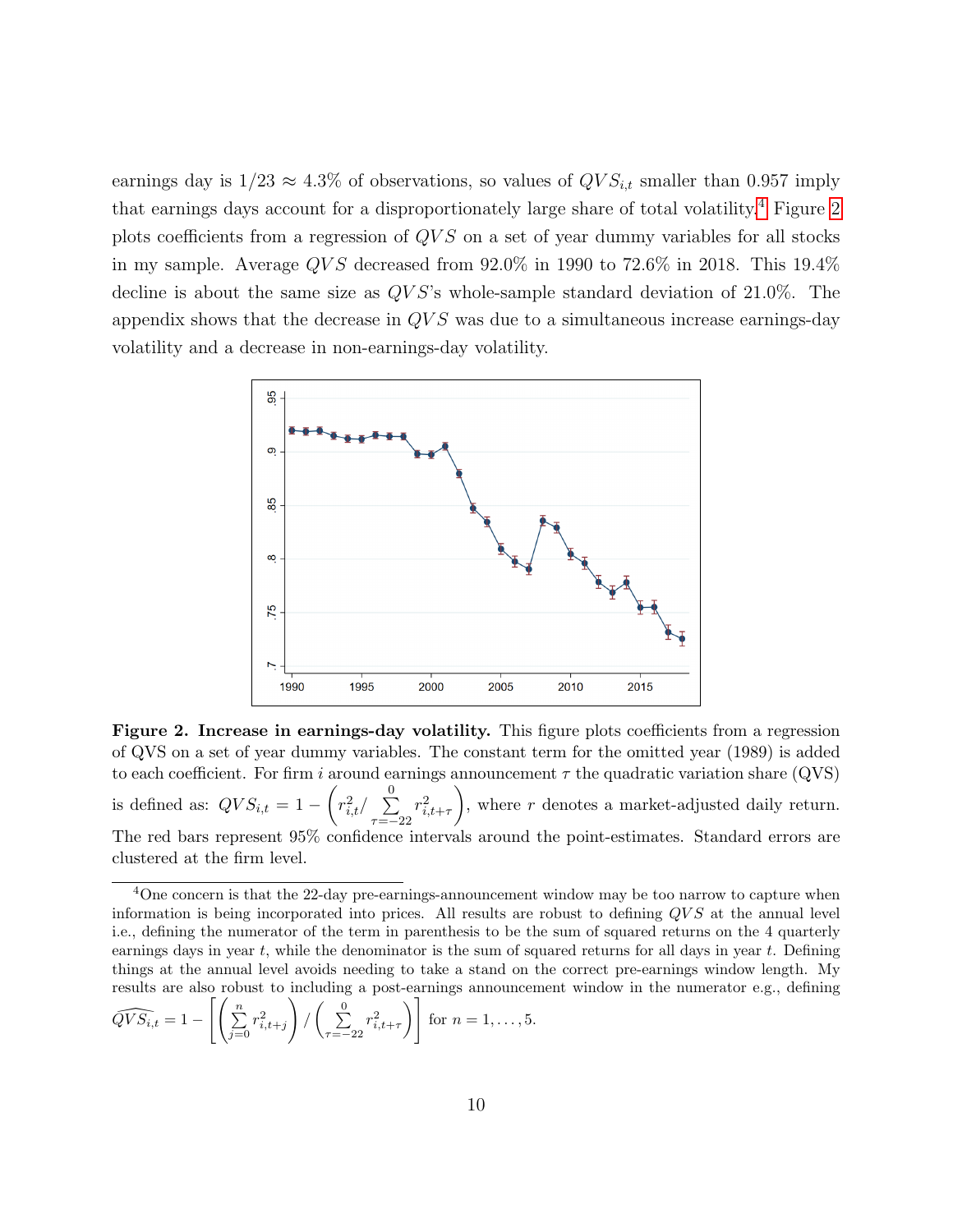A natural question is whether  $QVS$  captures different information than  $DM$  because e.g., they will both tend to be lower if the earnings-day return is large in absolute value. To understand where they might differ, consider the following scenario: Leading up to an earnings announcement, a stock has alternating returns of  $\pm$  5%, for a total cumulative return of 0%. Then, on the earnings day itself, the stock has a return of 5%. In this case, DM would be small at  $(1+0)/(1+0.05)$ , suggesting that pre-earnings prices were not informative. This, however, misses the fact that the earnings-day return itself was not large relative to the swings that the stock experienced leading up to the earnings announcement, which would be captured by  $QVS$ . In the appendix, I present more details on the relationship between  $DM$  and  $QVS$ .

## 2.3 Placebo tests on stylized facts

One concern is that all of the downward trends in price informativeness documented in this section could be unrelated to the information released on earnings days. To rule this out, I run the following placebo test: select the date 22 trading days before each earnings announcement – the start of each pre-earnings announcement window – to be a placebo earnings date. I then reconstruct the time-series averages of the pre-earnings drift and QV S for these placebo earnings days. In the appendix, I show that there is no downward trend in the drift or QV S for the placebo earnings dates. I repeat this exercise using randomly selected dates as placebo earnings announcements and also find no trends for either of the price informativeness measures.

As an additional placebo test, in the appendix, I examine price informativeness around scheduled Federal Open Market Committee (FOMC) meeting dates. Like earnings announcements, these are days where large quantities of information are released, but it is not specific to any particular firm. I find that there is no significant downward trend in either of the price informativeness measures around scheduled FOMC announcements. Collectively, these placebo tests confirm that the decrease in average price informativeness only applies to firmspecific information released around earnings announcements.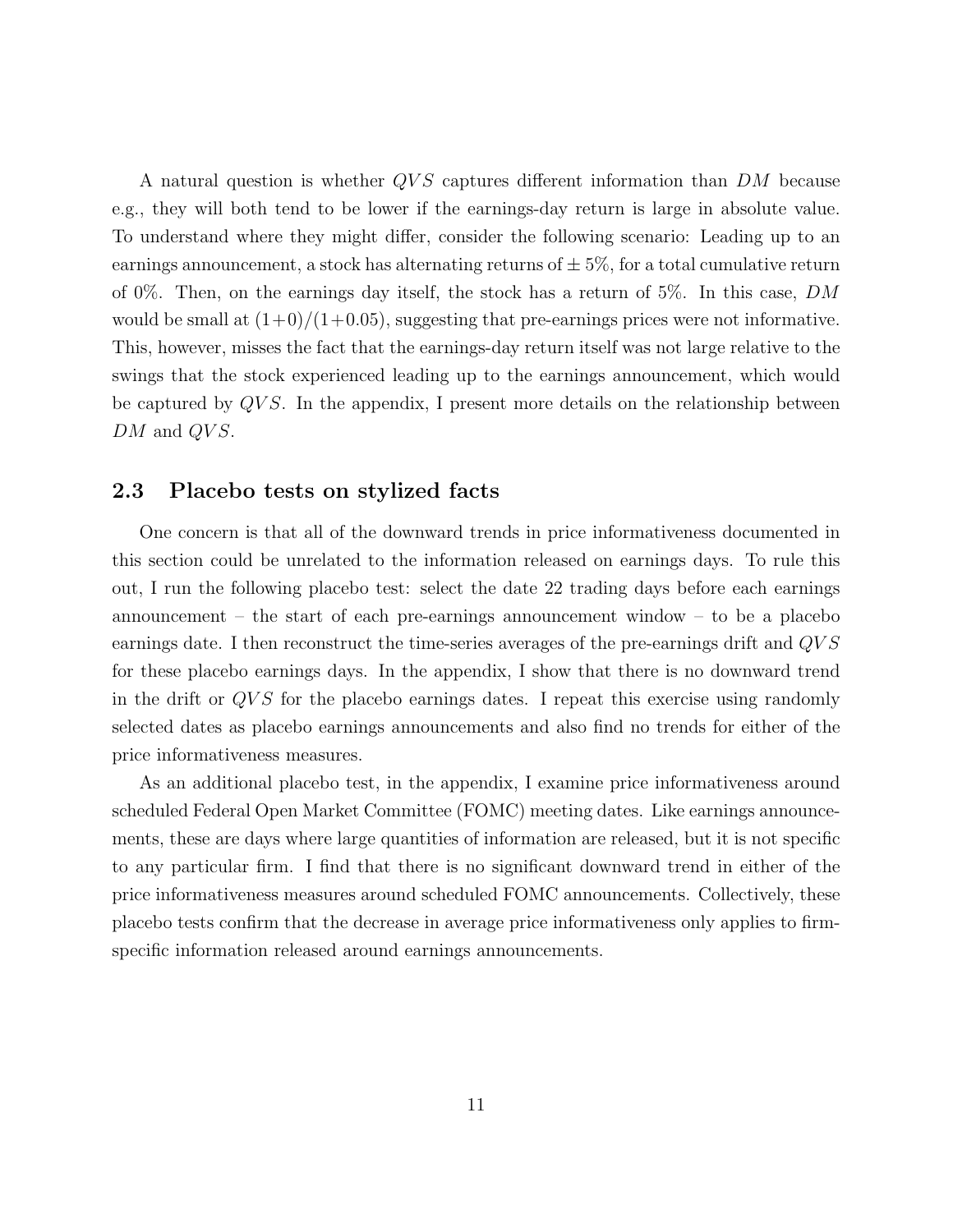# 3 Data description

This section describes the data I use to quantify passive ownership and calculate the price informativeness measures from Section [2.](#page-5-1) It also presents summary statistics on the increase in passive ownership and decline in average price informativeness from the 1990s to the 2010s.

## 3.1 Defining passive ownership

Starting with the CRSP mutual fund database, passive funds are defined as all index funds – identified using the index fund flag – all ETFs and all funds with names that identify them as index funds, according to the criteria in [Appel et al.](#page-48-8) [\(2016\)](#page-48-8). Passive ownership is defined as the fraction of a stock's shares outstanding owned by passive funds. Figure [3](#page-11-0) shows that passive ownership increased from almost zero in 1990, to now owning about 15% of the US stock market. Passive ownership is even larger as a faction of total S12 i.e., mutual fund and ETF assets, at over 40% in 2018.

<span id="page-11-0"></span>

Figure 3. The rise of passive ownership: 1990-2018. Passive funds are defined as all index funds, all ETFs and all mutual funds with names that identify them as index funds. Total equity mutual fund and ETF assets is the sum of all stock holdings in the Thompson S12 data that can be matched to CRSP.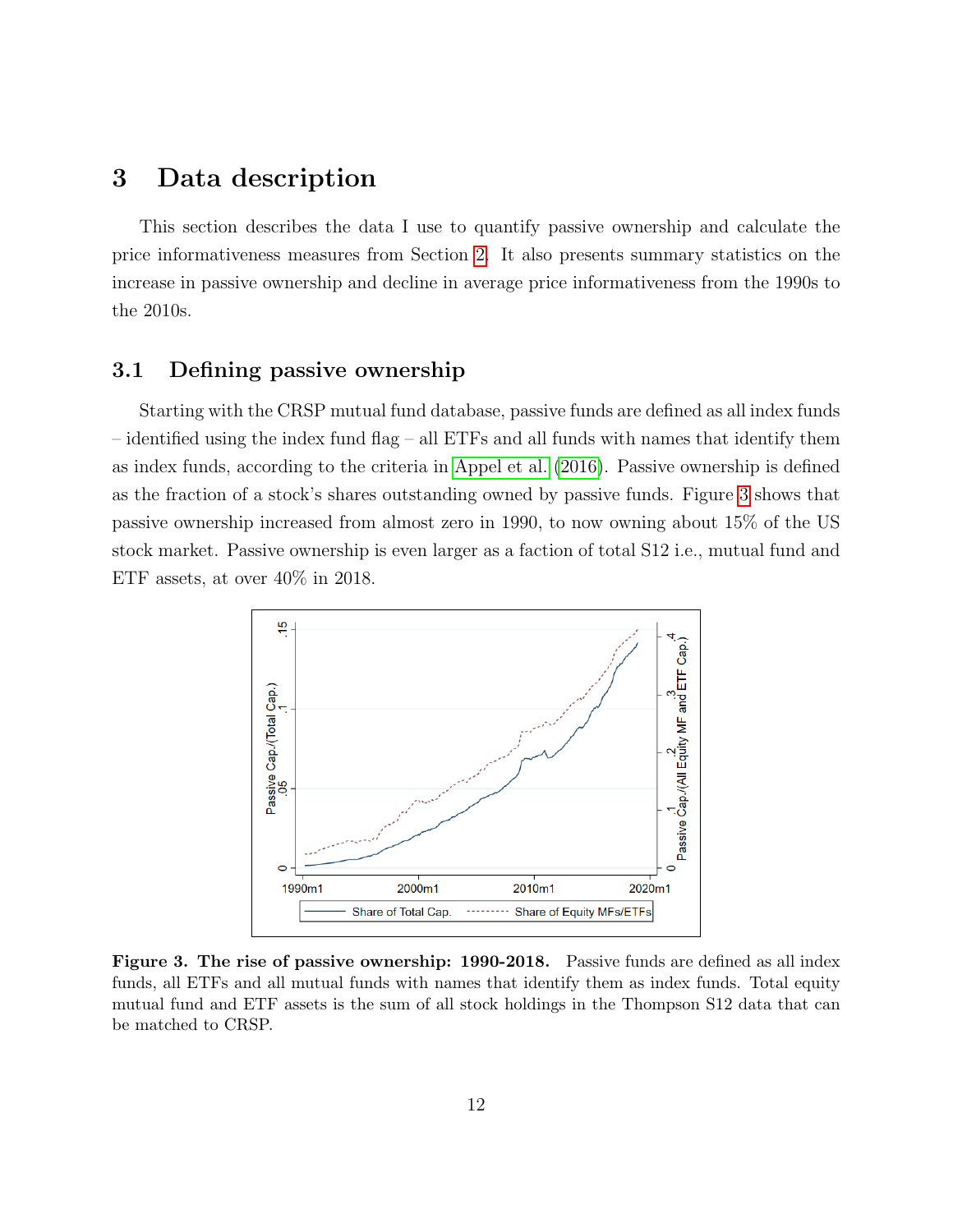This definition likely understates the true level of passive ownership, as there are institutional investors which track broad market indexes, but are not classified as mutual funds and thus do not appear in the S12 data. Further, as discussed in [Mauboussin](#page-52-7) [\(2019\)](#page-52-7), there has been a rise of shadow indexing among self-proclaimed active managers, which is also omitted in my definition of passive management.

## 3.2 Data for constructing price informativeness measures

All daily stock-level data are from CRSP. I restrict to ordinary common shares (share codes 10 and 11) traded on major exchanges (exchange codes 1 to 3). I use the earnings release times in IBES to identify the first date investors could trade on earnings information during normal market hours. If earnings are released before 4:00 PM eastern time between Monday and Friday, that day will be labeled as the effective earnings date. If earnings are released on or after 4:00 PM eastern time between Monday and Friday, over the weekend, or on a trading holiday, the next trading date is labeled as the effective earnings date.

## 3.3 Summary Statistics

Table [1](#page-13-0) contains details on the means, standard deviations and distributions of the price informativeness measures, as well as passive ownership. Consistent with Figures [1,](#page-7-0) [2](#page-9-1) and [3,](#page-11-0) the average of both price informativeness measures decreased between the 1990s and the 2010s, while passive ownership increased.

# <span id="page-12-0"></span>4 Cross-sectional relationship between passive ownership and price informativeness

In this section, I present the cross-sectional relationships between passive ownership the pre-earnings drift and QV S. Across both measures, the regressions show that higher passive ownership is correlated with decreased price informativeness. I also summarize the results of several tests designed to rule-out alternative explanations.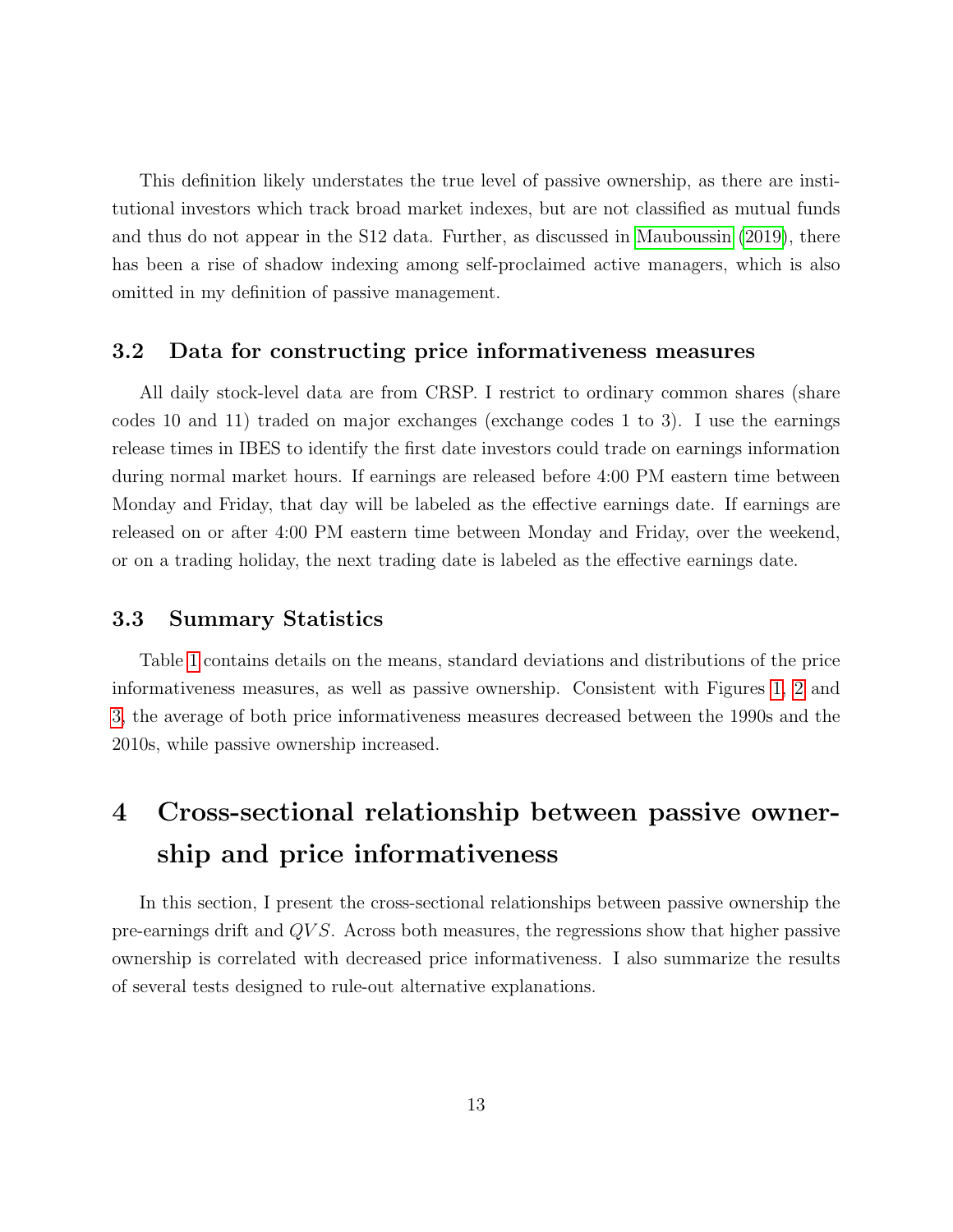<span id="page-13-0"></span>

|         |           | 25%   | 50%   | Mean  | 75\%  | St. Dev. |
|---------|-----------|-------|-------|-------|-------|----------|
| DM      |           | 0.954 | 0.978 | 0.964 | 0.992 | 0.044    |
| QVS     | 1990-1999 | 0.898 | 0.969 | 0.914 | 0.995 | 0.139    |
| Passive |           | 0.000 | 0.001 | 0.005 | 0.007 | 0.010    |
| DM      |           | 0.933 | 0.968 | 0.950 | 0.987 | 0.055    |
| QVS     | 2010-2018 | 0.610 | 0.882 | 0.766 | 0.979 | 0.262    |
| Passive |           | 0.000 | 0.014 | 0.052 | 0.093 | 0.068    |
| DM      |           | 0.941 | 0.972 | 0.955 | 0.989 | 0.053    |
| QVS     | All Years | 0.805 | 0.948 | 0.851 | 0.990 | 0.211    |
| Passive |           | 0.000 | 0.005 | 0.026 | 0.030 | 0.046    |

Table 1 Summary Statistics. Cross-sectional means, standard deviations and distributions of price informativeness and passive ownership.

## 4.1 Pre-earnings drift

To test prediction 1, I run the following regression with quarterly data to measure the relationship between the pre-earnings drift and passive ownership:

<span id="page-13-1"></span>
$$
DM_{i,t} = \alpha + \beta \text{Passive}_{i,t} + \gamma X_{i,t} + \phi_t + \psi_i + e_{i,t}
$$
\n
$$
\tag{4}
$$

where  $DM_{i,t}$  is defined as in Equation [2](#page-6-1). Controls in  $X_{i,t}$  include time since listing (which I call firm age), one-month lagged market capitalization, returns from t-12 to t-2 (the returns typically used to form momentum portfolios), one-month lagged book-to-market ratio and total institutional ownership.  $X_{i,t}$  also includes CAPM beta, CAPM R-squared, total volatility and idiosyncratic volatility, all computed over the previous 252 trading days. These controls are included because they capture many firm-specific characteristics known to be correlated with passive ownership (see e.g., [Glosten et al.](#page-51-0) [\(2021\)](#page-51-0)). Time since listing, market capitalization and past returns are computed using CRSP data. All other firm fundamental information is from Compustat. Total institutional ownership is the percent of a stock's shares outstanding held by all 13-F filing institutions. CAPM beta and R-squared are from the WRDS beta suite.

Equation [4](#page-13-1) also includes firm fixed effects and year-quarter fixed effects. The year-quarter fixed effects,  $\phi_t$ , ensure I am comparing firms at the same point in time with different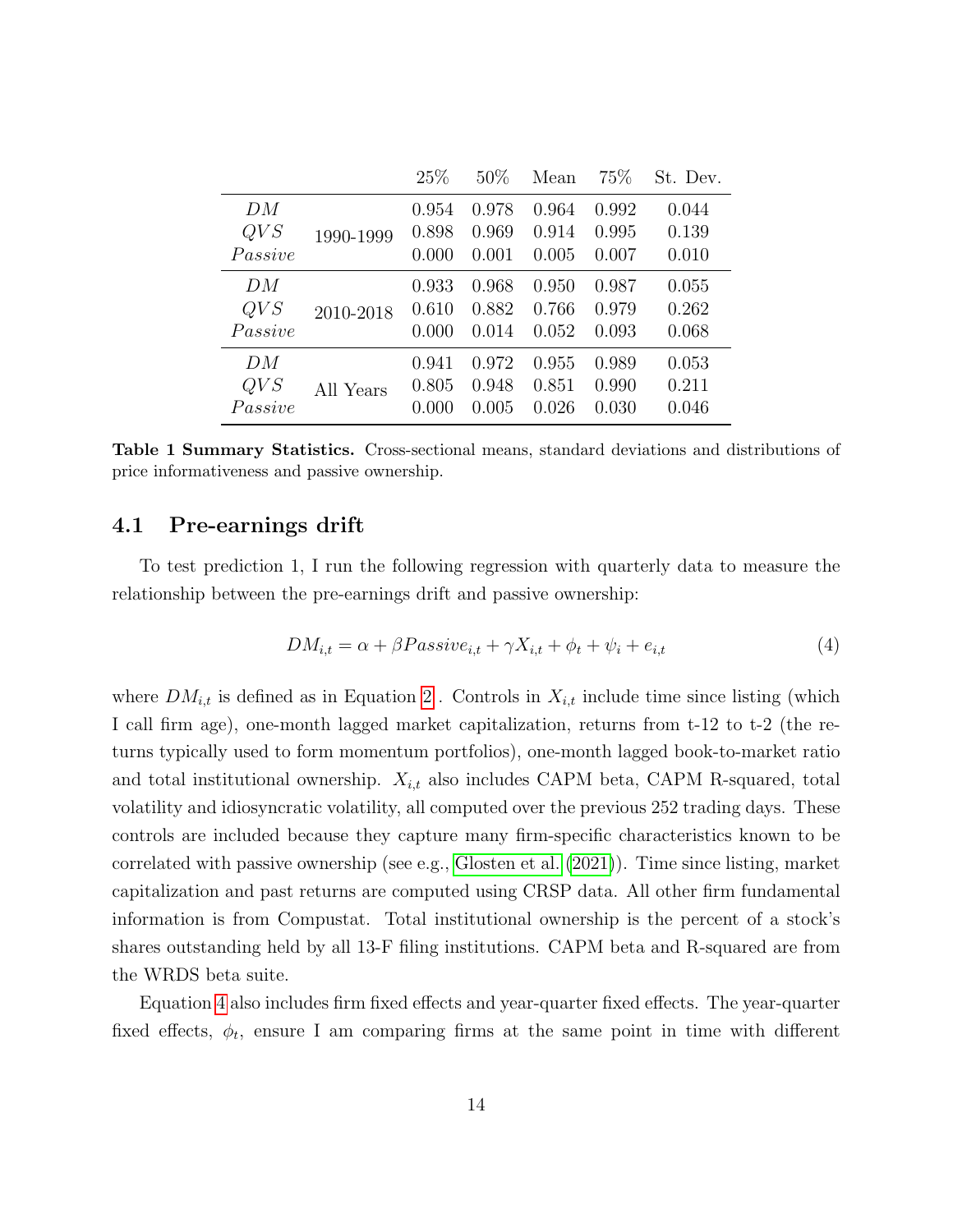levels of passive ownership, accounting for the time trends in price informativeness. These fixed effects also account for seasonality. The firm fixed effects,  $\psi_i$ , account for firm-specific differences in average price informativeness e.g., investors pay more attention to Apple's earnings announcements than to those of Dominion Energy. Standard errors are doubleclustered at the firm and year-quarter level.

Table [2](#page-15-0) contains the regression results. In column 1, the right-hand-side only has passive ownership and the two sets of fixed effects. I find that passive ownership is negatively correlated with the pre-earnings drift. In column 2, the right-hand-side variables are the same as column 1, but I restrict to the sample of firm-quarter observations with non-missing control variables. The coefficient is almost unchanged, so the selection effect of restricting only to observations that have non-missing controls is not driving my results. Finally, in column 3, I add in all the firm-level controls in  $X_{i,t}$ . The coefficient on passive ownership shrinks, but is still economically large and statistically significant. Going forward, I refer to this specification, with equal weights, all the firm-level controls and fixed effects as the baseline specification.

The coefficient on  $Passive_{i,t}$  in the baseline specification (column 3) implies that a 15% increase in passive ownership would decrease the pre-earnings drift by -0.008. This effect is economically large, at about 40% the size of the average decline in the drift over my sample of 0.02. To allay concerns that small firms are driving my results, columns 4 and 5 replicate columns 2 and 3, but within each quarter, firms are weighted by their market capitalization at the end of the previous quarter. Using value weights, instead of equal weights, does not lead to a statistically significant difference in the estimated effect of passive ownership on the pre-earnings drift.

A natural question is whether passive ownership can explain the decline in the postearnings announcement drift (PEAD), apparent in Figure [1](#page-7-0) and documented in e.g., [Mclean](#page-52-8) [and Pontiff](#page-52-8) [\(2016\)](#page-52-8) and [Martineau](#page-52-9) [\(2018\)](#page-52-9). Questions about price informativeness after earnings announcements – which includes its effects on the PEAD – are outside the scope of my empirical strategy.<sup>[5](#page-14-0)</sup> I am using earnings announcements as a laboratory to study the incorporation of information into prices before it is released because there is a clear prediction: if the information contained in the earnings announcement was not already incorporated into

<span id="page-14-0"></span> $5$ Several papers (see e.g., [Qin and Singal](#page-52-5) [\(2015\)](#page-52-5) and [Coles et al.](#page-49-4) [\(2020\)](#page-49-4)) have already studied the effect of passive ownership on the PEAD and came to mixed conclusions.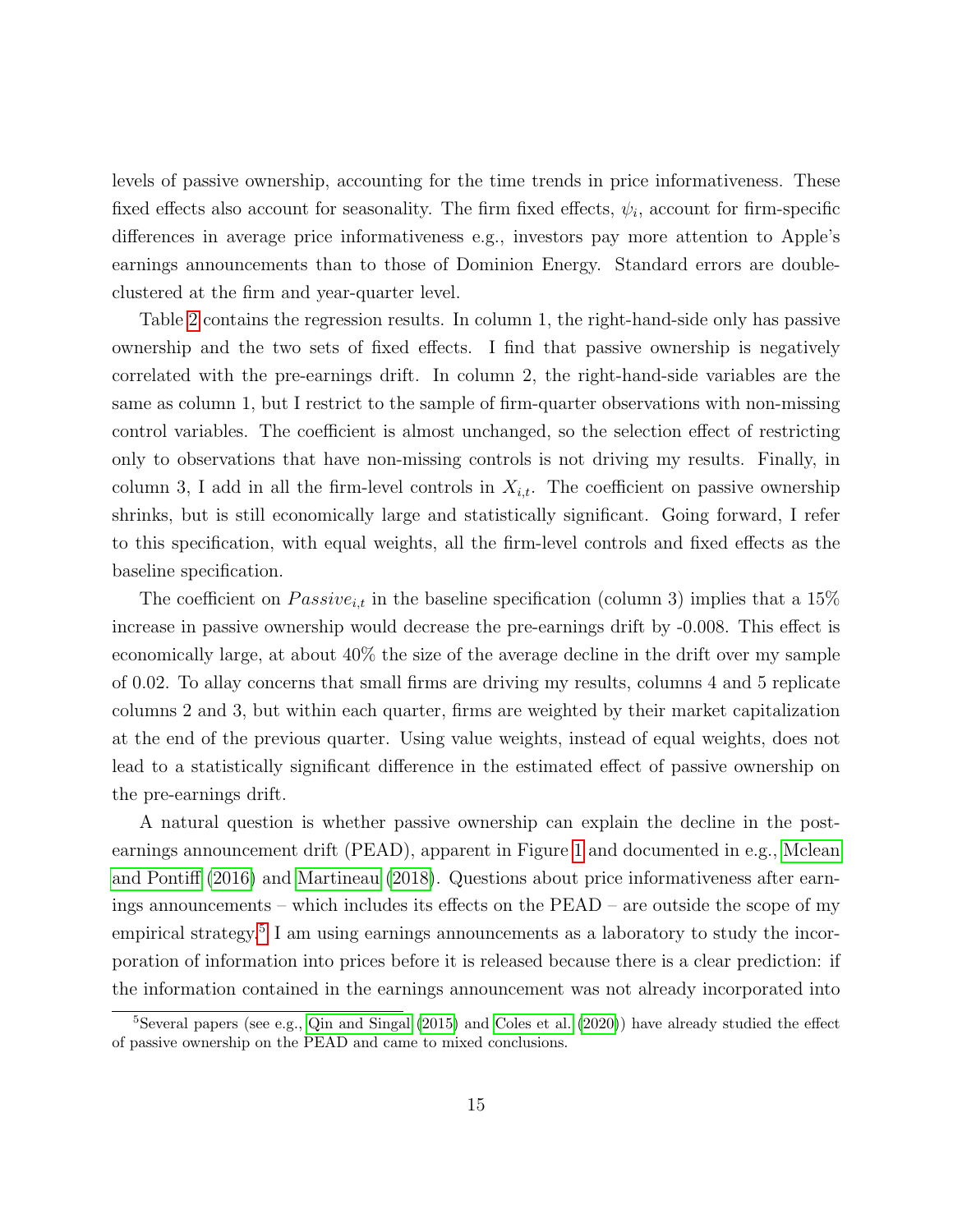<span id="page-15-0"></span>

|                          |              | $^{'}2$ ,    | $\left(3\right)$ | $\left( 4\right)$ | 5 <sub>1</sub> |
|--------------------------|--------------|--------------|------------------|-------------------|----------------|
| Passive Ownership        | $-0.0432***$ | $-0.0478***$ | $-0.0528***$     | $-0.0568***$      | $-0.0474***$   |
|                          | (0.006)      | (0.006)      | (0.006)          | (0.018)           | (0.014)        |
| Observations             | 447,069      | 417,109      | 417,109          | 417,109           | 417,109        |
| R-Squared                | 0.197        | 0.201        | 0.217            | 0.249             | 0.266          |
| $Firm + Year-Quarter FE$ |              |              |                  |                   |                |
| Matched to Controls      |              |              |                  |                   |                |
| Firm-Level Controls      |              |              |                  |                   |                |
| Weight                   | Equal        | Equal        | Equal            | Value             | Value          |

### Table 2 Passive ownership and pre-earnings drift. Estimates of  $\beta$  from:

#### $DM_{i,t} = \alpha + \beta Passive_{i,t} + \gamma X_{i,t} + \phi_t + \psi_i + e_{i,t}$

Where  $DM_{i,t}$  is a measure of the pre-earnings drift. Controls in  $X_{i,t}$  include firm age, one-month lagged market capitalization, returns from t-12 to t-2, one-month lagged book-to-market ratio, total institutional ownership, CAPM beta, CAPM R-squared, total volatility and idiosyncratic volatility. Passive ownership is expressed as a decimal, so  $0.01 = 1\%$  of firm is shares are owned by passive funds. Standard errors double clustered at the firm and year-quarter level in parenthesis.

prices, we expect it to be incorporated soon after the announcement itself. Therefore, the announcement-day return – or differences in pre vs. post announcement volatility – should reveal if this information was already in prices.

For example: suppose earnings expectations were high this quarter and then realized earnings were low. Investors now know those expectations were wrong and we have an unambiguous prediction for the direction and timing of the respective price adjustment. Predictions for the long-run implications of missing expected earnings this quarter, however, are less clear. For this reason, I restrict my empirical analysis to measuring price informativeness before information is released.

More broadly, several papers examine correlations between prices and fundamentals over longer horizons (see e.g., [Bai et al.](#page-48-7)  $(2016)$ , Dávila and Parlatore  $(2018)$ , Dávila and Parlatore [\(2021\)](#page-49-7), [Kacperczyk et al.](#page-51-5) [\(2018a\)](#page-51-5), [Buss and Sundaresan](#page-49-1) [\(2020\)](#page-49-1) and [Farboodi et al.](#page-50-4) [\(2020\)](#page-50-4)). While I find a different time-series trend, I do not view my results as a direct contradiction to theirs. Given the way  $DM$  is defined, I am making a narrow claim about pre-earnings announcement informativeness. Further, earnings announcements are mostly a firm-specific event, and as discussed in e.g., [Glosten et al.](#page-51-0) [\(2021\)](#page-51-0), passive ownership may increase the incorporation of systematic information at the expensive of idiosyncratic information. There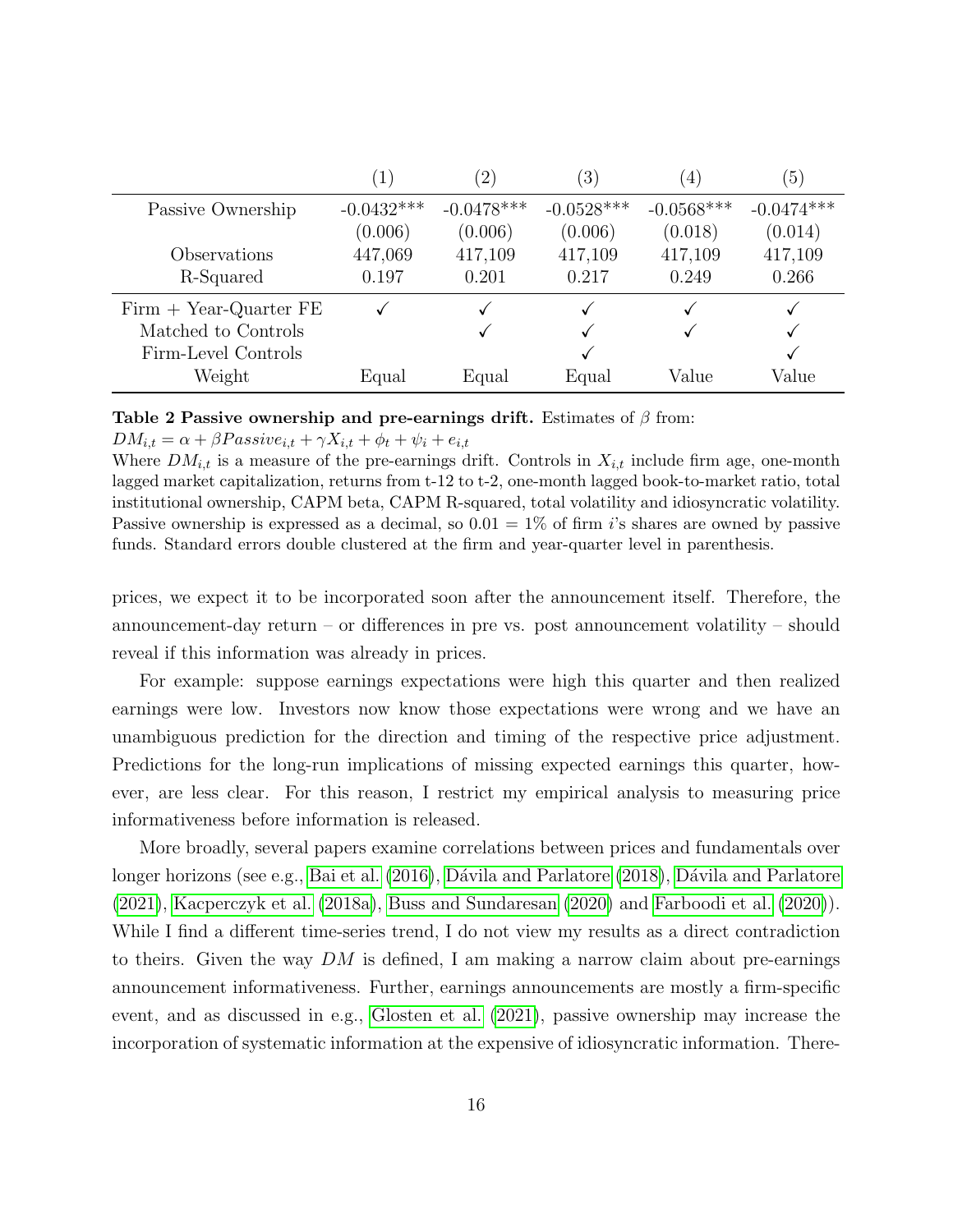fore, it's possible that even though price informativeness about firm-specific information has trended down, there may still have been an increase in average price informativeness, especially if firm-specific information has become less important (see e.g., [Bartram et al.](#page-48-9) [\(2019\)](#page-48-9)). As an additional check on this, in Section [6,](#page-29-0) I decompose earnings information into systematic and idiosyncratic components, and show the effect of passive ownership is stronger for the firm-specific component of news.

## 4.2 Earnings days' share of volatility

To test prediction 2, I run the following regression to measure the relationship between earnings days' share of volatility and passive ownership:

$$
QVS_{i,t} = \alpha + \beta Passive_{i,t} + \gamma X_{i,t} + \phi_t + \psi_i + e_{i,t}
$$
\n
$$
\tag{5}
$$

where  $QVS$  is defined in Equation [3](#page-8-1) and all the controls and fixed effects are the same as in Equation [4.](#page-13-1) The regression results are in Table [3.](#page-17-0) The baseline specification (column 3) implies that a 15% increase in passive ownership would lead to a decrease in  $QVS$  of 6.1%. This is large, at about  $1/3$  the magnitude of the average decline in  $QVS$  over the whole sample. This result is not significantly changed by including the firm-level controls, but it is weakened when using value weights instead of equal weights.

## 4.3 Ruling out alternative explanations

Over my sample, the rise of passive ownership was not the only structural change to financial markets. In this subsection, I discuss the results of placebo tests and alternative specifications designed to rule out other explanations for my main findings.

#### 4.3.1 Placebo tests on cross-sectional regression results

One might be concerned that the regression-results above are not specific to earnings announcement days. An alternative explanation is that passive ownership increases overall volatility (see e.g., [Ben-David et al.](#page-48-0) [\(2018\)](#page-48-0)) and given the upward trend in passive ownership, this could create a spurious correlation between passive ownership and QV S. Recall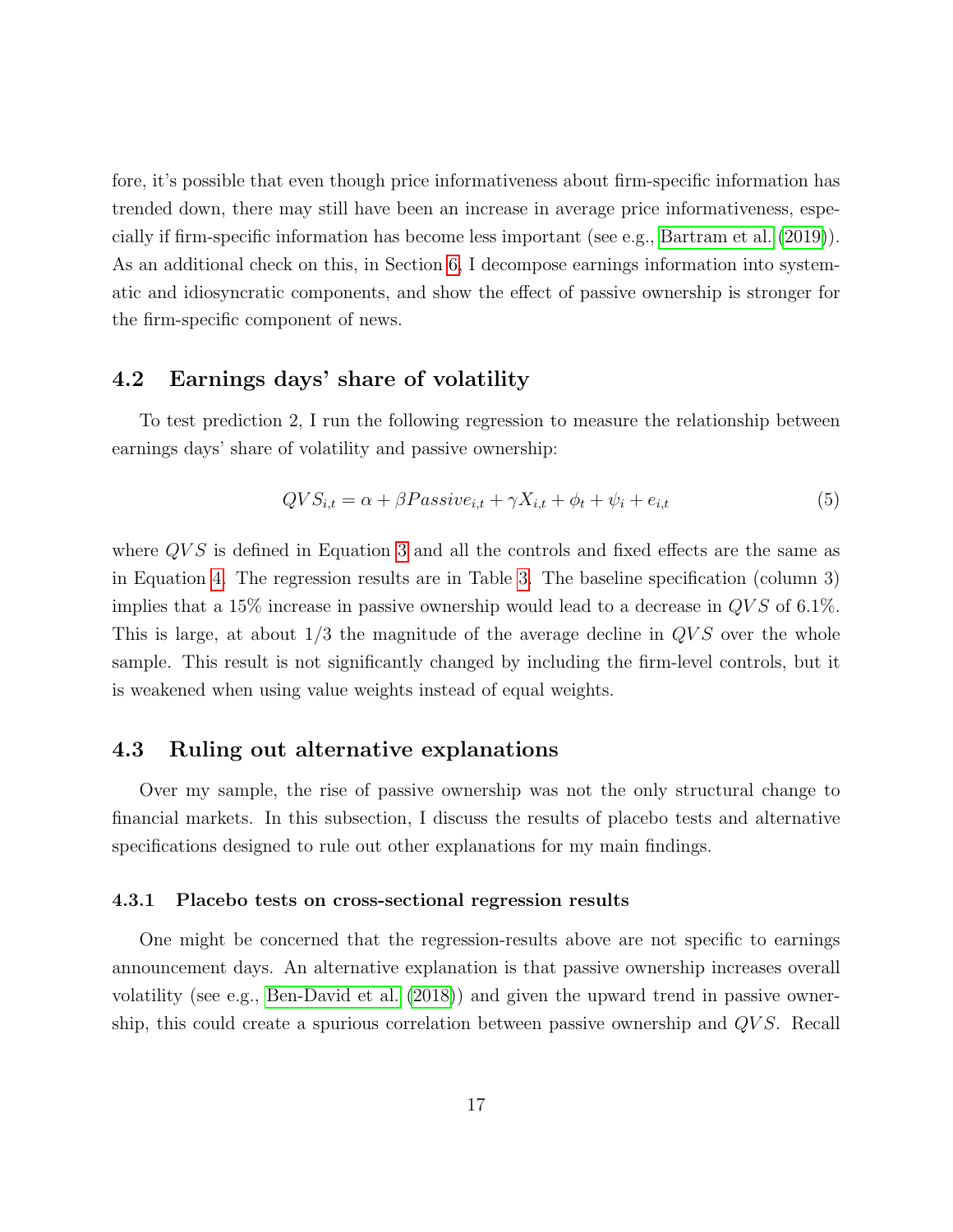<span id="page-17-0"></span>

|                          | $\left(1\right)$ | $\left( 2\right)$ | $\left(3\right)$ | (4)       | (5)          |
|--------------------------|------------------|-------------------|------------------|-----------|--------------|
| Passive Ownership        | $-0.524***$      | $-0.501***$       | $-0.408***$      | $-0.214*$ | $-0.232**$   |
|                          | (0.027)          | (0.028)           | (0.031)          | (0.111)   | (0.094)      |
| Observations             | 446,530          | 416,609           | 416,609          | 416,609   | 416,609      |
| R-Squared                | 0.217            | 0.22              | 0.222            | 0.233     | 0.234        |
| $Firm + Year-Quarter FE$ |                  |                   |                  |           | $\checkmark$ |
| Matched to Controls      |                  |                   |                  |           | $\checkmark$ |
| Firm-Level Controls      |                  |                   |                  |           |              |
| Weight                   | Equal            | Equal             | Equal            | Value     | Value        |

Table 3 Passive ownership and earnings days' share of volatility. Table with estimates of  $\beta$  from:

 $QVS_{i,t} = \alpha + \beta Passive_{i,t} + \gamma X_{i,t} + \phi_t + \psi_i + e_{i,t}$ 

where  $QVS_{i,t}$  is a measure of earnings days' share of volatility. Controls in  $X_{i,t}$  include firm age, one-month lagged market capitalization, returns from t-12 to t-2, one-month lagged book-tomarket ratio, total institutional ownership, CAPM beta, CAPM R-squared, total volatility and idiosyncratic volatility. Passive ownership is expressed as a decimal, so  $0.01 = 1\%$  of firm *i*'s shares are owned by passive funds. Standard errors double clustered at the firm and year-quarter level in parenthesis.

 $QVS_{i,t} = 1 \sqrt{ }$  $r_{i,t}^2/\sum\limits_{}^0$  $\tau = -22$  $r_{i,t+\tau}^2$ ), so  $\sum_{ }^{0}$  $\tau = -22$  $r_{i,t+\tau}^2$  contains volatility relatively further in the past than  $r_{i,t}^2$ . If increases in passive ownership are persistent at the firm level,  $QVS$  might mechanically decrease over time, as volatility further in the past would tend to be lower than current volatility. To rule out this possibility and confirm that my results are specific to earnings days, in the appendix, I perform three additional placebo tests.

As before, the first set of placebo earnings dates are 22 trading days before each earnings announcement. The second are randomly selected dates each quarter. The third are all scheduled FOMC meetings. For the first two sets of placebo earnings announcements, there is no relationship between  $QVS$  and passive ownership. This suggests that my results are specific to earnings announcement dates. For the FOMC announcements, however, there is a weakly statistically significant negative relationship between passive ownership and QV S, but the magnitude is 1/20th as large as the coefficient in Table [3.](#page-17-0) This suggests that passive ownership may be correlated with decreased pre-FOMC announcement price informativeness, but the effect is quantitatively much smaller than for stock-specific news releases.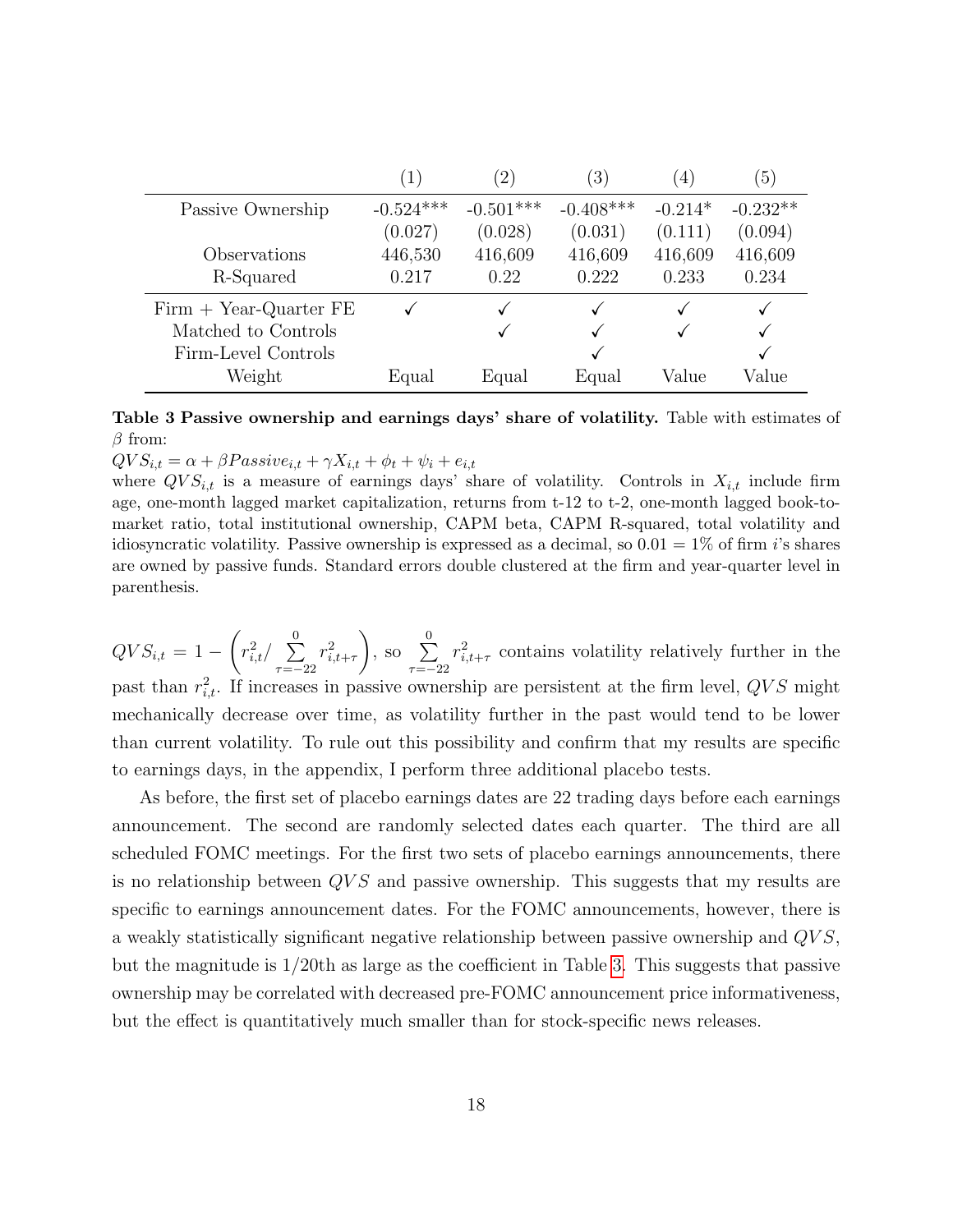#### 4.3.2 Regime shifts

Two additional threats to identification are (1) Regulation Fair Disclosure (Reg FD), passed in August 2000, which reduced the early release of earnings information and (2) the rise of algorithmic trading (AT), which can reduce the returns to informed trading (see e.g., [Weller](#page-53-0) [\(2018\)](#page-53-0), [Farboodi and Veldkamp](#page-50-5) [\(2020\)](#page-50-5)). The appendix shows that all the cross-sectional results are robust to only using data after Reg FD passed i.e., earnings announcements from 2001-2018. The results are also robust to controlling for the AT measures in [Weller](#page-53-0)  $(2018).<sup>6</sup>$  $(2018).<sup>6</sup>$  $(2018).<sup>6</sup>$  $(2018).<sup>6</sup>$ 

Of course, it is not possible to individually rule out every alternative explanation. To overcome this, in the next section, I replicate these main results using only quasi-exogenous increases in passive ownership arising from index additions and rebalancing.

# <span id="page-18-1"></span>5 Causal effect of passive ownership on price informativeness

A major concern with the results in Section [4](#page-12-0) is that passive ownership is not randomly assigned in the cross-section of stocks. To establish causality, I need to identify increases in passive ownership which are plausibly uncorrelated with firm characteristics. To this end, I leverage S&P 500 index additions, as well as Russell 1000/2000 reconstitutions to identify quasi-exogenous increases in passive ownership. The results from Section [4](#page-12-0) are qualitatively and quantitatively unchanged in this better-identified setting.

## 5.1 S&P 500 index additions

Four times a year, a committee from Standard & Poor's selects firms to be added/removed from the S&P 500 index. For a firm to be added to the index, it has to meet criteria set out by S&P, including a sufficiently large market capitalization, being representative of the US economy and financial health. Once a firm is added to the S&P 500 index, it experiences a large increase in passive ownership, as many index mutual funds and ETFs buy the stock.

<span id="page-18-0"></span><sup>6</sup>These measures are constructed from the SEC's MIDAS data, which starts in 2012. This lack of a long historical time series is why I do not include these as controls in my baseline cross-sectional regression specifications.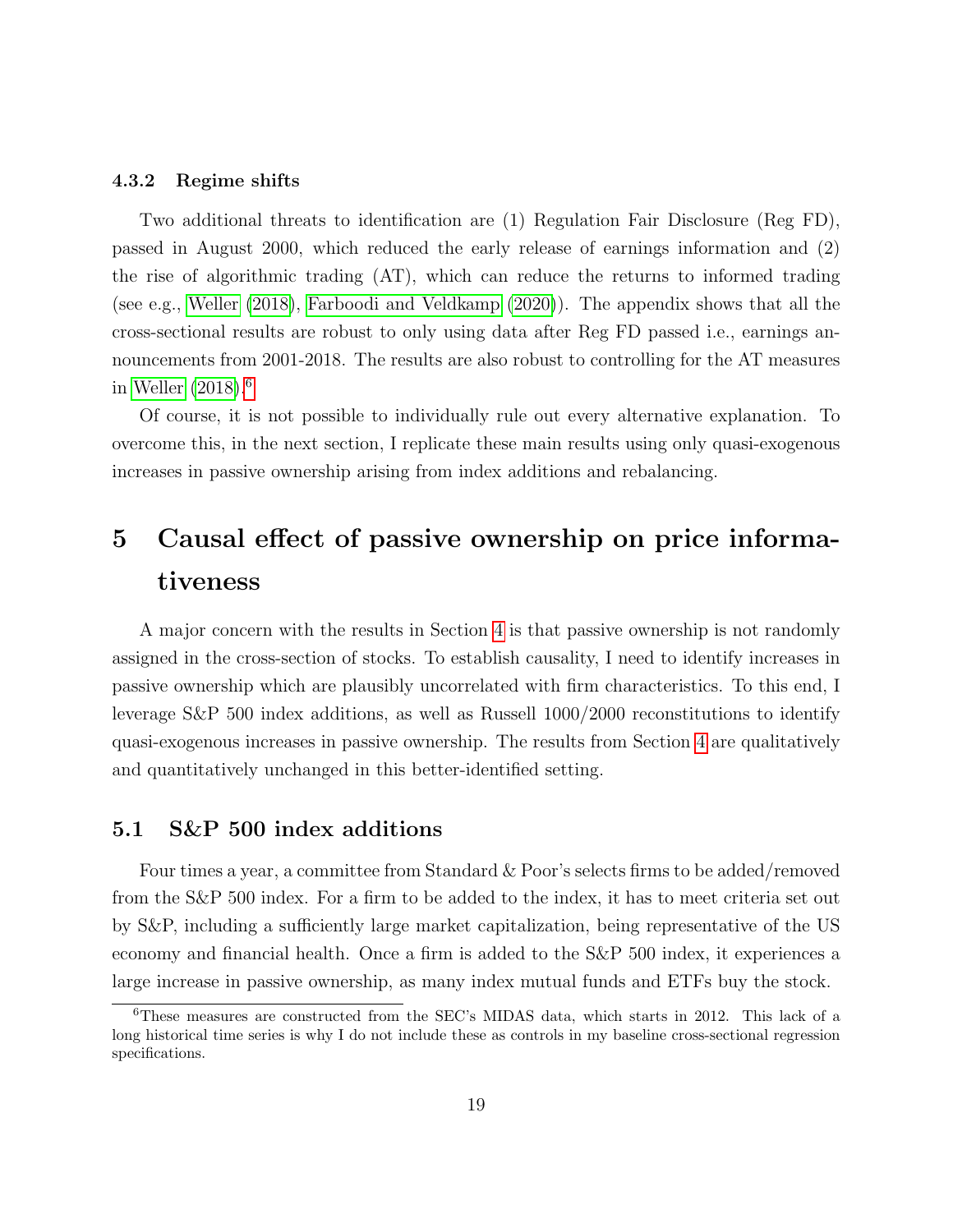I obtain daily S&P 500 index constituents from Compustat between 1990 and 2017. Motivated by the size and representativeness selection criteria, I identify a group of control firms that reasonably could have been added to the index at the same time as the treated firms. To this end, at the time of index addition, I sort firms into three-digit SIC industries and within each industry, I form quintiles of market capitalization. For each added firm, the first set of control firms are those in the same three-digit SIC industry and same quintile of industry market capitalization which are outside the S&P 500 index. Because the S&P 500 is comprised of large firms, the additions are almost exclusively in the fourth and fifth market capitalization quintiles of their 3-digit SIC industry.

I also form a second control group of firms meeting the same selection criteria (3-digit SIC industry and industry market capitalization quintile), but that are already in the S&P 500 index. This results in about 500 treated firms, 600 control firms in the index and 2,000 control firms out of the index. Control firms can appear in more than once e.g., the same firm in the index can be a control firm for multiple firms added to the index at different points in time.

To identify the causal effect of passive ownership on stock price informativeness, I use index addition as an instrument for passive ownership. The first stage regression is:

<span id="page-19-1"></span>
$$
Passive_{i,t} = \alpha + \beta_1 Post_{i,t} + \beta_2 Treated_{i,t} \times Post_{i,t} + FE + \epsilon_{i,t}
$$
(6)

Here,  $Treated_{i,t}$  is equal to one if the firm was added to the S&P 500 and zero otherwise.<sup>[7](#page-19-0)</sup> The level of observation is firm-quarter-cohort group, where cohort group is defined by the combination of: (1) month of index addition (2) SIC-3 industry and (3) industry market capitalization quintile. There are fixed effects for each firm-cohort group to account for the fact that a firm-quarter observation can appear in multiple cohorts. Treated<sub>it</sub> is not included in Equation [6](#page-19-1) because each firm can only be in one of the three treatment categories within each cohort group, so this term would be washed out by the fixed effects.

<span id="page-19-0"></span>Figure [4](#page-20-0) shows the level of passive ownership for the control firms and treated firms

<sup>7</sup>One concern with defining treatment as being added to the index and not staying in the index, is that firms may change their index status during the period of study. The results are robust to requiring treated firms to be out of the index for the whole pre-treatment period and in the index for the whole post-treatment period (and applying similar filters for both groups of control firms). This, however, is not my preferred specification, as whether or not a firm stays in/out of the index is endogenous and future index status is not known at the time of index addition.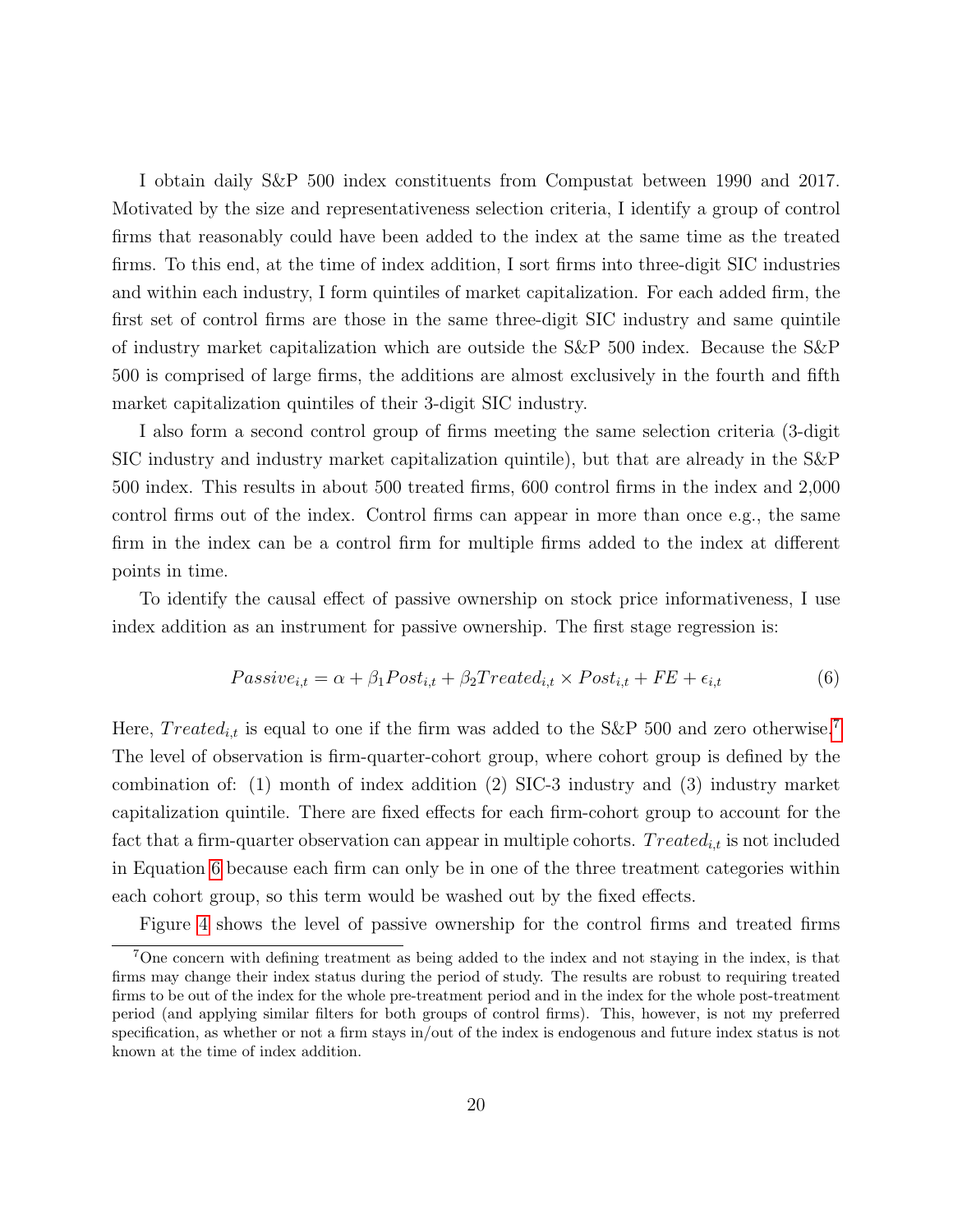around the month of index addition. Within each cohort group, I subtract the average level of passive ownership to make the effect comparable across cohorts and across time. All three groups of firms have similar average pre-addition changes in passive ownership, although the firms already in the index have a higher average level of passive ownership.

S&P 500 index additions do not always coincide with the end of a calendar quarter. Given that the S12 data I use to quantify passive ownership is quarterly, I do not know the level of passive ownership exactly 3 months before, in the month of and 3 months after index addition for all treated and control firms. In constructing Figure [4,](#page-20-0) I fix the level of passive ownership at its last reported level each month between quarter-ends. Therefore, although it appears as though passive ownership increases slowly around index addition, this is partly a function of averaging across observations with differences in time until the first set of post-index-addition S12 filings are released.

<span id="page-20-0"></span>

Figure 4. S&P 500 index addition and changes in passive ownership. Average level of passive ownership for control firms out of the index ("Not Added"), control firms in the index ("Already In") and treated firms ("Added"). Passive ownership is demeaned within each cohort group i.e., within each group of matched treated and control firms.

The three key pieces of my instrumental variables strategy are: (1) the instrumented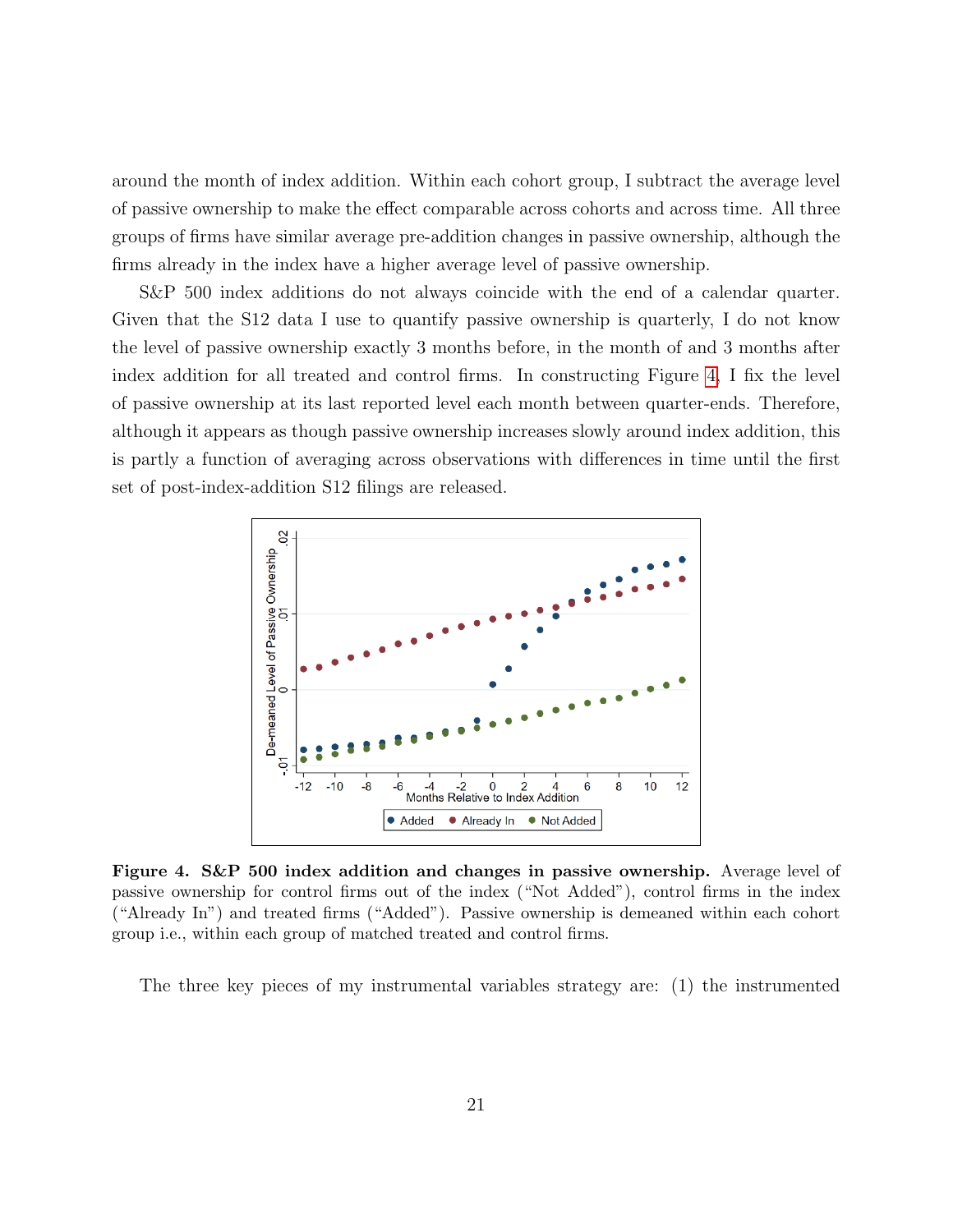change in passive ownership (2) the IV specification and (3) the reduced form specification:

$$
\widehat{Passive}_{i,t} = \alpha + \beta_1 Post_{i,t} + \beta_2 Treated_{i,t} \times Post_{i,t} + FE + \epsilon_{i,t}
$$
  
\n
$$
Outcome_{i,t} = \alpha + \beta_3 \widehat{Passive}_{i,t} + FE + \epsilon_{i,t}
$$
  
\n
$$
Outcome_{i,t} = \alpha + \beta_4 Post_{i,t} + \beta_5 Treated_{i,t} \times Post_{i,t} + FE + \epsilon_{i,t}
$$
\n(7)

Where  $Outcome_{i,t}$  is the pre-earnings drift or  $QVS$ . The fixed effects are the same as in Equation [6.](#page-19-1) I restrict to data within five years before or after index addition, but exclude three months immediately before/after the event to avoid index inclusion effects (see e.g., [Morck and Yang](#page-52-10) [\(2001\)](#page-52-10)).

Because the change in passive ownership associated with being added to the S&P 500 has been increasing over time, I also run a specification that allows for heterogeneous treatment intensity:

<span id="page-21-0"></span>
$$
Passive_{i,t} = \alpha + \beta_1 Post_{i,t} + \beta_2 Passive Gap_{i,t} \times Treated_{i,t} \times Post_{i,t} + FE + \epsilon_{i,t}
$$
  
Outcome<sub>i,t</sub> =  $\alpha + \beta_3 Passive_{i,t} + FE + \epsilon_{i,t}$  (8)  
Outcome<sub>i,t</sub> =  $\alpha + \beta_4 Post_{i,t} + \beta_5 Passive Gap_{i,t} \times Treated_{i,t} \times Post_{i,t} + FE + \epsilon_{i,t}$ 

Here, Passive  $\text{Gap}_{i,t}$  is the difference in passive ownership between the matched control firms in the index and out of the index, three months before the treated firm is added to the index. If at the time of index addition, if there are not matched control firms both in and out of the index, I use the average Passive  $Gap_{i,t}$  for all firms that year. Passive  $Gap_{i,t}$ is designed to capture the expected increase in passive ownership from being added to the index. The average Passive Gap at the end of my sample is about 4%. The uninteracted term Passive  $\text{Gap}_{i,t}$  is not included in Equation [8](#page-21-0) because it is constant within each cohort group and would be washed out by the fixed effects. Following [Coles et al.](#page-49-4) [\(2020\)](#page-49-4), I double cluster standard errors at the firm and quarter level.

Table [4](#page-23-0) contains the regression results. Panel A examines the effect of index addition on price informativeness using the binary treatment specification. Column 1 is the first stage regression.[8](#page-21-1) The associated F-statistic is very large, which is not surprising given the increase

<span id="page-21-1"></span><sup>8</sup>Column 1 only uses observations with non-missing pre-earnings drift data. The number of observations and thus the first-stage regression is slightly different for each measure of price informativeness. The results, however, are quantitatively similar in each case, so I only report this first stage regression to avoid redundancy.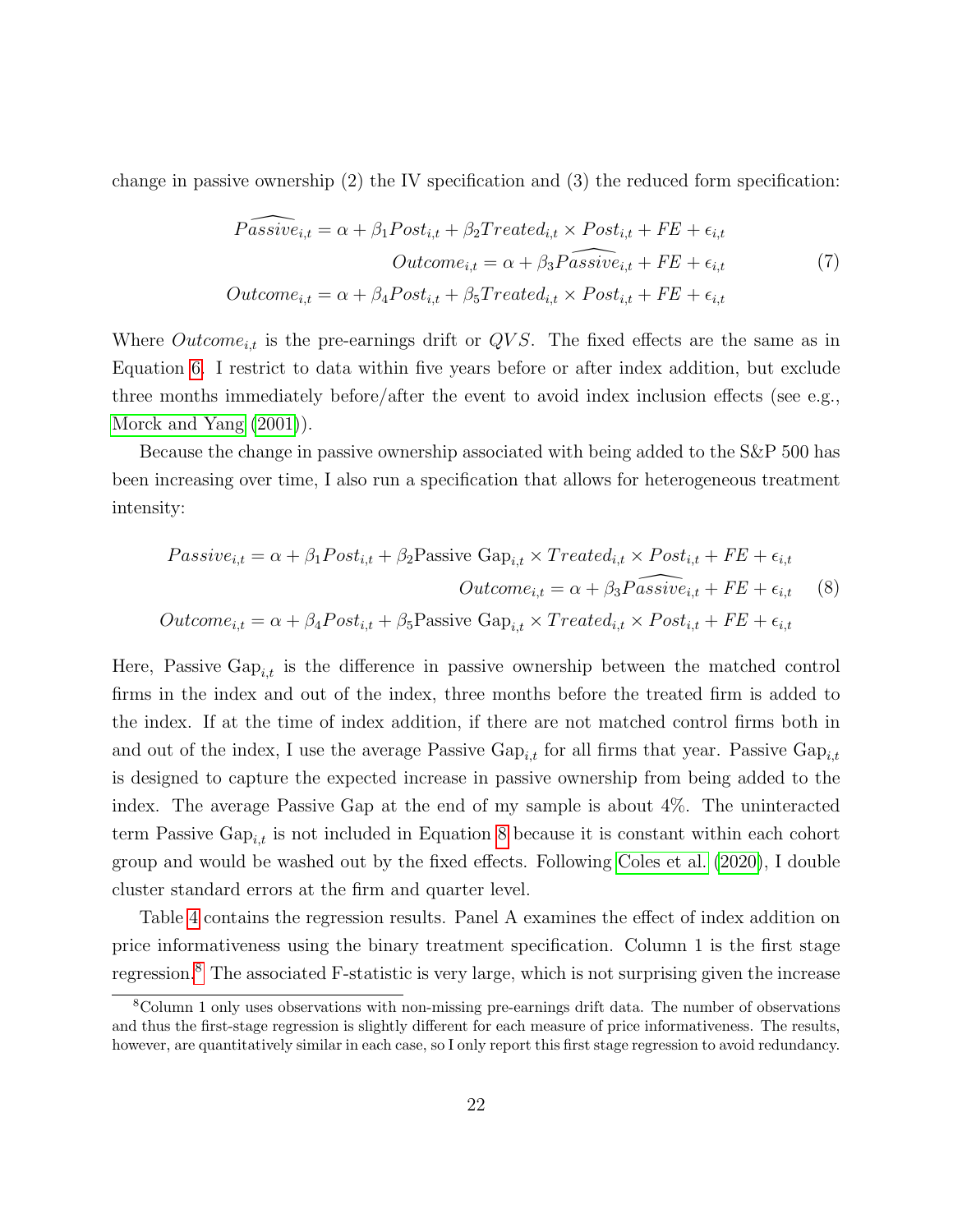in passive ownership pictured in Figure [4.](#page-20-0)<sup>[9](#page-22-0)</sup> The coefficient on  $Post \times Treated$  implies that the average increase in passive ownership associated with index addition is about 1.3%.

Column 2 is the instrumental variables (IV) specification, where I use *Post* and *Post*  $\times$ Treated as instruments for passive ownership. The effect on the pre-earnings drift is negative, consistent with the cross-sectional regression results. The IV estimate of -0.131, however, is about 3 times as large as the baseline estimate of -0.048. Finally, column 3 is the reduced form (RF) regression, which provides an easy to interpret magnitude: Being added to the index is associated with an average drop in pre-earnings drift of -0.0013. Columns 4-5 repeat columns 2-3 for  $QVS$ . As with  $DM$ , the IV estimate is about triple the baseline estimate of -0.395. One possible reason for this is that my measure of passive ownership understates the true level of passive ownership firms experience after being added to the S&P 500 index.

The reduced-form regressions for the drift and  $QVS$  are the same sign as the baseline estimates, but statistically insignificant. It is not obvious, however, that the reduced form regressions should be comparable with the baseline cross-sectional regression estimates. For the binary treatment specifications, the reduced form regression ignores the fact that the change in passive ownership associated with index addition increased from about 50bp in the early 1990s to 4% by the late 2010s. The continuous treatment specification partially addresses this issue, but given that the baseline regression estimates are about the level of passive ownership, it's not obvious why the expected change in passive ownership from index addition i.e., Passive  $\text{Gap}_{it}$  should be informative about anything other than the sign of the treatment effect. I present a more detailed discussion of the differences between the IV and RF specifications in subsection [5.3.2](#page-28-0) and the appendix.

Panel B repeats Panel A, but using the gap in passive ownership between the two sets of matched control firms interacted with the treatment dummy, along with  $Post_{i,t}$ , as instruments for passive ownership. As with the binary treatment specification, the first stage is economically large and statistically significant. The IV estimates in Panel B are quantitatively similar to the IV estimates in Panel A. With the continuous instrument, however, it more straightforward to compare the magnitude of the reduced-form estimates with the baseline cross-sectional results. For the pre-earnings drift and QVS, the coefficients are each

<span id="page-22-0"></span><sup>&</sup>lt;sup>9</sup>Because I am using both *Post* and *Post*  $\times Treated$  as instruments for passive ownership, the time trend and the treatment effect in Figure [4](#page-20-0) are driving the large magnitude of the F-statistic in Table [4.](#page-23-0) In a regression of passive ownership on Post, Post  $\times$  Treated and the fixed effects, both terms are individually statistically significant, with Post having a t-Statistic of 18 and Post  $\times$  Treated having a t-Statistic of 15.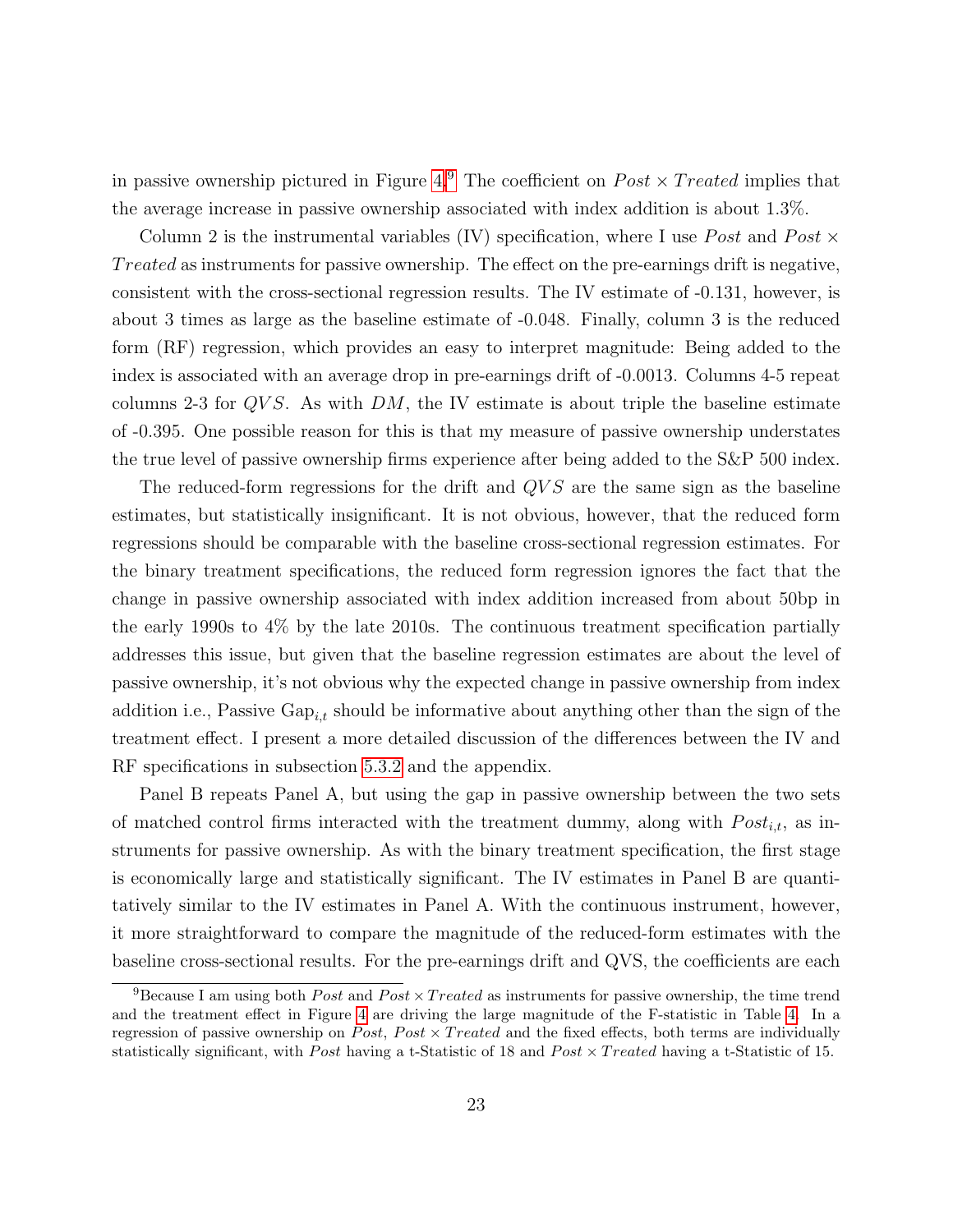|                                     | Panel A: Binary Instrument |                    |                                |             |            |  |  |
|-------------------------------------|----------------------------|--------------------|--------------------------------|-------------|------------|--|--|
|                                     |                            | Pre-Earnings Drift |                                | QVS         |            |  |  |
|                                     | First Stage                | IV                 | RF                             | IV          | RF         |  |  |
| Post x Treated                      | $0.0129***$                |                    | $-0.00132$                     |             | $-0.00428$ |  |  |
|                                     | (0.001)                    |                    | (0.001)                        |             | (0.005)    |  |  |
| Passive Ownership                   |                            | $-0.131***$        |                                | $-1.902***$ |            |  |  |
|                                     |                            | (0.038)            |                                | (0.138)     |            |  |  |
| Observations                        | 284,094                    | 284,094            | 284,094                        | 286,053     | 286,053    |  |  |
| F-statistic                         | 299                        |                    |                                |             |            |  |  |
|                                     |                            |                    | Panel B: Continious Instrument |             |            |  |  |
|                                     |                            | Pre-Earnings Drift |                                | OVS         |            |  |  |
|                                     | First Stage                | IV                 | RF                             | IV          | RF         |  |  |
| Post x Treated                      | $0.546***$                 |                    | $-0.00862$                     |             | $-0.168$   |  |  |
| x Passive Gap                       | (0.048)                    |                    | (0.036)                        |             | (0.162)    |  |  |
| Passive Ownership                   |                            | $-0.129***$        |                                | $-1.895***$ |            |  |  |
|                                     |                            | (0.037)            |                                | (0.138)     |            |  |  |
| Observations                        | 284,094                    | 284,094            | 284,094                        | 286,053     | 286,053    |  |  |
| F-statistic                         | 428                        |                    |                                |             |            |  |  |
| Cross-sectional regression estimate |                            | $-0.048$           | $-0.048$                       | $-0.395$    | $-0.395$   |  |  |

<span id="page-23-0"></span>about half as large as the baseline estimates of -0.05 and -0.40.

#### Table 4 Effects of S&P 500 index addition on price informativeness. Estimates from:

$$
\widehat{Passive}_{i,t} = \alpha + \beta_1 Post_{i,t} + \beta_2 Treated_{i,t} \times Post_{i,t} + FE + \epsilon_{i,t}
$$
  
\n
$$
Outcome_{i,t} = \alpha + \beta_3 \widehat{Passive}_{i,t} + FE + \epsilon_{i,t}
$$
  
\n
$$
Outcome_{i,t} = \alpha + \beta_4 Post_{i,t} + \beta_5 Treated_{i,t} \times Post_{i,t} + FE + \epsilon_{i,t}
$$

Column 1 in each panel is a first-stage regression. Columns 2 and 4 are instrumental variables regressions. Columns 3 and 5 are reduced-form regressions. Panel A contains regressions from the binary treatment specification, while Panel B contains regressions from the continuous treatment specification.  $FE$  are fixed effects for each firm-cohort group. Standard errors, double clustered at the firm and quarter level, are in parenthesis.

Overall, Table [4](#page-23-0) shows that passive ownership decreases price informativeness for stocks added to the S&P 500. This is consistent with findings in several other papers including (1) [Bennett et al.](#page-48-3) [\(2020\)](#page-48-3), which shows that S&P 500 index additions tends to decrease price informativeness and (2) [Bond and Garcia](#page-48-6) [\(2018\)](#page-48-6), whose theoretical model predicts that price efficiency of assets covered by an index should be lower than assets outside the index. It is reassuring to see that even though my paper has differences both in terms of how I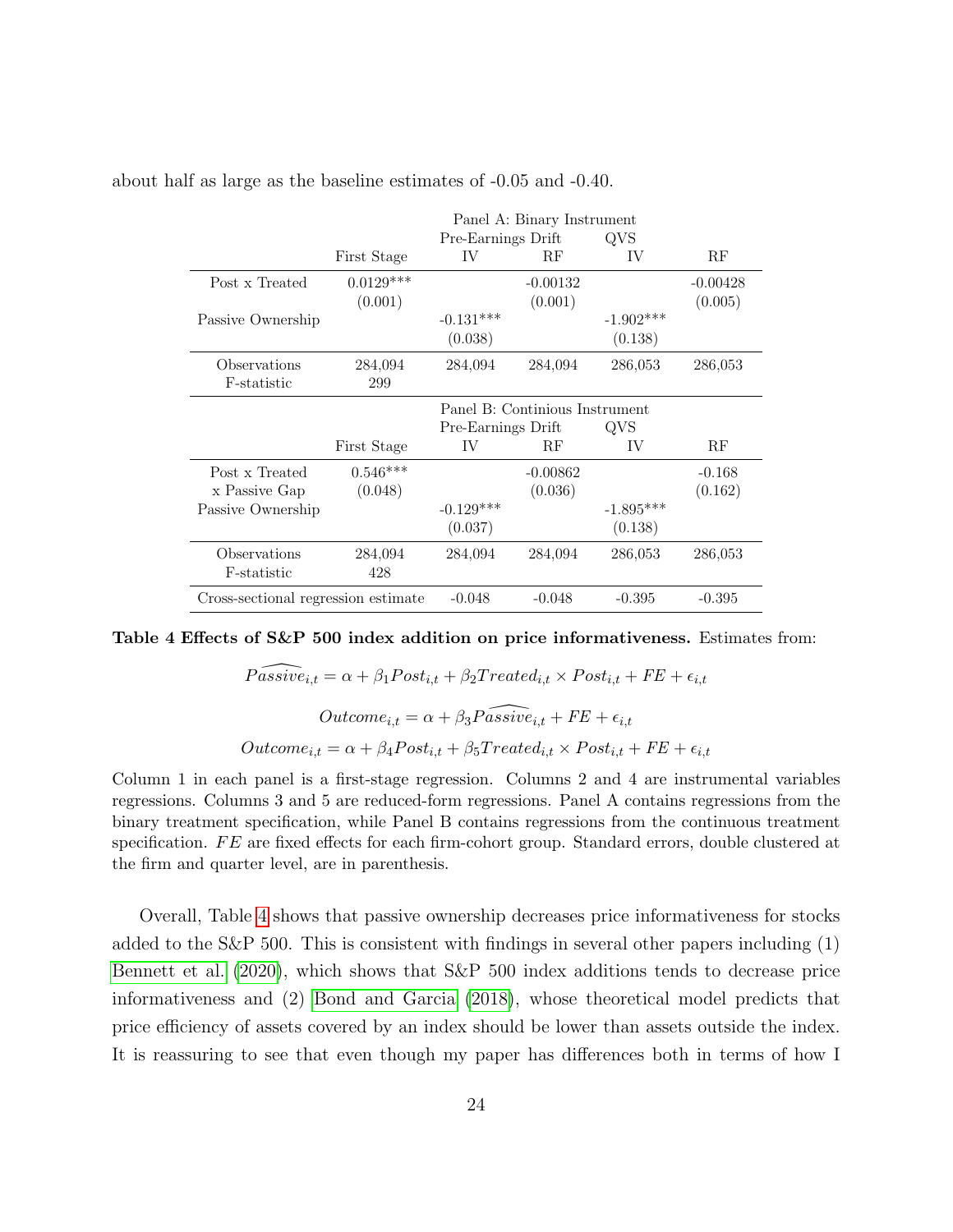identify treated/control firms and how I measure price informativeness, I come to a similar conclusion.

One concern with using the S&P 500 is that because index addition is determined by a committee, the increase in passive ownership is not fully exogenous to firm fundamentals. Partially alleviating this concern is that, according to [S&P](#page-52-11) [\(2017\)](#page-52-11): "Stocks are added to make the index representative of the U.S. economy and is not related to firm fundamentals." As an additional check, in the next subsection I focus on Russell 1000/2000 reconstitution, which is based on a mechanical rule, rather than discretionary selection.

## 5.2 Russell 1000/2000 index rebalancing

The Russell 3000 contains approximately the 3000 largest stocks in the US stock market. At the end of each May, FTSE Russell selects the 1000 largest stocks by market capitalization to be members of the Russell 1000, while it selects the next 2000 largest stocks to be members of the Russell 2000. Both of these indices are value-weighted, so moving from the 1000 to the 2000 increases the fraction of a firm's shares owned by passive funds. This is because switchers go from being the smallest stock in an index of big stocks, to the biggest stock in an index of small stocks, significantly boosting their index weight.

To reduce turnover between the two indices, in 2007 Russell switched to a bandwidth rule, rather than using a sharp cutoff. As long as a potential switcher's market capitalization is within  $\pm 2.5\%$  of the Russell 3000E's total market capitalization, relative to the market capitalization of the 1000th ranked stock, it will remain in the same index it was in the previous year.

The ideal experiment is to compare potential switchers to those that actually switched. This, however, is not straightforward, as the data that Russell uses to compute May market capitalizations is not made available to researchers. I follow the method in [Coles et al.](#page-49-4) [\(2020\)](#page-49-4) to compute a proxy for the Russell May market capitalizations.<sup>[10](#page-24-0)</sup> Between 2007 and 2020, I am able to correctly predict Russell 1000/2000 index membership for 99.63% of Russell 3000 stocks overall and 98.27% of Russell 3000 stocks within 100 ranks of the upper and lower bands.

<span id="page-24-0"></span><sup>10</sup>I would like to thank the authors for sharing their replication code with me. The appendix contains a step-by-step explanation of how I compute the May market capitalization proxy. For more details, see e.g., [Chang et al.](#page-49-8) [\(2015\)](#page-49-8), [Wei and Young](#page-53-1) [\(2017\)](#page-53-1), [Gloßner](#page-50-6) [\(2018\)](#page-50-6), [Ben-David et al.](#page-48-10) [\(2019\)](#page-48-10) and [Heath et al.](#page-51-6) [\(2021\)](#page-51-6).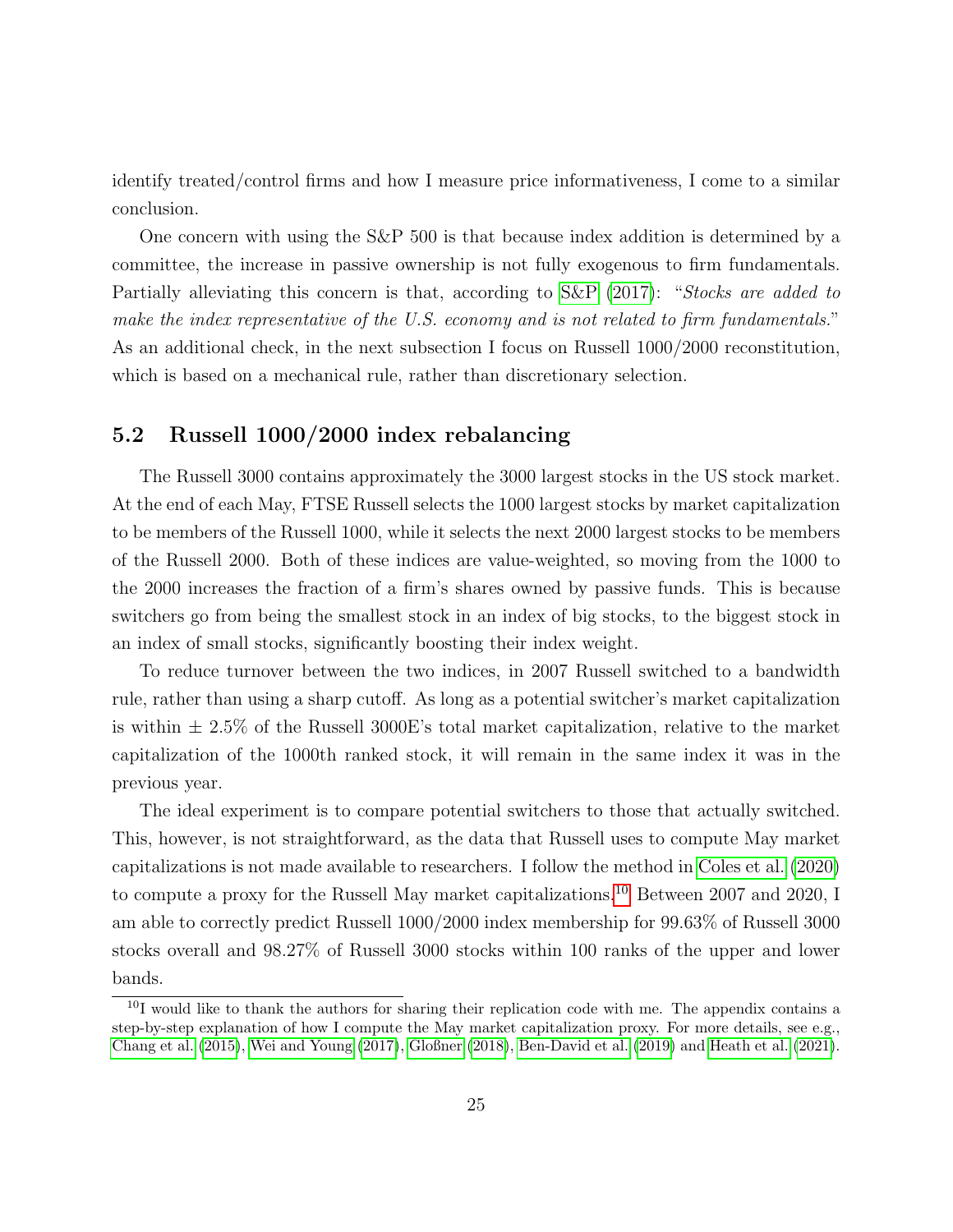I identify treated and control firms using the method in [Coles et al.](#page-49-4) [\(2020\)](#page-49-4). Each May I identify a cohort of possible switchers: those within  $+/-100$  ranks around the lower threshold that were in the Russell 1000 last year.<sup>[11](#page-25-0)</sup> The treated firms are those that were over the threshold and ended up switching, while the control firms are those that were above the threshold and stayed in the 1000. A firm can be treated more than once if it switches to the 2000, goes back to the 1000 and then switches back to the 2000 at some future date. Control firms can appear more than once if they stay around the lower cutoff for multiple years, but never actually switch. These filters yield about 700 treated firms and 600 control firms.

Finally, I focus on Russell index reconstitutions after the rule change in 2007 for two reasons: (1) The average increase in passive ownership is larger than earlier years, as over time, more money has started to track these indices. Specifically, for switching firms, the total average increase in passive ownership each cohort (equal weighted from 2007 to 2018) is over 4%. The same average from 1990 to 2006 is around 1%, so including these years leads to a weaker first stage. One reason for this is that the two largest Russell 1000/2000 ETFs, IWB and IWM, were not launched until May 2000 (2) Under the bandwidth regime, switching is harder to predict/manipulate, so switching is less likely to be front-run by other investors.

Figure [5](#page-26-0) compares the level of passive ownership around the index rebalancing date between the treated and control group. Within each cohort, I subtract the mean level of passive ownership. The pre-addition changes and levels of passive ownership are similar between both groups. Unlike S&P 500 index additions, Russell reconstitutions always coincide exactly with the end of a calendar quarter. Because of this, Figure [5](#page-26-0) only plots data points for months with S12 filings i.e., the last month of each calendar quarter.

For the Russell experiment, I use a setup similar to the S&P 500 experiment, with three key differences: (1) Passive  $\text{Gap}_{i,t}$  is now defined as the difference in passive ownership between firms in the Russell 1000 and the Russell 2000 within  $\pm$  100 ranks of the 1000th ranked firm in March, before index rebalancing (2) the fixed effects are identical, but cohort group is now defined only by month of index rebalancing and (3) the time period is different,

<span id="page-25-0"></span><sup>11</sup>Another natural set of treated/control firms are those within 100 ranks of the upper band that were in the Russell 2000 the previous year. These are possible switchers to the Russell 1000 and they experience a decrease in passive ownership if they end up moving from the Russell 2000 to the Russell 1000. In the appendix, I show that within one year of switching, the treatment effect is totally washed out by the time trend toward increased passive ownership.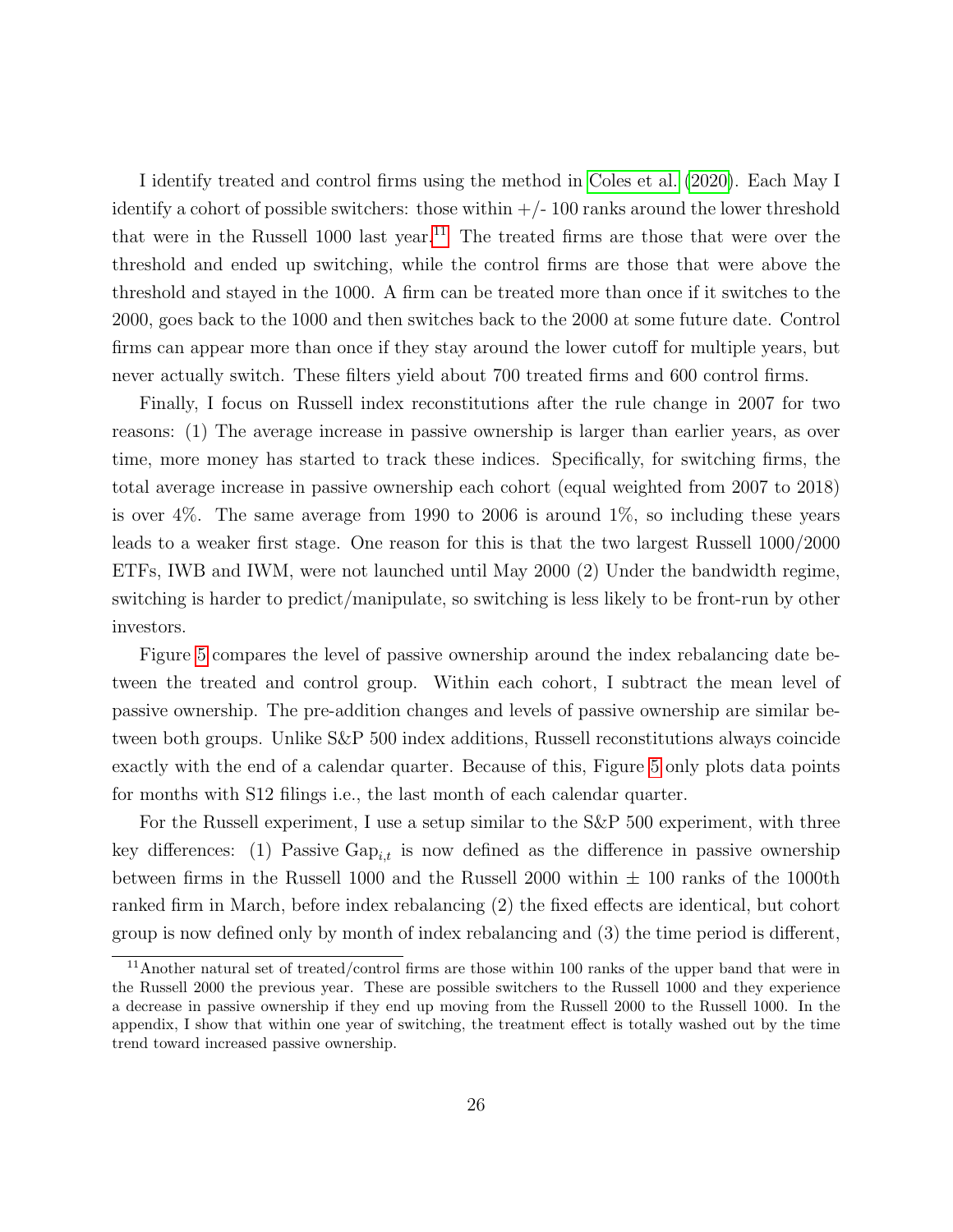<span id="page-26-0"></span>

Figure 5. Russell 1000/2000 reconstitution and changes in passive ownership. Average level of passive ownership for firms that stay in the Russell 1000 (control firms) and firms that moved from the Russell 1000 to the Russell 2000 (treated firms). Passive ownership is demeaned within each cohort.

as I use Russell reconstitutions between 2007 and 2018.

Table [5](#page-27-0) contains the regression results. The first-stage results are positive, with a large F-statistic. The estimated coefficient of about 1%, however, understates the total change in passive ownership. In Figure [5,](#page-26-0) the average total increase for treated firms is around 4%, but there is about a 3% increase for the control firms, driven by the overall trend upward in passive ownership.

All the estimated coefficients for the effect of passive ownership on price informativeness are qualitatively consistent with the cross-sectional regression estimates: switching to the Russell 2000 is associated with a drop in the pre-earnings drift and a decrease in QV S. The IV estimate of -0.09 for the drift is about twice the estimates from Table [2,](#page-15-0) while the IV estimate of  $-0.38$  for  $QVS$  is similar in size to those in Table [3.](#page-17-0)

As with the S&P experiment, some of the reduced-form regressions are statistically insignificant. Again, this is not surprising as these reduced-form specifications do not account for (1) the time-series increase in the treatment effect even within the 2007 to 2018 sample and (2) differences in the resulting level of passive ownership across cohorts.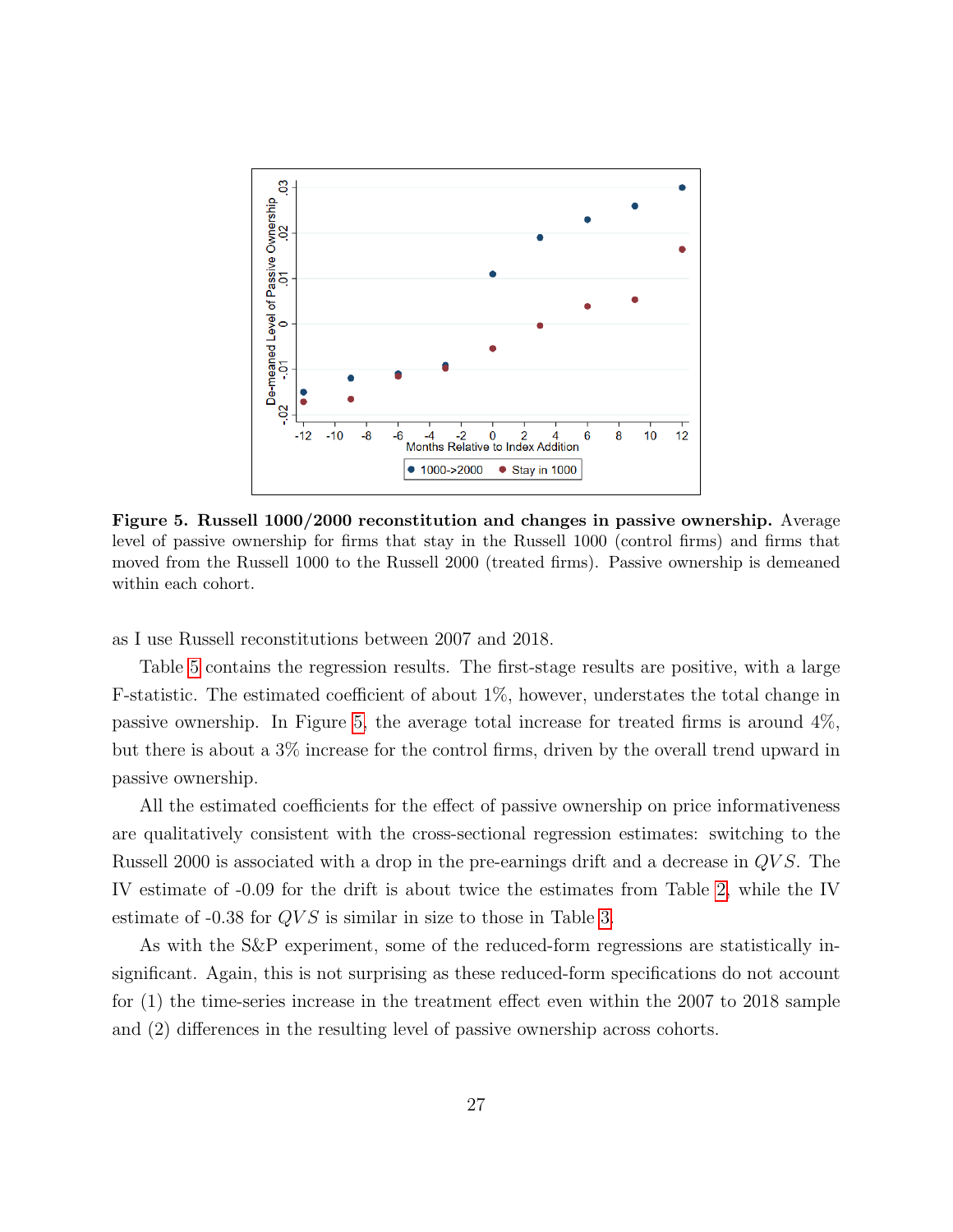<span id="page-27-0"></span>

|                                     | Panel A: Binary Instrument |                                |              |             |            |  |  |
|-------------------------------------|----------------------------|--------------------------------|--------------|-------------|------------|--|--|
|                                     |                            | Pre-Earnings Drift             |              | QVS         |            |  |  |
|                                     | First Stage                | IV                             | RF           | IV          | RF         |  |  |
| Post x Treated                      | $0.00976**$                |                                | $-0.00598**$ |             | $-0.00813$ |  |  |
|                                     | (0.005)                    |                                | (0.003)      |             | (0.012)    |  |  |
| Passive Ownership                   |                            | $-0.0922***$                   |              | $-0.380***$ |            |  |  |
|                                     |                            | (0.031)                        |              | (0.120)     |            |  |  |
| Observations                        | 9,811                      | 9,811                          | 9,811        | 9,823       | 9,823      |  |  |
| F-statistic                         | 146                        |                                |              |             |            |  |  |
|                                     |                            | Panel B: Continious Instrument |              |             |            |  |  |
|                                     |                            | Pre-Earnings Drift             |              | <b>OVS</b>  |            |  |  |
|                                     | First Stage                | IV                             | RF           | IV          | RF         |  |  |
| Post x Treated                      | $0.759***$                 |                                | $-0.222$     |             | $-0.391$   |  |  |
| x Passive Gap                       | (0.217)                    |                                | (0.139)      |             | (0.583)    |  |  |
| Passive Ownership                   |                            | $-0.0931***$                   |              | $-0.380***$ |            |  |  |
|                                     |                            | (0.031)                        |              | (0.120)     |            |  |  |
| Observations                        | 9,811                      | 9,811                          | 9,811        | 9,823       | 9,823      |  |  |
| F-statistic                         | 157                        |                                |              |             |            |  |  |
| Cross-sectional regression estimate |                            | $-0.048$                       | $-0.048$     | $-0.395$    | $-0.395$   |  |  |

Table 5 Effects of Russell 1000/2000 index reconstitution on price informativeness. Estimates from:

> $\widehat{Passive}_{i,t} = \alpha + \beta_1 Post_{i,t} + \beta_2 Treated_{i,t} \times Post_{i,t} + FE + \epsilon_{i,t}$  $Outcome_{i,t} = \alpha + \beta_3 \widehat{Passive}_{i,t} + FE + \epsilon_{i,t}$  $Outcome_{i,t} = \alpha + \beta_4 Post_{i,t} + \beta_5 Treated_{i,t} \times Post_{i,t} + FE + \epsilon_{i,t}$

Column 1 in each panel is a first-stage regression. Columns 2 and 4 are instrumental variables regressions. Columns 3 and 5 are reduced-form regressions. Panel A contains regressions from the binary treatment specification, while Panel B contains regressions from the continuous treatment specification.  $FE$  are fixed effects for each firm-cohort group, as well as each month of index addition. Standard errors, double clustered at the firm and quarter level, are in parenthesis.

## 5.3 Robustness of quasi-experimental results

### 5.3.1 Passive ownership vs. Institutional ownership

One concern with the results in this section is that there may be an increase in total institutional ownership when a firm is added to the S&P 500 or when a firm switches between the Russell 1000 and the Russell 2000 (see e.g., [Boone and White](#page-49-9) [\(2015\)](#page-49-9)). [Gloßner](#page-51-7) [\(2019\)](#page-51-7),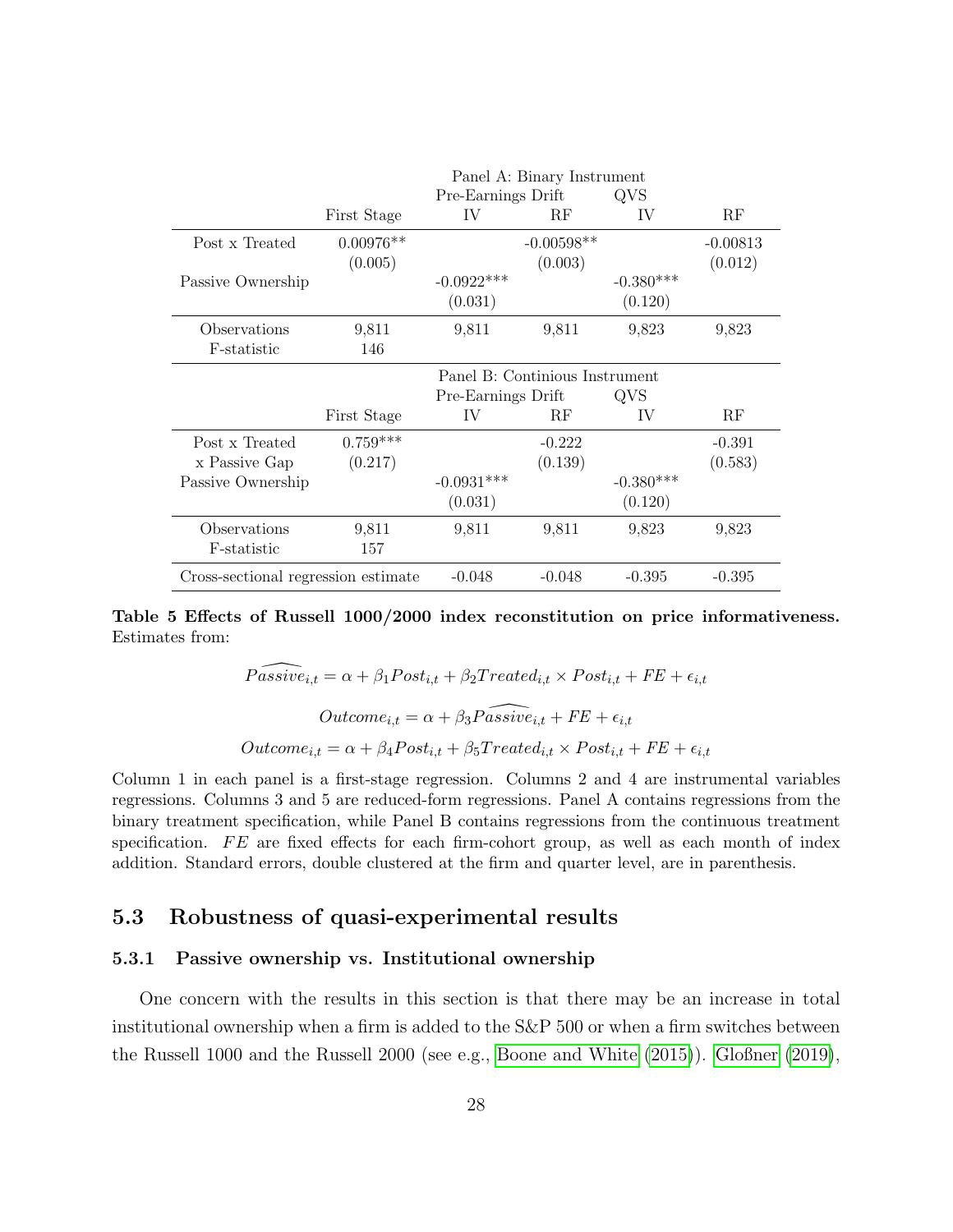however, shows that although there is an increase in passive ownership following Russell index reconstitution events, there little change in overall institutional ownership. In the appendix, I confirm that in both the case of being added to the S&P 500 and switching from the Russell 1000 to the Russell 2000, on average, there is no change in institutional ownership around the index event. While this initially seems counter intuitive, it makes sense when we think about how we expect retail (i.e., everyone who is not an institutional investor) to trade around such events. For example, when FootLocker was dropped from the S&P 500 in 8/2019, I find it unlikely that retail investors (1) read the press release on S&P's website and (2) even if they did read the press release, decided to sell their shares to institutions.

To further alleviate the concern that total institutional ownership is driving my results, in the cross-sectional regressions, I can and do explicitly control for total institutional ownership. Finally, in the appendix, I replicate all the instrumental variables and reduced form regressions in this section, including total institutional ownership on the right hand side. All the results are quantitatively unaffected by this change.

#### <span id="page-28-0"></span>5.3.2 Significance of IV vs. reduced form

In Tables [4](#page-23-0) and [5,](#page-27-0) the IV is always significant, while the reduced form is sometimes insignificant. The concern is that, as discussed in [Chernozhukov and Hansen](#page-49-10) [\(2008\)](#page-49-10), an insignificant reduced form is evidence of weak instruments. At a high level, this is likely not a problem in my setting, as the first stage is very strong  $(F > 300$  for the S&P experiment and  $F > 100$  for the Russell experiment). In the appendix, following [Lochner and Moretti](#page-52-12)  $(2004)$ , I show why we might expect – from a purely econometric perspective – the reduced form to be less significant than the IV. I also provide a possible economic mechanism to explain this difference in statistical significance.

#### 5.3.3 Re-use of natural experiments

A final concern with the results in this section is that many previous studies have used additions to the S&P 500 and switching between the Russell 1000 and 2000 as natural experiments to study the effects of passive ownership on a variety of outcomes e.g,. corporate governance, disclosure and investment. As discussed in [Heath et al.](#page-51-8) [\(2020\)](#page-51-8), this re-use of natural experiments can lead to false positives. A particular issue is that even if these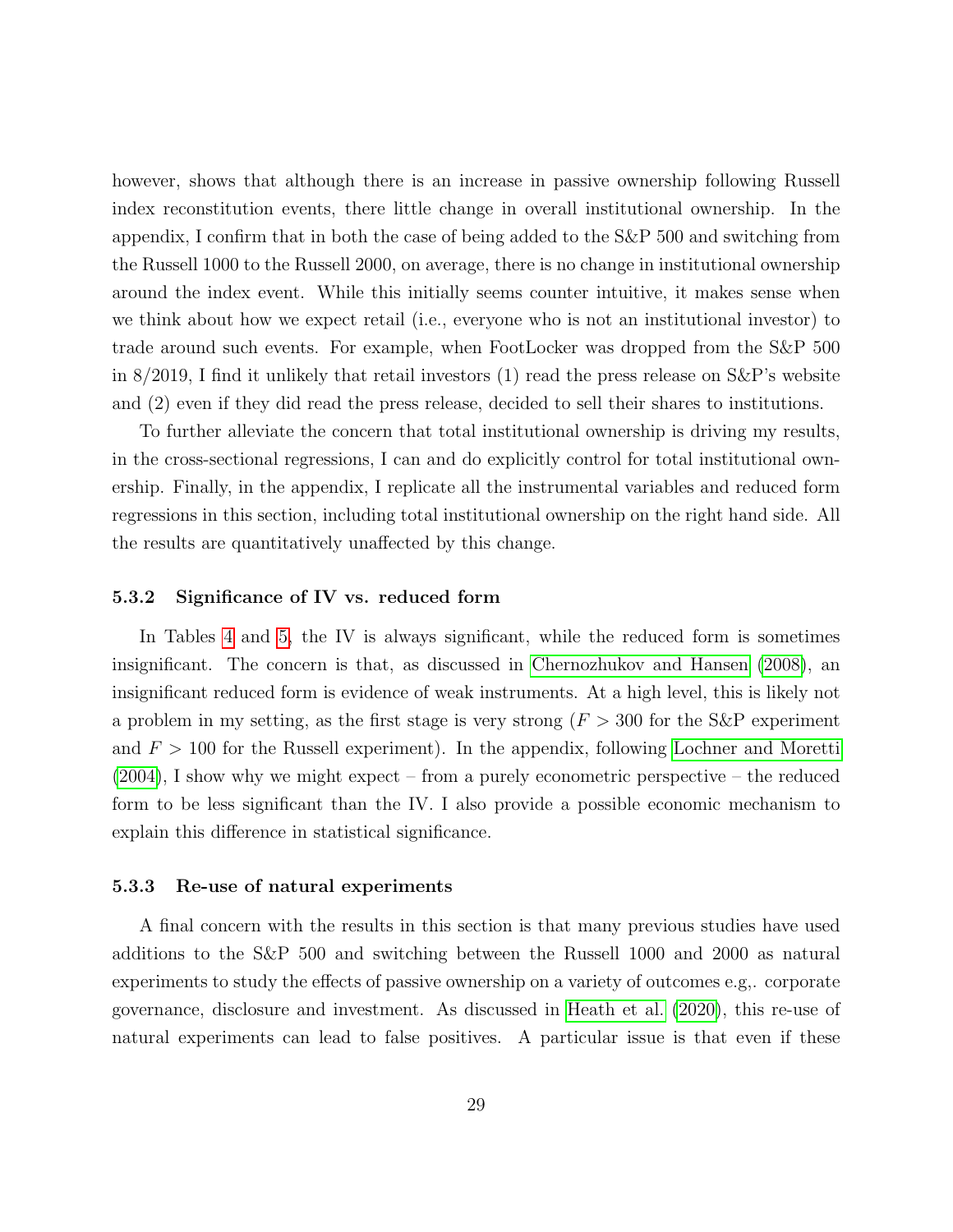original studies were correct, my results could be driven by the effects of passive ownership on previously documented outcomes, rather than passive ownership per se.

The solution proposed by [Heath et al.](#page-51-8) [\(2020\)](#page-51-8) is to use t-statistics which explicitly account for how many times the natural experiment has been re-used. Table [5](#page-27-0) shows that almost all of my IV t-statistics are over 3, so even if previous research has looked at the effect of Russell reconstitution on over 20 other distinct outcomes, my results are unlikely to be spurious. Further, the Russell results yield similar estimates to the S&P results, even though these experiments have different implications for other known outcomes, again allaying concerns that my results are driven by factors other than passive ownership.

# <span id="page-29-0"></span>6 Why passive ownership decreases price informativeness

In this section, I argue that passive ownership decreases price informativeness because passive investors gather less firm-specific information. Consistent with this, I show that passive ownership is correlated with fewer downloads of SEC filings and Bloomberg searches, as well as decreased coverage and accuracy by sell-side analysts. I present additional evidence consistent with lower information gathering, specifically that passive ownership is correlated with (1) decreased pre-earnings trading (2) larger earnings responses (3) more ex-ante earnings uncertainty and (4) larger post-earnings-announcement increases in short interest for firms that end up releasing bad news.

## 6.1 Information gathering

An intuitive explanation for a decrease in price informativeness is that fewer people are gathering information and/or those who gather information are expending less effort to obtain precise signals. This negative relationship between learning and price informativeness arises in many workhorse models of trade under asymmetric information (see e.g., [Grossman](#page-51-9) [and Stiglitz](#page-51-9) [\(1980\)](#page-51-9) and [Kyle](#page-51-10) [\(1985\)](#page-51-10)).

Passive managers, as well as investors in passive funds, lack strong incentives to gather and consume firm-specific information. Passive funds trade on mechanical rules, such as S&P 500 index membership (SPY), or the 100 lowest volatility stocks in the S&P 500 (SPLV).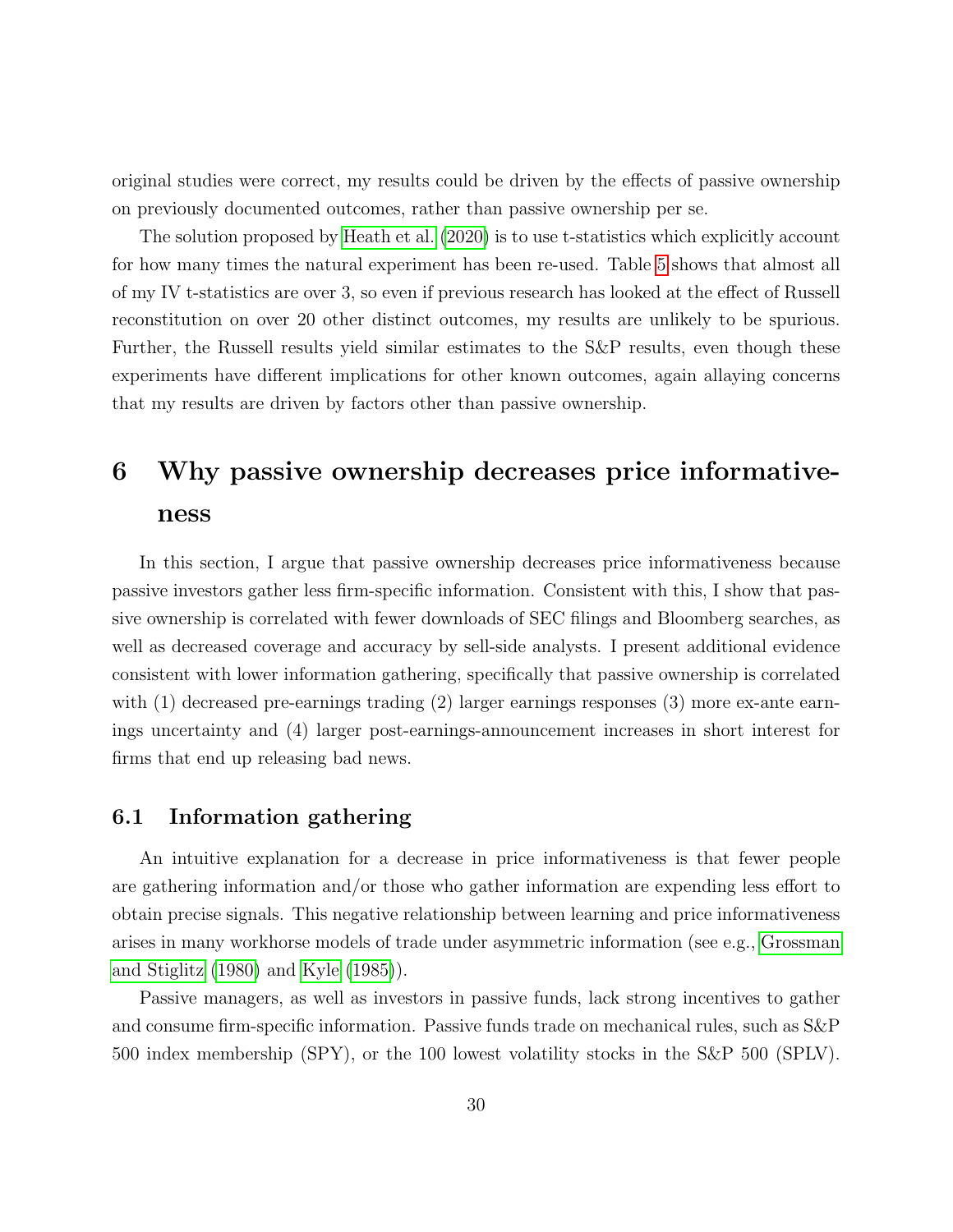Given that these trading strategies are implemented on public signals, they do not require accurate private forecasts of firm fundamentals. Further, because these funds are well diversified, even if they are traded by informed investors, they are more likely to be used for bets on systematic, rather than firm-specific, information. This yields an empirical prediction for why passive ownership decreases price informativeness.

**Prediction 3:** Passive ownership should be correlated with decreased gathering of stockspecific information

#### 6.1.1 Bloomberg terminal searches

One way to test prediction 3 is to examine Bloomberg terminal searches for specific tickers. As discussed by [Ben-Rephael et al.](#page-48-2) [\(2017\)](#page-48-2), these searches capture attention by institutional investors, who are the main users of Bloomberg's products. The timing of when investors will search for information relative to earnings announcements, however, is not obvious. Attentive investors may search (1) right before earnings are released to e.g., make a bet ahead of the announcement (2) on the earnings announcement date to e.g., bet on the announcement news or (3) some time after earnings are released to e.g., bet on a re-interpretation the announcement news. Rather than trying to distinguish between these stories, I perform a more general test. At the stock/month level, I ask whether stocks with more passive ownership have fewer Bloomberg terminal searches than stocks with less passive ownership. To this end, I run the following regression:

<span id="page-30-1"></span>
$$
AIAC_{i,t} = \alpha + \beta Passive_{i,t} + \gamma X_{i,t} + \phi_t + \psi_i + e_{i,t}
$$
\n
$$
(9)
$$

where  $AIAC_{i,t}$  is the continuous abnormal institutional attention measure from [Ben-Rephael](#page-48-2) [et al.](#page-48-2)  $(2017).<sup>12</sup>$  $(2017).<sup>12</sup>$  $(2017).<sup>12</sup>$  $(2017).<sup>12</sup>$  All the controls and fixed effects are identical to equation [4.](#page-13-1) The sample is stock/month observations between 2010 and 2018 that can be linked between Bloomberg and CRSP on ticker.

Table [6](#page-31-0) contains the results. Consistent with passive ownership decreasing information gathering, it is correlated with fewer Bloomberg searches. In terms of magnitudes, a 15% higher level of passive ownership implies  $-0.22$  lower institutional investor attention, which

<span id="page-30-0"></span><sup>&</sup>lt;sup>12</sup>These results are robust to instead using the other measures from [Ben-Rephael et al.](#page-48-2)  $(2017)$  e.g., abnormal institutional attention (AIA) or the raw Bloomberg search intensity data.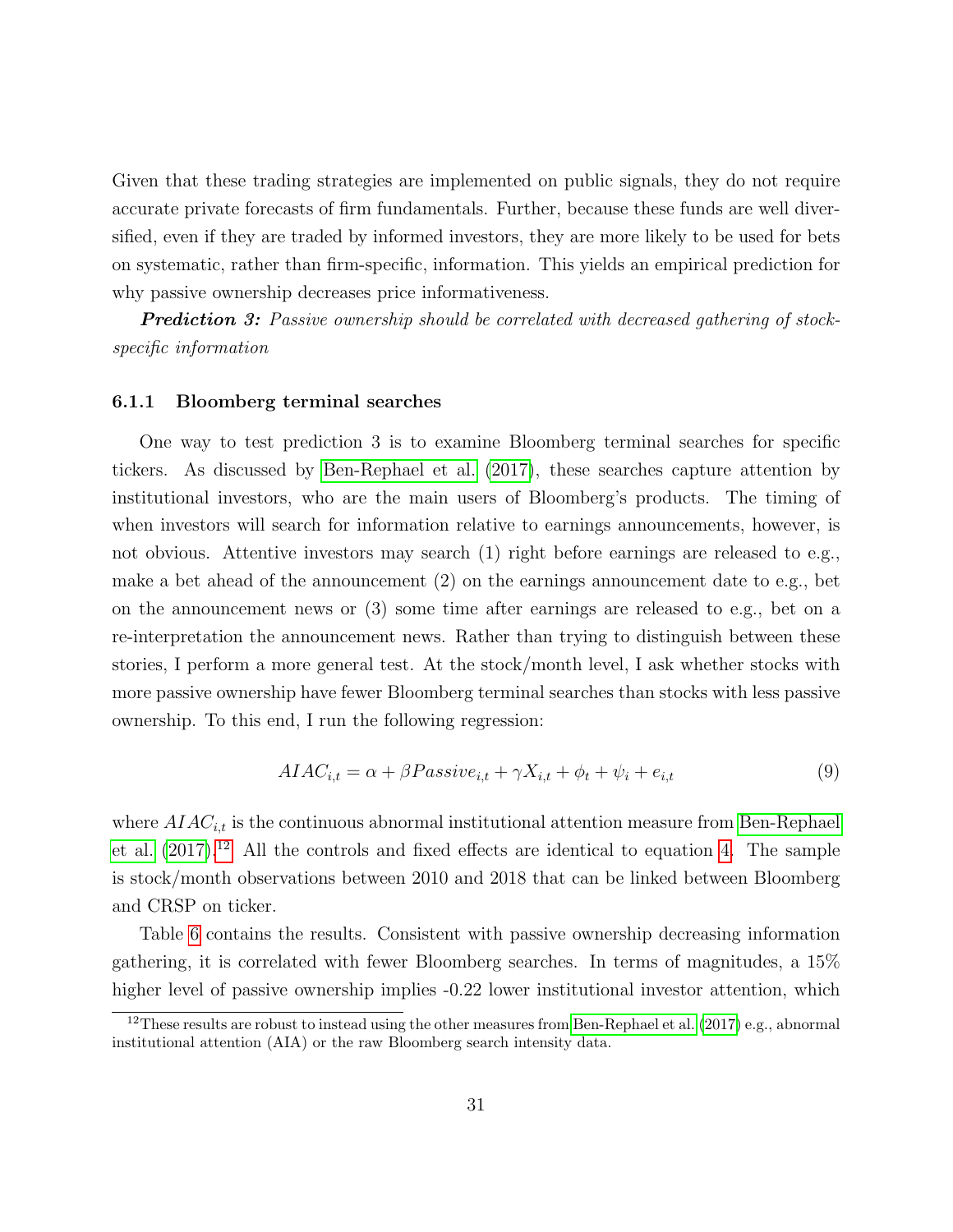is about 20% of its whole sample mean of 0.97. If the channel was just that passive investors gather no information, this estimate is roughly in line with the 15% decrease in information gathering we would expect ex-ante. Institutional investors (13F filers), which is what AIAC is designed to capture, however, only hold about 70% of the US stock market. So, if the rise of passive ownership was a re-allocation among institutional investors, we would expect to see a decline of  $15\%/70\% \approx 20\%$ , which is almost exactly what we see in Table [6.](#page-31-0)

<span id="page-31-0"></span>

|                          |             | $\left 2\right\rangle$ | $\left(3\right)$ | $\ket{4}$  | $\left(5\right)$ |
|--------------------------|-------------|------------------------|------------------|------------|------------------|
| Passive Ownership        | $-1.207***$ | $-1.354***$            | $-1.515***$      | $-1.885**$ | $-2.291**$       |
|                          | (0.288)     | (0.331)                | (0.372)          | (0.731)    | (0.888)          |
| Observations             | 62,292      | 58,629                 | 58,629           | 58,629     | 58,629           |
| R-Squared                | 0.529       | 0.529                  | 0.542            | 0.483      | 0.496            |
| $Firm + Year/Quarter FE$ |             |                        |                  |            |                  |
| Matched to Controls      |             |                        |                  |            |                  |
| Firm-Level Controls      |             |                        |                  |            |                  |
| Weight                   | Equal       | Equal                  | Equal            | Value      | Value            |

Table 6 Passive ownership and Bloomberg terminal searches. Estimates of  $\beta$  from:  $AIAC_{i,t} = \alpha + \beta Passive_{i,t} + \gamma X_{i,t} + \phi_t + \psi_i + e_{i,t}$ 

where  $AIAC$  is the measure of continuous abnormal institutional attention from [Ben-Rephael et al.](#page-48-2) [\(2017\)](#page-48-2). Controls in  $X_{i,t}$  include firm age, one-month lagged market capitalization, returns from t-12 to t-2, one-month lagged book-to-market ratio, total institutional ownership, CAPM beta, CAPM R-squared, total volatility and idiosyncratic volatility. All columns contain year-quarter fixed effects,  $\phi_t$ , and firm fixed effects  $\psi_i$ . Standard errors double clustered at the firm and yearquarter level in parenthesis.

#### 6.1.2 Downloads of SEC filings

As an alternative measure of investors' learning behavior, I examine downloads of SEC filings, with fewer downloads implying decreased gathering of fundamental information (see e.g., [Loughran and McDonald](#page-52-1) [\(2017\)](#page-52-1)). Specifically, I define  $Downloads_{i,t}$  as one plus the natural logarithm of the number of non-robot downloads, measured using the method in [Loughran and McDonald](#page-52-1) [\(2017\)](#page-52-1) and obtained from their [website.](https://sraf.nd.edu/data/edgar-server-log/) The sample runs from 2003-2015, excluding the data lost/damaged by the SEC from 9/2005-5/2006, and I match the downloads to CRSP/Compustat merged on CIK. Downloads have been trending up over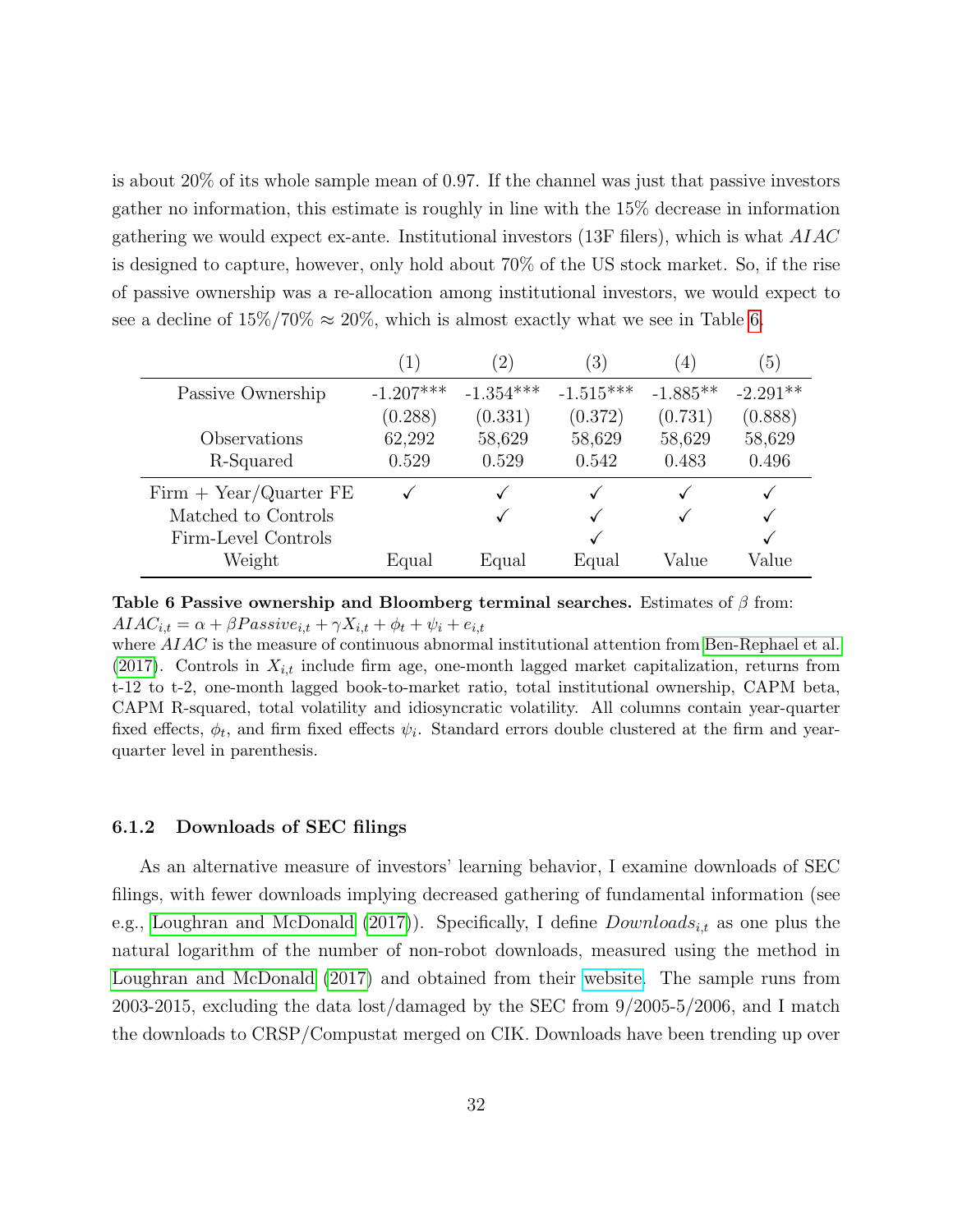time and there is typically a large increase in downloads – relative to the unconditional firm-level average – on earnings announcement dates.

To test prediction 3, I run a regression identical to equation [9,](#page-30-1) but with  $Downloads_{i,t}$  on the left-hand-side. Table [7](#page-33-0) contains the results. In column 1, which only has firm/time fixed effects, the relationship is positive and statistically significant. This could be explained, however, by the fact that high passive firms are larger on average and big firms attract more investor attention. Column 3 adds in all the firm level controls, including one-month lagged market capitalization and total institutional ownership. This flips the sign, making the coefficient negative and statistically significant, evidence that passive ownership is correlated with less investor attention conditional on observable differences between high and low passive ownership firms. This result is consistent with [Israeli et al.](#page-51-11) [\(2017\)](#page-51-11) and [Coles](#page-49-4) [et al.](#page-49-4) [\(2020\)](#page-49-4), who also show that passive ownership is negatively correlated with downloads of SEC filings.

In terms of magnitudes, a 15% higher level of passive ownership implies a decrease in Downloads<sub>it</sub> of -0.17, which is modest relative to the whole sample standard deviation of roughly 1.3. This magnitude, however, is harder to interpret than the results in Table [6,](#page-31-0) as we don't know who is downloading these SEC filings and whether or not they themselves are investors.

### 6.1.3 Sell-side analyst coverage

The relationship between passive ownership and information demand is intuitive – investors buying an S&P 500 ETF probably care less about firm-specific fundamentals than people buying the individual stocks. In addition to this direct effect on information gathering, however, we could imagine there are equilibrium effects on the supply of information. In Tables [7](#page-33-0) and [6,](#page-31-0) however, I am measuring the net effect of passive ownership on information gathering. Without being able to see individual investors' attention, it is difficult to quantify the effects of passive investors' presence on non-passive investors' learning behavior.

Given that information is not costless to produce, however, a change in demand may have corresponding equilibrium effects on the supply of information. Although sell-side analysts are not necessarily investors themselves, if passive ownership leads to less demand for information, they may respond by producing less or lower quality information about stocks with higher levels of passive ownership. On the other hand, as a stock becomes more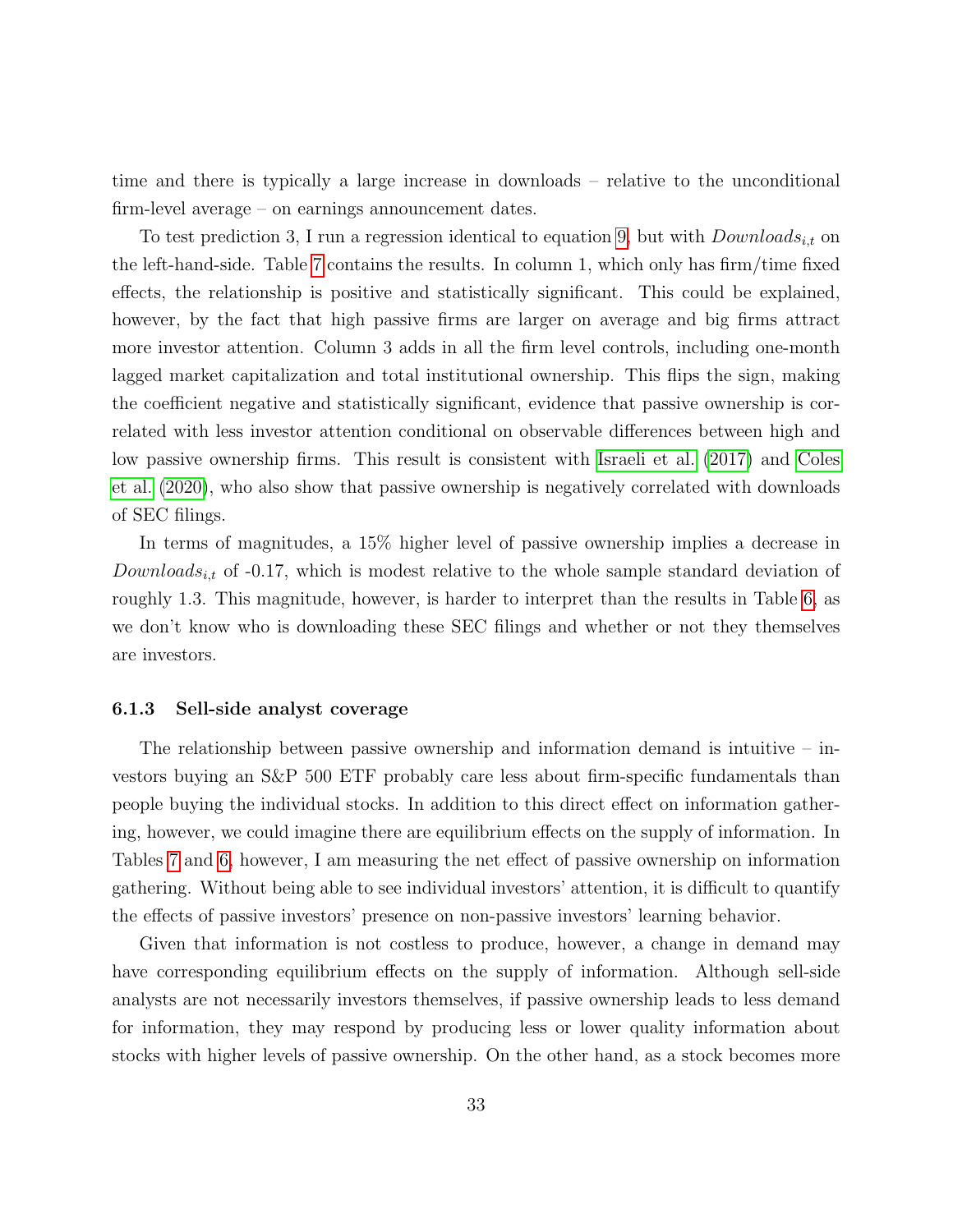<span id="page-33-0"></span>

|                          | (1)        | $\left(2\right)$ | (3)         | $\left( 4\right)$ | $\left(5\right)$ |
|--------------------------|------------|------------------|-------------|-------------------|------------------|
| Passive Ownership        | $0.526***$ | $-0.00485$       | $-0.623***$ | $-0.756$          | $-1.360**$       |
|                          | (0.164)    | (0.171)          | (0.185)     | (0.568)           | (0.625)          |
| Observations             | 608,722    | 518,089          | 518,089     | 518,089           | 518,089          |
| R-Squared                | 0.788      | 0.806            | 0.808       | 0.889             | 0.893            |
| $Firm + Year/Quarter FE$ |            |                  |             |                   |                  |
| Matched to Controls      |            |                  | √           |                   |                  |
| Firm-Level Controls      |            |                  |             |                   |                  |
| Weight                   | Equal      | Equal            | Equal       | Value             | Value            |

Table 7 Passive ownership and downloads of SEC filings. Estimates of  $\beta$  from:  $Downloads_{i,t} = \alpha + \beta Passive_{i,t} + \gamma X_{i,t} + \phi_t + \psi_i + e_{i,t}$ 

Downloads is the number of non-robot downloads from [Loughran and McDonald](#page-52-1) [\(2017\)](#page-52-1). Controls in  $X_{i,t}$  include firm age, one-month lagged market capitalization, returns from t-12 to t-2, one-month lagged book-to-market ratio, total institutional ownership, CAPM beta, CAPM R-squared, total volatility and idiosyncratic volatility. All columns contain year-quarter fixed effects,  $\phi_t$ , and firm fixed effects  $\psi_i$ . Standard errors double clustered at the firm and year-quarter level in parenthesis.

mispriced, the return to gathering fundamental information increases. Given that passive ownership reduces price informativeness, analysts might decide to produce more information about the underlying stocks to e.g., attract business to their firm by increasing trading in the stocks they cover (see e.g., [Martineau and Zoican](#page-52-2) [\(2021\)](#page-52-2)).

Ex-ante, it is not obvious which of these effects will dominate in equilibrium. For example, as discussed in [Coles et al.](#page-49-4) [\(2020\)](#page-49-4), as passive ownership grows, gathering information becomes more profitable, which may lead more people to become informed. In their model, these two effects exactly offset and passive ownership has no net effect on price informativeness. To distinguish between these alternative stories, I run the following regression:

$$
Outcome_{i,t} = \alpha + \beta Passive_{i,t} + \gamma X_{i,t} + \phi_t + \psi_i + e_{i,t}
$$
\n
$$
(10)
$$

where  $Outcome_{i,t}$  will be measures of information production by sell-side analysts. The sample is all quarterly earnings announcements in IBES, further restricting to observations that can be (1) matched to CRSP (2) have at least 3 estimates of earnings-per-share (3) have a non-missing value for realized earnings per share and (4) have a non-missing closing price on the last trading day before the earnings announcement in CRSP. Within each forecast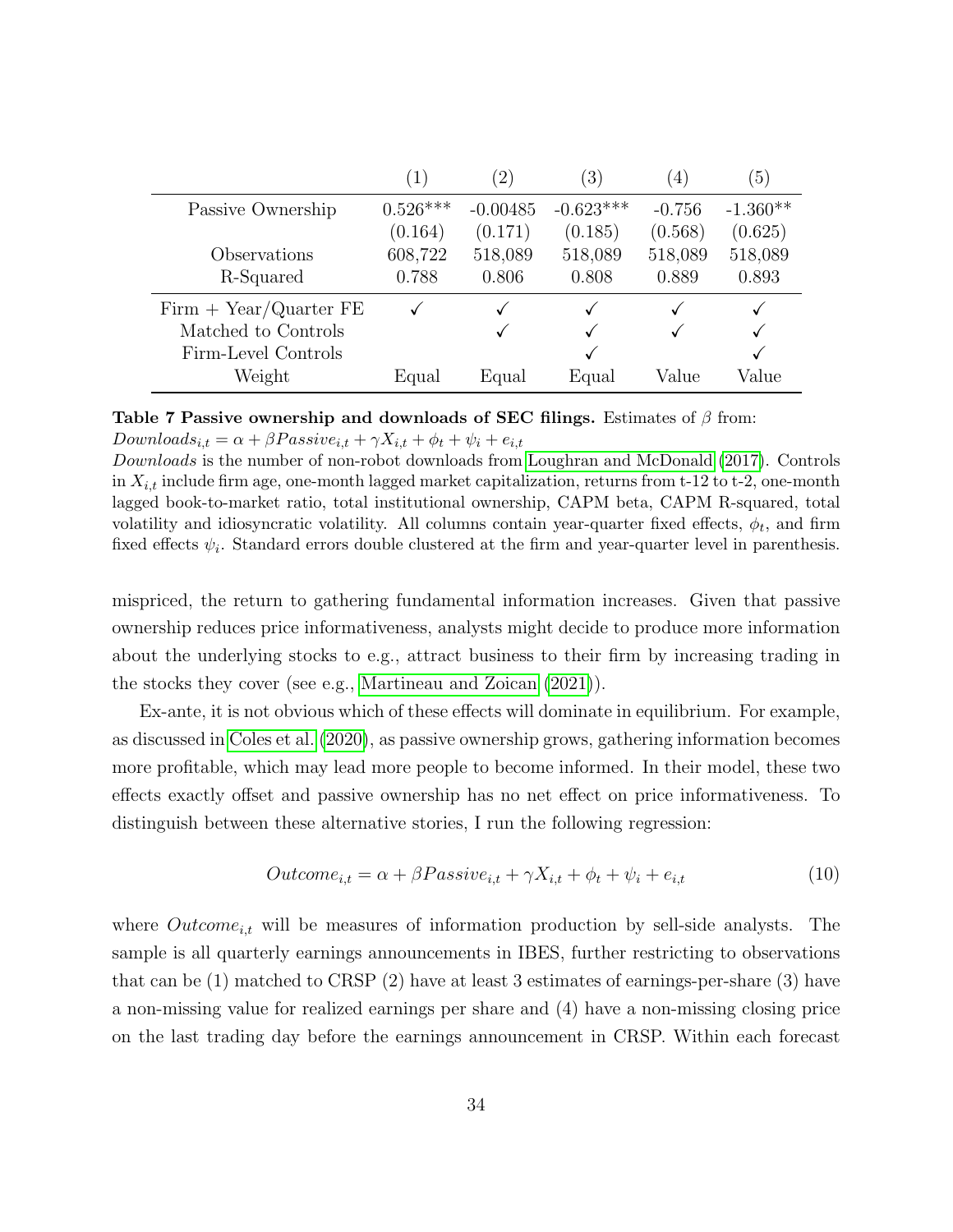period, I take the last statistical period i.e., the last set of estimates before the earnings information is released.

Table [8](#page-35-0) contains the results. Column 1 shows that higher passive ownership is correlated with lower analyst coverage. This is consistent with [Israeli et al.](#page-51-11) [\(2017\)](#page-51-11) and [Coles](#page-49-4) [et al.](#page-49-4) [\(2020\)](#page-49-4), who also show that ETF ownership is negatively correlated with the number of analyst estimates. Column 2 shows that passive ownership is correlated with a larger standard deviation of analyst estimates. This increased forecast dispersion is evidence of more uncertainty about the fundamental value of these firms (see e.g., [Diether et al.](#page-50-7) [\(2002\)](#page-50-7), [Zhang](#page-53-2) [\(2006\)](#page-53-2)).

One concern, however, is the increased standard deviation of forecasts is a mechanical function of the decrease in coverage documented in column 1. To address this, I construct a measure of analyst (in)accuracy which accounts for the increase in dispersion: the absolute difference between realized earnings and the mean estimate of earnings, divided by the standard deviation of analysts' estimates. If analysts are producing lower quality information and/or expending less effort, we would expect their forecasts to be less accurate, even when accounting for the average increase in uncertainty.

Column 3 shows that analysts' forecasts are less accurate for firms with more passive ownership. As a robustness check, column 4 uses an alternative measure of inaccuracy: the absolute difference between realized earnings and the mean estimate of earnings, divided by the closing price on the last trading day before the earnings information was made public. This alternative inaccuracy measure is also positively correlated with passive ownership. Normalizing earnings estimate inaccuracy by the price is not my preferred specification, however, as average price informativeness declined over the sample and price informativeness is negatively correlated with passive ownership.

Columns 5 and 6 restrict to the subset of announcements which are covered by analysts who update their forecasts at least once between when they initiate coverage for a fiscal period and when earnings information is released. Columns 5 shows that analysts update their estimate of earnings less frequently for stocks with more passive ownership. In a similar vein, column 6 shows that the average time between updates is higher for stocks with high passive ownership.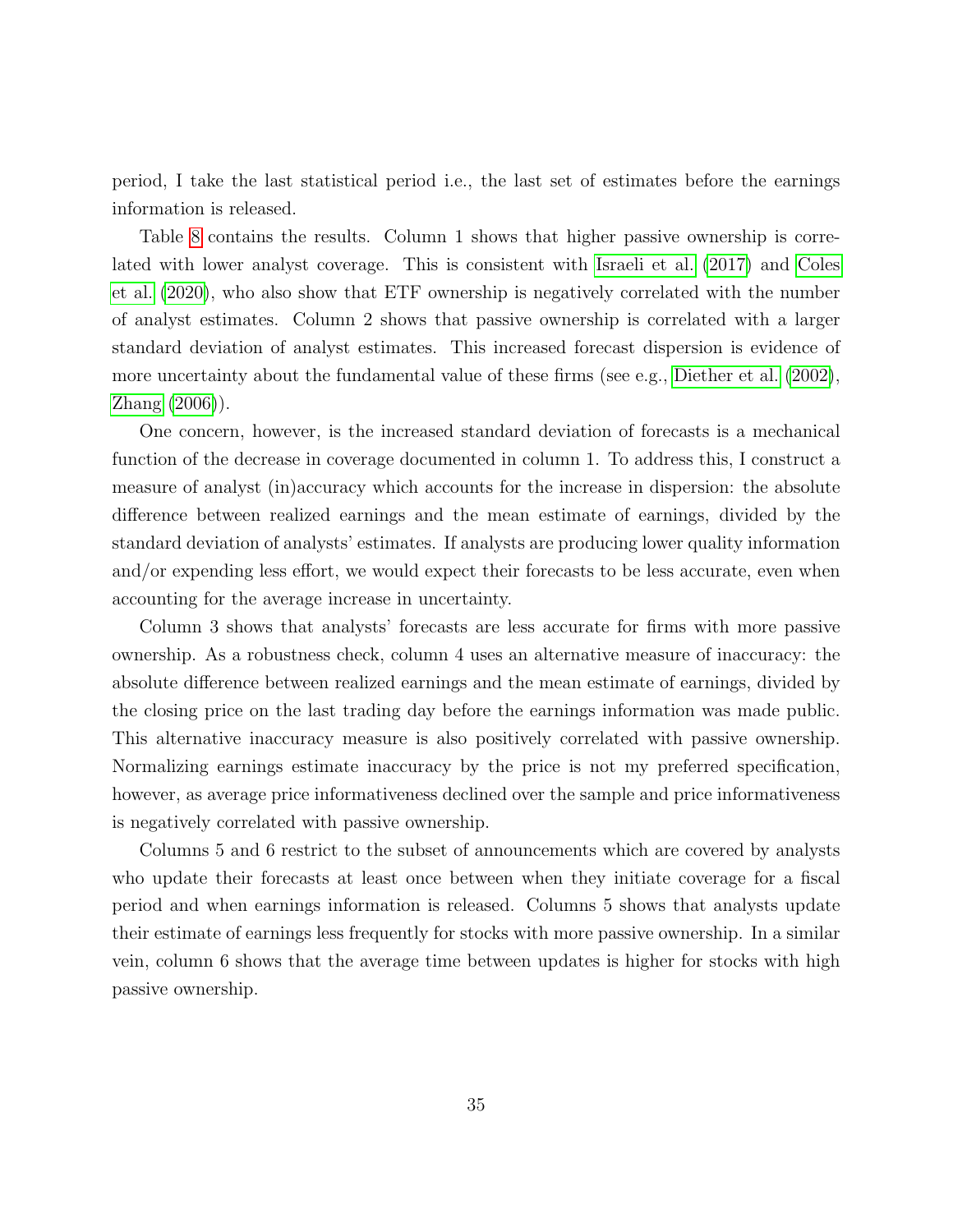<span id="page-35-0"></span>

|                   | Num. Est.<br>$\left(1\right)$ | SD(Est.)<br>$\left(2\right)$ | Dist./SD(Est.)<br>(3) | Dist./P<br>$\left(4\right)$ | Updates<br>(5) | Time<br>(6) |
|-------------------|-------------------------------|------------------------------|-----------------------|-----------------------------|----------------|-------------|
| Passive Ownership | $-8.451***$                   | $0.681***$                   | $1.843***$            | $0.158**$                   | $-0.326***$    | $0.269**$   |
|                   | (1.344)                       | (0.171)                      | (0.419)               | (0.075)                     | (0.095)        | (0.105)     |
| Observations      | 214,304                       | 214,304                      | 214,304               | 214,304                     | 132,195        | 132,195     |
| R-Squared         | 0.79                          | 0.641                        | 0.125                 | 0.257                       | 0.255          | 0.544       |
| Mean              | 8.804                         | 0.0915                       | 2.244                 | 0.026                       | 2.24           | 3.765       |
| St. Dev.          | 6.054                         | 0.41                         | 2.984                 | 0.261                       | 0.454          | 0.853       |

Table 8 Passive ownership and coverage by sell-side analysts. Estimates of  $\beta$  from:  $Outcome_{i,t} = \alpha + \beta Passive_{i,t} + \gamma X_{i,t} + \phi_t + \psi_i + e_{i,t}$ 

Num. Est. is the number of analyst estimates, SD(Est.) is the standard deviation of analyst estimates, Dist. is the absolute distance between realized earnings per share and the mean estimate of earnings per share, P is the last pre-earnings announcement price, Updates is the average number of analyst updates within each forecasting period and Time is the average number of days between analyst updates within each forecasting period. Controls in  $X_{i,t}$  include firm age, one-month lagged market capitalization, returns from t-12 to t-2, one-month lagged book-to-market ratio, total institutional ownership, CAPM beta, CAPM R-squared, total volatility and idiosyncratic volatility. All columns contain year-quarter fixed effects,  $\phi_t$ , and firm fixed effects  $\psi_i$ . Standard errors double clustered at the firm and year-quarter level in parenthesis. The last two rows of the table present the mean and standard deviation of the left-hand-side variables.

## 6.1.4 Relationship between attention and index addition

The findings in Table [8](#page-35-0) seem at odds with results in Section [5](#page-18-1) because when firms are added to the S&P 500, they receive increased analyst coverage. Decreased incentives to gather or produce firm-specific information could still, however, explain those results. For example, suppose analysts know that after a firm is added to the S&P 500 index, a larger share of its investors are holding it as a part of a well-diversified portfolio. They may, therefore, choose not to expend the effort required to produce an equally accurate measure of firm fundamentals as they would if their clients were taking isolated bets on the stock. Consistent with this, in the appendix, I show that even though S&P 500 index addition leads to increased analyst coverage, it also leads to (1) increased dispersion in analyst forecasts and (2) decreased analyst accuracy. Moving from the Russell 1000 to the 2000 causes a drop in analyst coverage and accuracy, but this may be because these firms are shrinking in size.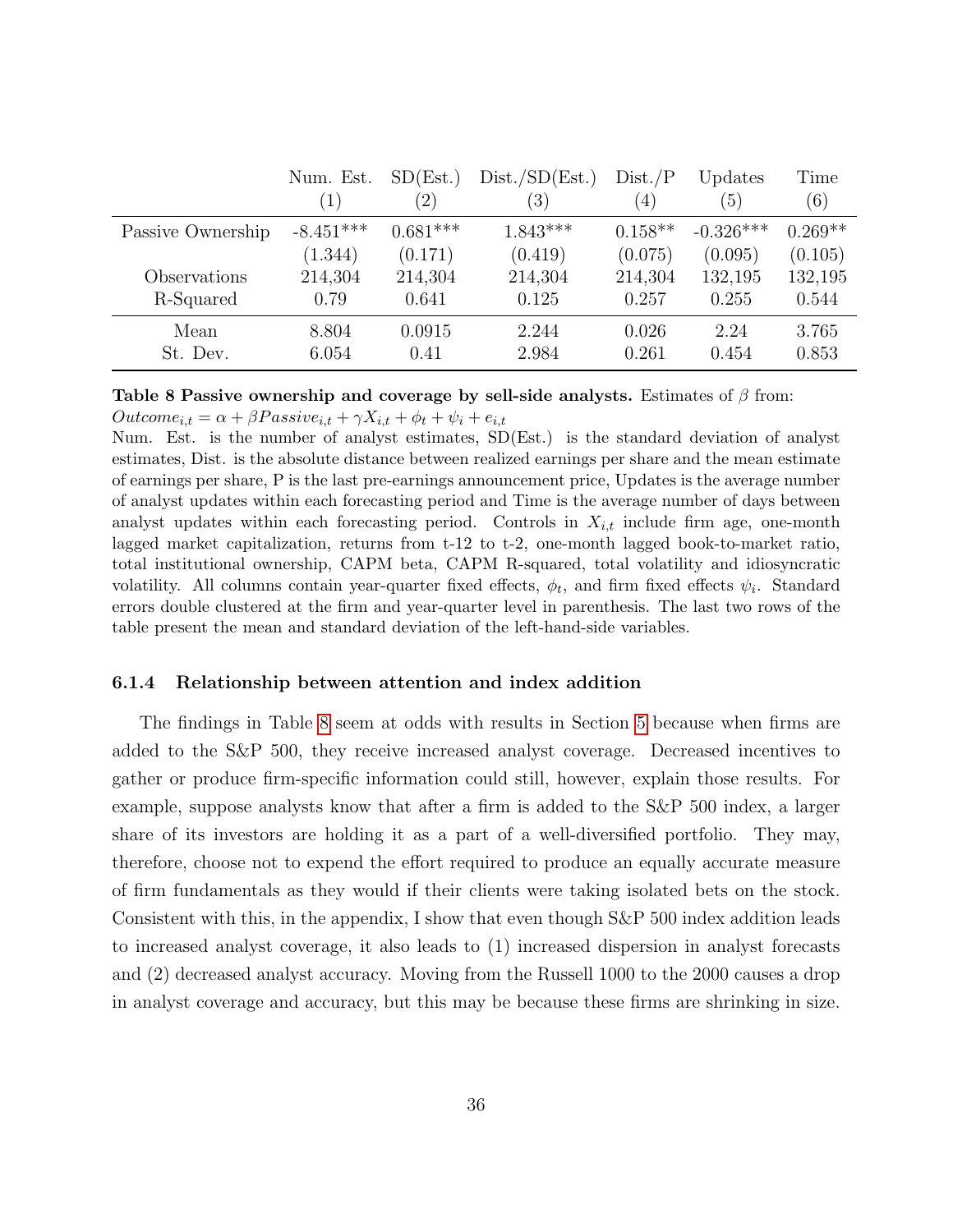## 6.2 Implications of decreased information gathering

In this subsection, I show that – consistent with decreased information gathering – stocks with more passive ownership tend to have more ex-ante earnings uncertainty, are traded less before earnings announcements and have larger responses to earnings news of a given size. I also show that passive ownership is correlated with larger increases in short interest after the release of bad earnings news.

### 6.2.1 Option implied volatility

Because  $DM$  and  $QVS$  are computed using earnings-day returns, they are ex-post measures of uncertainty. If fewer investors are becoming informed or investors' signals have become less precise, however, we would also expect an increase in ex-ante uncertainty. One way to measure ex-ante uncertainty about fundamentals is via the cost of options exposed to earnings announcement risk (see e.g., [Dubinsky et al.](#page-50-8) [\(2006\)](#page-50-8)). Following [Kelly et al.](#page-51-2) [\(2016\)](#page-51-2), I compute a version of their Implied Volatility Difference (IV D) measure to quantify how much more expensive options that span earnings announcements are, relative to options that expire the month before/after the announcement.<sup>[13](#page-36-0)</sup>

Letting  $\tau$  denote an earnings announcement date, I identify regular monthly expiration dates a, b and c, such that  $a < \tau < b < c$ . The final variable of interest, the implied volatility difference, is defined as:

$$
IVD_{i,\tau} = \overline{IV}_{i,b} - \frac{1}{2} \left( \overline{IV}_{i,a} + \overline{IV}_{i,c} \right) \tag{11}
$$

higher values of  $IVD_{i,\tau}$  imply that options which span earnings announcements are relatively more expensive i.e., there is more ex-ante uncertainty about the earnings news.<sup>[14](#page-36-1)</sup>

**Prediction 4:** If passive ownership decreases information gathering, options which span earnings announcements should be relatively more expensive for high passive ownership stocks

The appendix shows that average  $IVD$  is positive and has increased by about 0.05 over the past 25 years. This is evidence that there is more uncertainty about fundamentals before earnings announcements now than there was in the late 1990s. Table [9](#page-37-0) contains the results of a regression of  $IVD$  on passive ownership, and the same controls/fixed effects as equation

<span id="page-36-1"></span><span id="page-36-0"></span><sup>&</sup>lt;sup>13</sup>See the appendix for step-by-step details on my exact variable construction procedure.

<sup>&</sup>lt;sup>14</sup>One concern with this definition of *IVD* is that subtracting the average of  $\overline{IV}_{i,a}$  and  $\overline{IV}_{i,c}$  from  $\overline{IV}_{i,b}$ accounts for firm-specific time trends in implied volatility, but not level differences in implied volatility across firms. All the results that follow are qualitatively unchanged using  $I\tilde{V}D_{i,\tau} = \overline{IV}_{i,b}/\frac{1}{2}(\overline{IV}_{i,a} + \overline{IV}_{i,c})$ .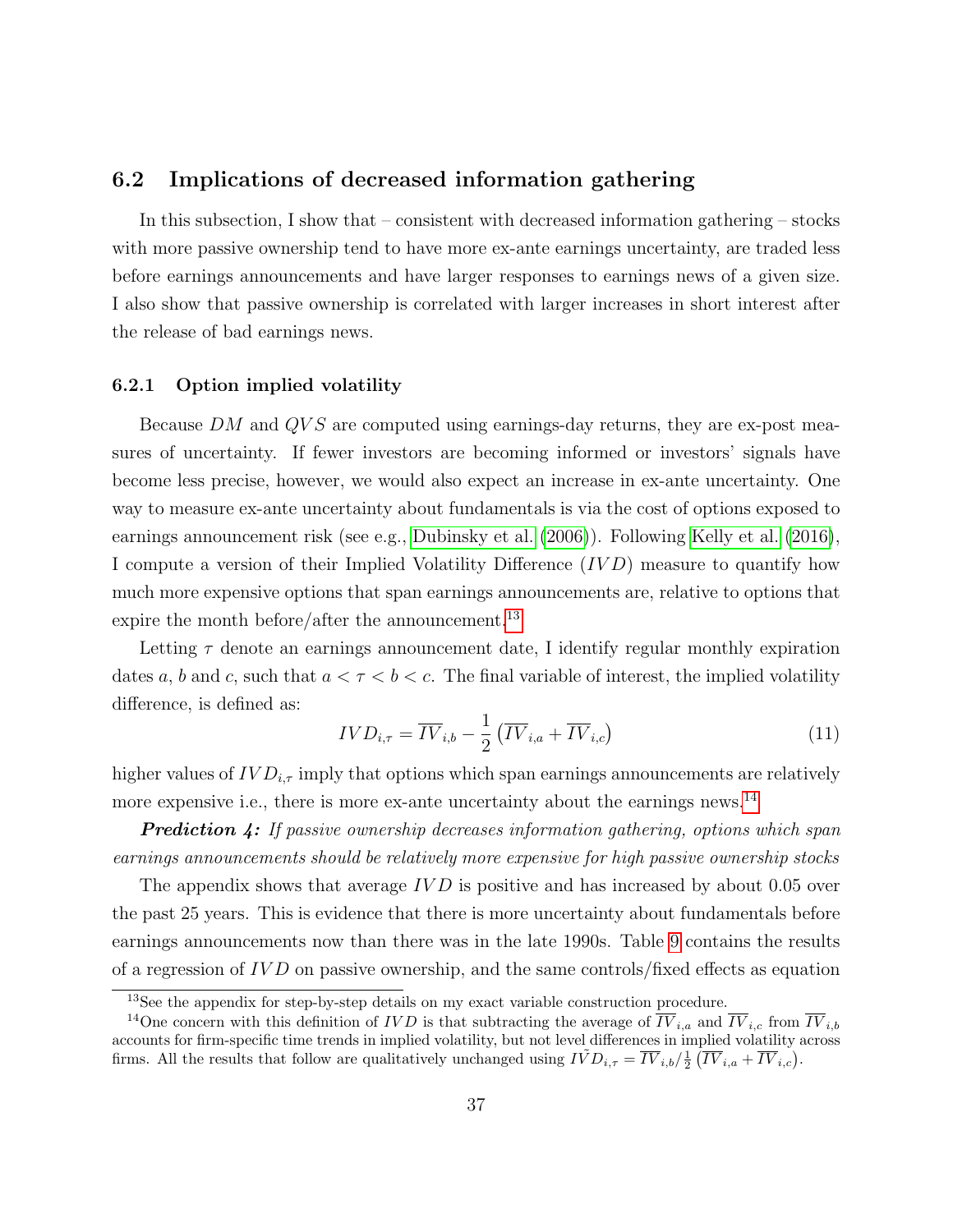[4.](#page-13-1) Consistent with prediction 4, IV D is positively correlated with passive ownership. In terms of magnitudes, a 15% increase in passive ownership implies about a 0.02 higher IV D on average. This is an economically large effect, at about 40% of the increase in average  $IVD$  over the whole sample. In the appendix, I show that  $IVD$  increases both for stocks added to the S&P 500 index, as well as stocks that switch from the Russell 1000 to the Russell 2000.

<span id="page-37-0"></span>

|                          | 1)         | $\left( 2\right)$ | $\left(3\right)$ | $\left( 4\right)$ | $\sqrt{5}$ |
|--------------------------|------------|-------------------|------------------|-------------------|------------|
| Passive Ownership        | $0.129***$ | $0.141***$        | $0.115***$       | $0.166***$        | $0.169***$ |
|                          | (0.028)    | (0.029)           | (0.030)          | (0.039)           | (0.035)    |
| Observations             | 115,213    | 108,823           | 108,823          | 108,823           | 108,823    |
| R-Squared                | 0.279      | 0.285             | 0.291            | 0.418             | 0.425      |
| $Firm + Year/Quarter FE$ |            |                   |                  |                   |            |
| Matched to Controls      |            |                   |                  |                   |            |
| Firm-Level Controls      |            |                   |                  |                   |            |
| Weight                   | Equal      | Equal             | Equal            | Value             | Value      |

Table 9 Passive ownership and IVD for earnings announcements. Estimates of  $\beta$  from:  $IVD_{i,t} = \alpha + \beta Passive_{i,t} + \gamma X_{i,t} + \phi_t + \psi_i + e_{i,t}$ 

Controls in  $X_{i,t}$  include firm age, one-month lagged market capitalization, returns from t-12 to t-2, one-month lagged book-to-market ratio, total institutional ownership, CAPM beta, CAPM Rsquared, total volatility and idiosyncratic volatility. All columns contain year-quarter fixed effects,  $\phi_t$ , and firm fixed effects  $\psi_i$ . Standard errors double clustered at the firm and year-quarter level in parenthesis.

#### 6.2.2 Pre-earnings abnormal turnover

An additional place that decreased information gathering may manifest is in trading volume. If fewer people are gathering information, we might see relatively less trading in the pre-earnings announcement period because if fewer people have private information, there is effectively less disagreement/investor heterogeneity, which is typically cited as an explanation for trading volume (see e.g., [Wang](#page-52-3) [\(1994\)](#page-52-3)). Further, when investors have less precise information, they trade less aggressively, which may also lead to less volume (see e.g., [Kyle](#page-51-10) [\(1985\)](#page-51-10), where a decrease in signal precision decreases order size for a given signal magnitude). This pattern  $-$  of increased trading before news when investors have more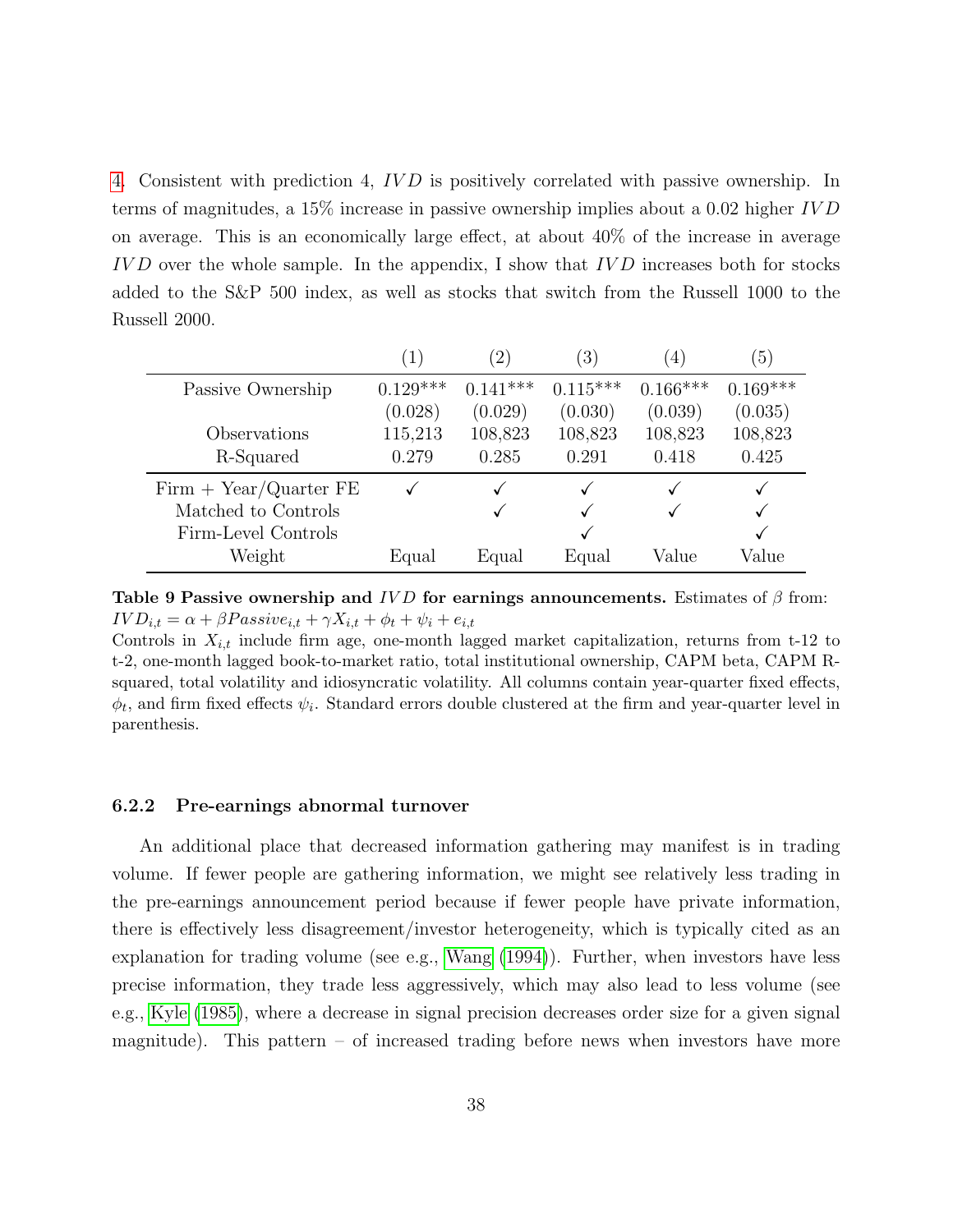information – also arises in models studying trade around other news events (see e.g., [Manela](#page-52-0) [\(2014\)](#page-52-0)). More broadly, even if investors are gathering information, price discovery doesn't occur in a vacuum and investors need to trade for information to be incorporated into prices. So, the decrease in trading volume before earnings announcements for high passive ownership stocks may be in and of itself evidence of decreased price informativeness. Collectively, these ideas lead to a testable implication of decreased information gathering.

**Prediction 5:** If passive ownership decreases information gathering, there should be a negative relationship between pre-earnings trading volume and passive ownership

To quantify this, let t denote an effective earnings announcement date. Define turnover  $T$  as total daily volume for stock i divided by shares outstanding. Then, define abnormal turnover for firm i, from event time  $\tau = -22$  to  $\tau = 22$  as:

<span id="page-38-1"></span>
$$
AT_{i,t+\tau} = \frac{T_{i,t+\tau}}{T_{i,t-22}} = \frac{T_{i,t+\tau}}{\sum_{k=1}^{252} T_{i,t-22-k} / 252}
$$
(12)

Where abnormal turnover,  $AT_{i,t+\tau}$ , is turnover divided by the historical average turnover for that stock over the past year. I use abnormal turnover to account for differences across stocks and within stocks across time. Historical average turnover,  $\overline{T_{i,t-22}}$ , is fixed at the beginning of the 22-day window before earnings are announced to avoid mechanically dampening drops in trading.

In the appendix, I show that there has been a drop in trading volume throughout the month before earnings announcement over the past 3 decades. To summarize this decline, define cumulative abnormal pre-earnings turnover as:

<span id="page-38-0"></span>
$$
CAT_{i,t} = \sum_{\tau=-22}^{-1} AT_{i,t+\tau}
$$
 (13)

the sum of abnormal turnover from  $t-22$  to  $t-1$  for firm i around earnings date t. Between the 1990s and 2010s, average  $CAT_{i,t}$  declined by about 1, which can be interpreted as a loss of 1 trading-day's worth of volume over the 22-day window before earnings announcements. The magnitude of this decrease is about 5% of  $CAT$ 's whole-sample average of 22.

I run the following regression with quarterly data to measure the relationship between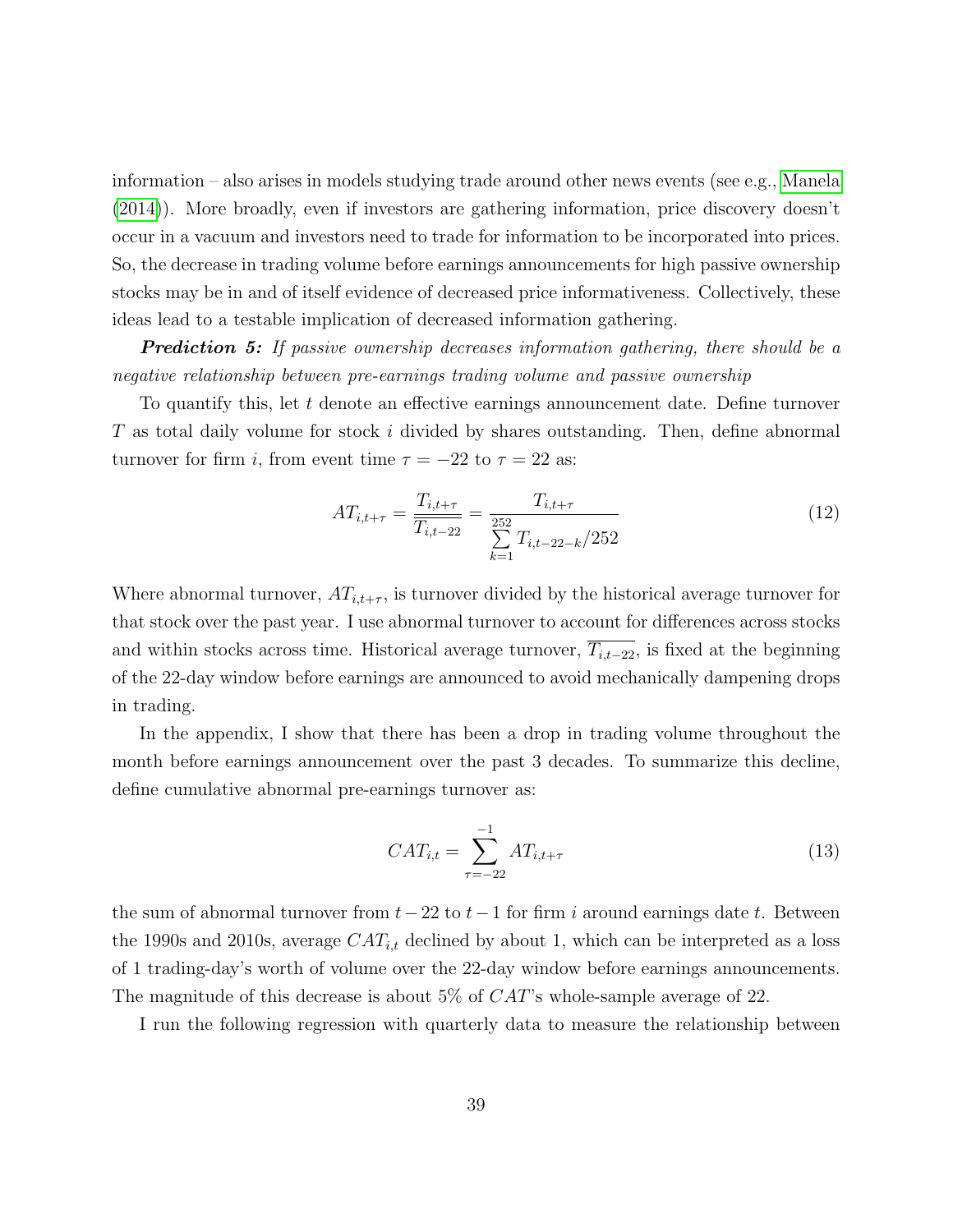pre-earnings turnover and passive ownership:

$$
CAT_{i,t} = \alpha + \beta Passive_{i,t} + \gamma X_{i,t} + \phi_t + \psi_i + e_{i,t}
$$
\n
$$
(14)
$$

where cumulative abnormal pre-earnings turnover,  $CAT_{i,t}$ , is defined in Equation [13](#page-38-0) and all the controls and fixed effects are the same as in Equation [4.](#page-13-1)[15](#page-39-0)

The regression results are in Table [10.](#page-40-0) The baseline specification (column 3) implies that a 15% increase in passive ownership would lead to a decline in cumulative abnormal preearnings turnover of -1.68. This effect is economically large, especially relative to the average change in pre-earnings turnover of about -1 between the early 1990s and late 2010s. The other columns show this result is not sensitive to the inclusion of firm-level controls, or using value weights instead of equal weights. In the appendix, I show that pre-earnings abnormal trading volume also drops after being added to the S&P 500 index and when switching from the Russell 1000 to the Russell 2000.

One concern is that the results in Table [10](#page-40-0) are purely mechanical. Passive investors may trade less and therefore passive ownership just leads to less trading overall. First, I find this unlikely, as ETFs have higher turnover than stocks on average. Even so, suppose passive ownership did lead to less trading volume. The way CAT is defined should prevent passive ownership from causing a mechanical decrease in pre-earnings announcement trading volume, because passive ownership's effect of lowering average trading would be incorporated into past turnover i.e., the denominator of Equation [12.](#page-38-1) By focusing on abnormal turnover, these regression results suggest there is a decline in trading volume before earnings announcements relative to firm-level average turnover, allaying this concern.

Another concern is that the relationship between trading volume and price informativeness might be reversed. For example, in [Foster and Viswanathan](#page-50-9) [\(1990\)](#page-50-9) and [Foster and](#page-50-10) [Viswanathan](#page-50-10) [\(1993\)](#page-50-10), when the informed investors have a relatively larger informational advantage, there is less trading volume because uninformed investors are worried about adverse selection. This alternative hypothesis, however, has additional implications. In a model like

<span id="page-39-0"></span><sup>&</sup>lt;sup>15</sup>I am not the first researcher to use volume as an indicator of informed investor behavior. Specifically, [Manela](#page-52-0) [\(2014\)](#page-52-0) uses cumulative abnormal turnover  $(CATO)$  around another set of large news events – FDA drug approvals – to provide evidence on the speed with which information is incorporated into prices. In the appendix I show (1) I obtain similar results using  $CATO$  instead of  $CAT$  and (2) I provide a more detailed explanation of CAT's unique advantages in my setting.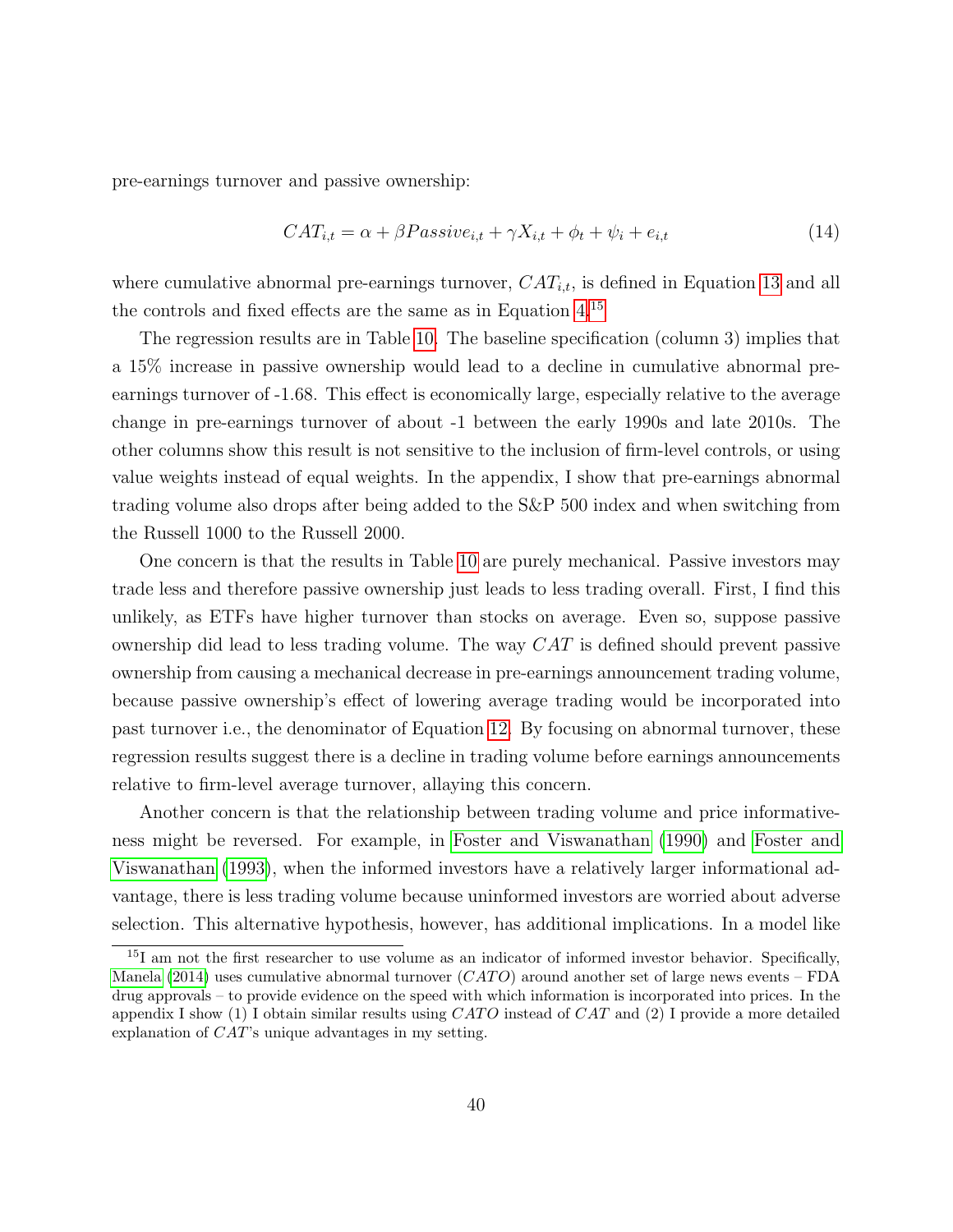<span id="page-40-0"></span>

|                          | ( T         | $\left( 2\right)$ | $\left(3\right)$ | $\overline{4}$ | $\left(5\right)$ |
|--------------------------|-------------|-------------------|------------------|----------------|------------------|
| Passive Ownership        | $-13.52***$ | $-14.03***$       | $-11.23***$      | $-9.826***$    | $-10.27***$      |
|                          | (2.947)     | (2.965)           | (2.958)          | (3.092)        | (2.852)          |
| Observations             | 398,216     | 381,318           | 381,318          | 381,318        | 381,318          |
| R-Squared                | 0.06        | 0.061             | 0.084            | 0.148          | 0.149            |
| $Firm + Year-Quarter FE$ |             |                   |                  |                |                  |
| Matched to Controls      |             |                   |                  |                |                  |
| Firm-Level Controls      |             |                   |                  |                |                  |
| Weight                   | Equal       | Equal             | Equal            | Value          | Value            |

Table 10 Passive ownership and pre-earnings turnover. Estimates of  $\beta$  from:

 $CAT_{i,t} = \alpha + \beta Passive_{i,t} + \gamma X_{i,t} + \phi_t + \psi_i + e_{i,t}$ 

where  $CAT_{i,t}$  is cumulative abnormal pre-earnings turnover. Controls in  $X_{i,t}$  include firm age, onemonth lagged market capitalization, returns from t-12 to t-2, one-month lagged book-to-market ratio, total institutional ownership, CAPM beta, CAPM R-squared, total volatility and idiosyncratic volatility. Passive ownership is expressed as a decimal, so  $0.01 = 1\%$  of firm *i*'s shares are owned by passive funds. Standard errors double clustered at the firm and year-quarter level in parenthesis.

[Kyle](#page-51-10) [\(1985\)](#page-51-10), as the informed investor's informational advantage diminishes, price impact declines, with the logic being that if the information asymmetry is smaller, there is a lower chance of market makers facing adverse selection. So, if the decreased trading volume is the result of more information asymmetry it should also be accompanied by increased trading costs, especially before earnings announcements. In the appendix, I show this is not the case, at least providing suggestive evidence against this alternative explanation.

## 6.2.3 Earnings responses

An additional implication of decreased information gathering is that the response to fundamental news of a given size should increase. The intuition is that if investors have less precise beliefs before an announcement, they will update significantly afterwards, leading to a larger price change. Further, given that passive ownership is more likely to decrease attention to firm-specific information, effect should be stronger for the firm-specific component of stock news. This yields an additional testable prediction.

**Prediction 6:** If passive ownership decreases information gathering, prices should respond more to earnings news of a given size. This effect should be especially strong for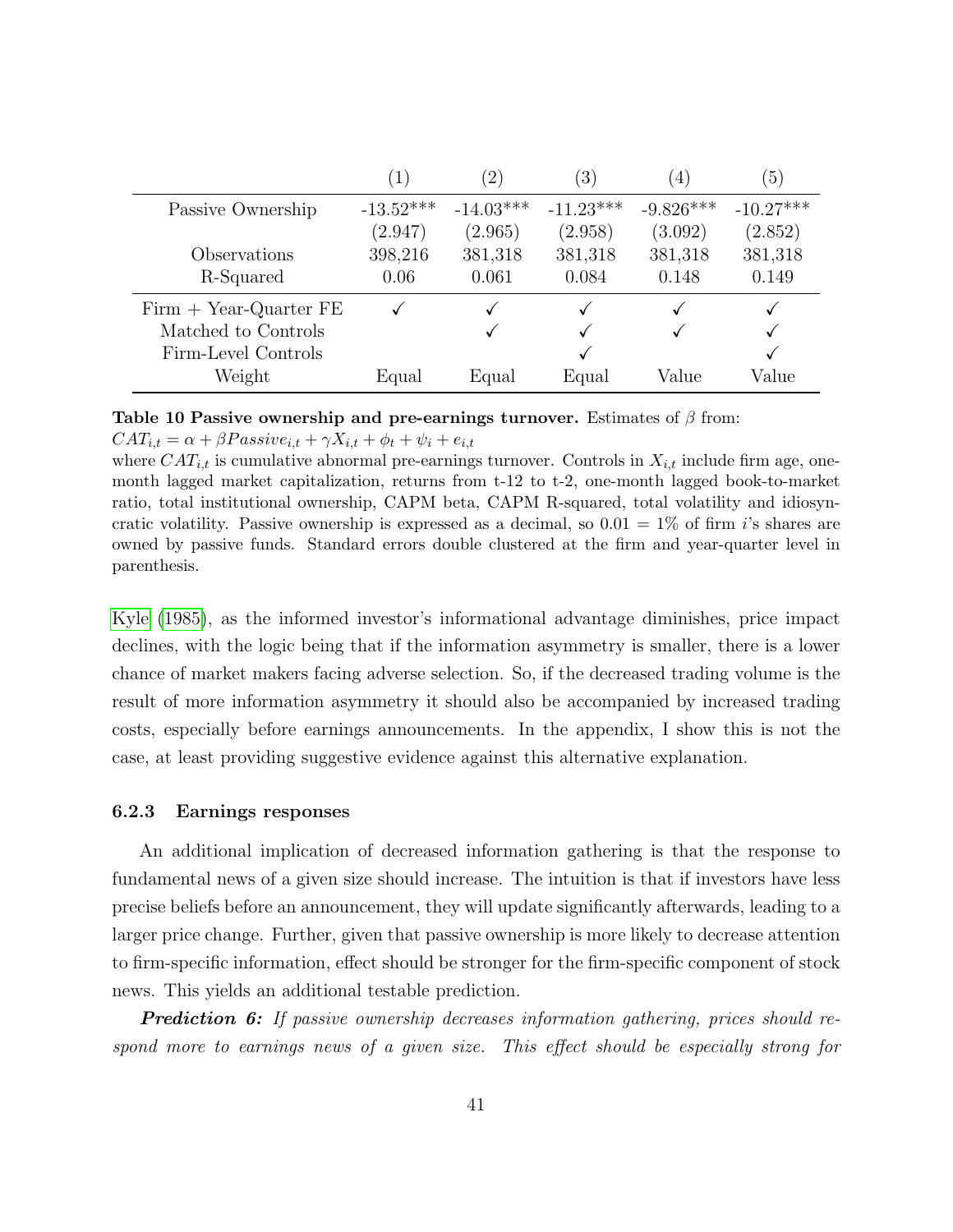### firm-specific news

I use an earnings-response regression based on [Kothari and Sloan](#page-51-3) [\(1992\)](#page-51-3) to quantify the market's reaction to a standardized measure of earnings news. In the Appendix, I show earnings response coefficients increased by a factor of about  $3\times$  over the past 30 years i.e., the market reaction to earnings news of a given size is about 3 times as large now as it was in the early 1990s. To test prediction 6, I run the following regression:

$$
r_{i,t} = \alpha + \beta_1 SUE_{i,t} + \phi_1 Passive_{i,t} + \gamma_1 (SUE_{i,t} \times Passive_{i,t})
$$
  
+
$$
\gamma X_{i,t} + \phi_t + \psi_i + \epsilon_{i,t}
$$
 (15)

<span id="page-41-1"></span>where  $r_{i,t}$  denotes the market-adjusted return on the effective quarterly earnings date i.e., the first day investors could trade on earnings information. Results in this subsection are similar when instead using cumulative returns in windows of up to 5 days after the earningsannouncement.  $SUE_{i,t}$  is defined identically to equation [1:](#page-5-0) the numerator is the yearover-year (YOY) earnings growth, while the denominator is the standard deviation of YOY earnings growth over the past 8 quarters.<sup>[16](#page-41-0)</sup> I also run versions of Equation [15:](#page-41-1) (1) breaking  $SUE$  into positive and negative components and  $(2)$  decomposing the earnings news into a systematic and idiosyncratic component using the method in [Glosten et al.](#page-51-0) [\(2021\)](#page-51-0). This is done by regressing  $SUE$  on market-wide  $SUE$  and SIC-2 industry-wide  $SUE$  in five year rolling windows. The systematic component of earnings is the predicted value from this regression, while the idiosyncratic component is the residual.

Table [11](#page-46-0) contains the regression results. Columns 1-3 are a sanity check and do not include the interaction terms with passive ownership. Everything is consistent with commonsense intuition: (1)  $SUE$  is positively correlated with earnings-day returns (2) this is true individually both for the positive and negative components of SUE and (3) this is also true individually for the positive/negative components of  $SUE$  when decomposing earnings news into systematic and idiosyncratic components. Columns 4-6 add the level of passive ownership, as well as all the interaction terms with passive ownership to Columns 1-3. In Column 4, consistent with prediction 6,  $\gamma$  is positive and economically large. The estimates

<span id="page-41-0"></span><sup>&</sup>lt;sup>16</sup>I compute  $SUE$  this way, following [Novy-Marx](#page-52-6) [\(2015\)](#page-52-6), because it avoids (1) using prices as an input, whose average informativeness has changed over time and (2) using analyst estimates of earnings as an input, whose average accuracy has also changed over time. As a result, the average absolute value of  $SUE_{i,t}$  is roughly constant over my sample, except for large spikes during the tech boom/bust as well as during the global financial crisis.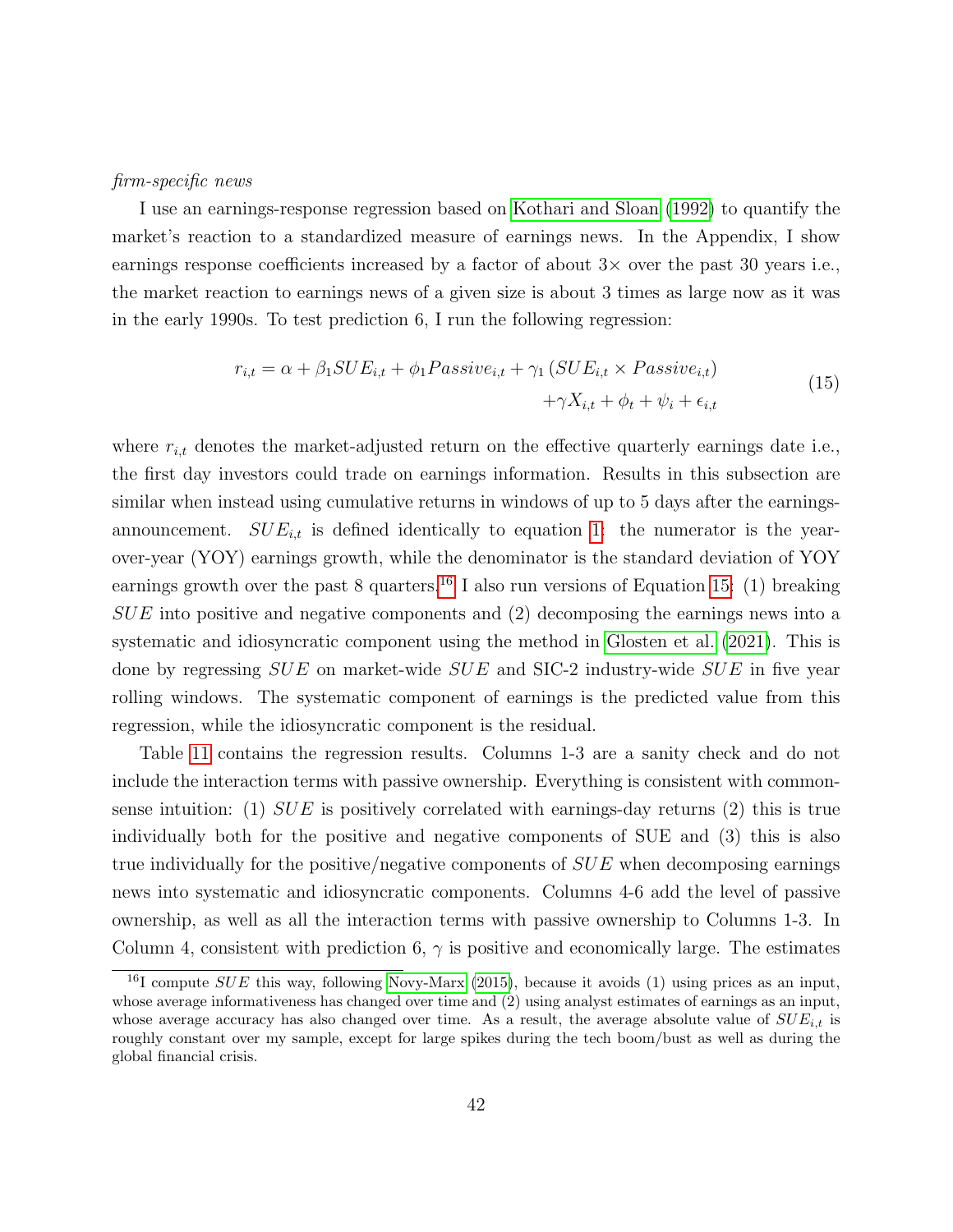in column 5 imply that firms with a high share of passive ownership are especially responsive to negative news and column 6 shows this is driven by idiosyncratic news, also consistent with prediction 6. I explore why passive ownership has a larger effect on negative news in the next subsection.

This increased responsiveness to earnings news is one explanation for why  $DM$  and  $QVS$ are relatively lower for firms with more passive ownership. In the appendix, I show that firms which are added to the S&P 500 also have an increased responsiveness to earnings news, but this is not true for firms switching from the Russell 1000 to the 2000. One possible reason for this is that these firms are shrinking, and as a result, their earnings announcements are less heavily followed and/or traded by investors.

## 6.2.4 Ease of shorting

Table [2](#page-15-0) suggests that passive ownership played an important role in the average decline of the pre-earnings drift documented in Figure [1.](#page-7-0) As shown in the appendix, however, the pre-earnings drift decreased relatively more for firms which ended up releasing bad news. While this may be an artifact of differences in average returns or the nature of news between these time periods, in this subsection, I aim to understand whether passive ownership plays a role in driving this asymmetry.

One possible mechanism for this asymmetry is that an investor's hurdle rate for shorting may be higher for than long-only investments. This is because there are frictions associated with short selling which are not present when buying a stock (e.g., the cost of borrowing the security, the possibility of a short squeeze and getting margin called). So, one explanation for the asymmetry is that when prices are too high, correcting them is harder than when prices are too low. Therefore, if passive ownership makes prices less informative, we might expect that this effect would be stronger for firms which eventually release bad news. If this is the case, however, once the bad news is released, uncertainty should go down and investors should accordingly adjust their short positions. This yields a testable prediction.

**Prediction 7:** Firms with more passive ownership should have a larger increase in short interest after bad news is announced

Prediction 7 specifically says *increase* to account for the fact that passive ownership makes it easier to short the underlying stocks because passive funds lend out their shares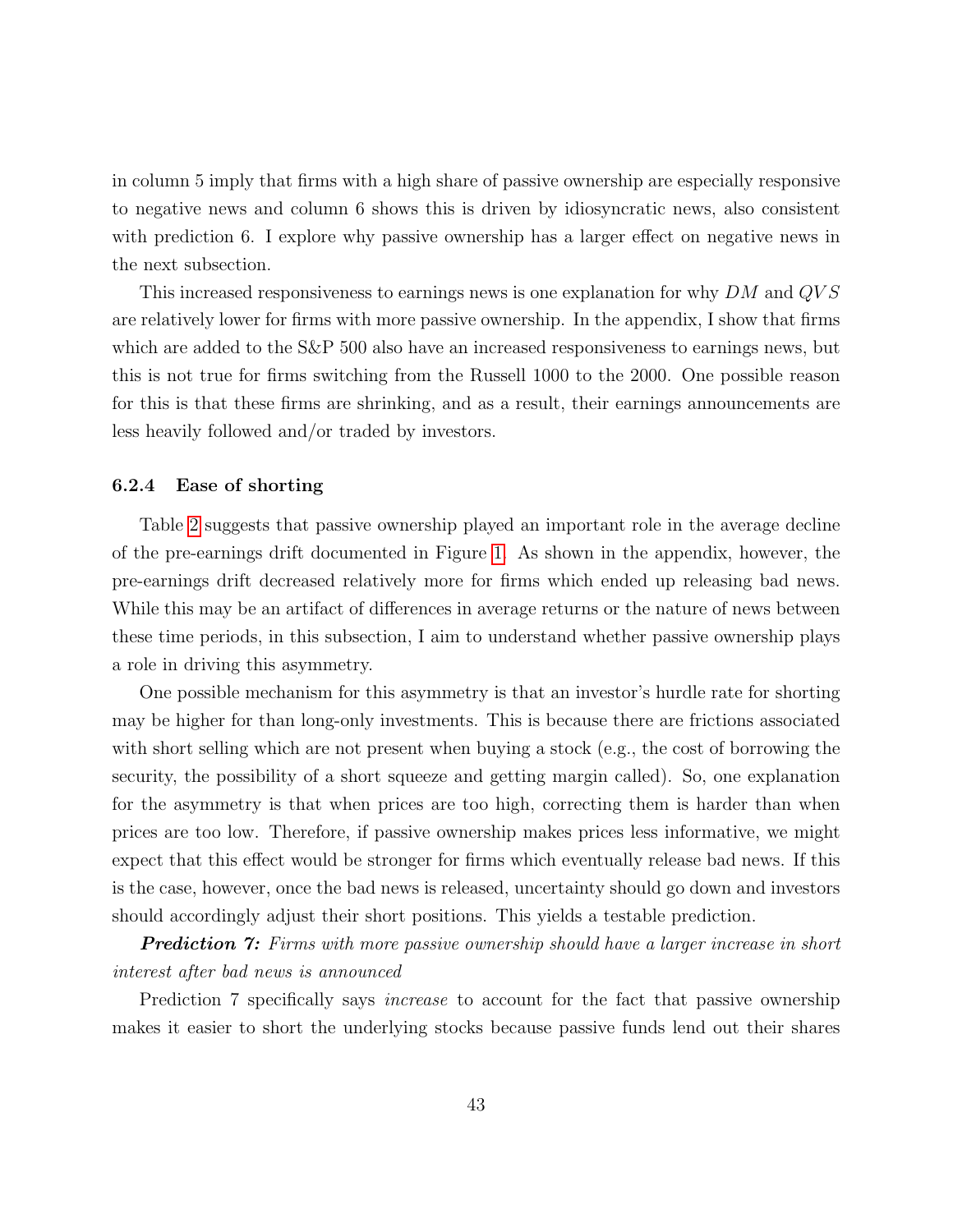to generate additional income (see e.g., [Beschwitz et al.](#page-48-11)  $(2020)$ ).<sup>[17](#page-43-0)</sup> Following [Hanson and](#page-51-12) [Sunderam](#page-51-12) [\(2014\)](#page-51-12), I define the short interest ratio as  $SR_{i,t} = SHORT_{i,t}/SHROUT_{i,t}$ , where I obtain bi-weekly data on the number of shares shorted from Compustat and the number of shares outstanding from CRSP. Consistent with this, in the appendix I show that both before and after earnings announcements, passive ownership is correlated with a relatively higher level short interest.

To calculate the change in short interest around earnings announcements, I start by identifying the last date where short interest was reported which is also at least 5 days before the earnings announcement, and the first date where short interest was reported at least 5 days after the earnings announcement. I compute the change in short interest,  $\Delta SR_{i,t}$  as the difference in  $SR_{i,t}$  between these two dates. Prediction 7 specifies that the effect should be concentrated in firms which release bad news, so to this end, I form quintiles of SUE each quarter, where SUE is defined in equation [1.](#page-5-0)

Finally, I run a regression with  $\Delta SR_{i,t}$  on the left-hand-side, dummy variables for quintiles of SUE on the right-hand-side, and the interaction between these dummy variables and passive ownership. If prediction 7 is correct, the interaction terms between the lower quintiles of SUE and passive ownership should be positive. Table [12](#page-47-0) contains the results. In all specifications: (1) the middle quintile of  $SUE$  is the omitted group and (2) I include the same set of fixed effects as equation [4.](#page-13-1) Column 1 is a check for an unconditional correlation between passive ownership and changes in short interest around earnings announcements. It shows that on average, there is no relationship between these two quantities. Columns 2 and 3 show that, consistent with prediction 7, there is a relatively larger increase in short interest for firms that have both higher passive and worse earnings news.

Columns 4-6 replicate columns 1-3, and show the results are robust to using value weights instead of equal weights. In terms of magnitudes, a 15% higher level of passive ownership implies an additional increase in short interest of 10 basis points after releasing bad news. This effect seems small, but it is large relative to the mean change in short interest for firms in the bottom quintile of SUE, which is 5 basis points.

An alternative explanation for the asymmetric effect of passive ownership on the preearnings drift – which doesn't imply less informative pre-earnings-announcement prices – is

<span id="page-43-0"></span><sup>&</sup>lt;sup>17</sup>This pattern may not be specific to passive ownership, and may apply to institutional ownership more broadly, see e.g., [Daniel et al.](#page-49-11) [\(2017\)](#page-49-11).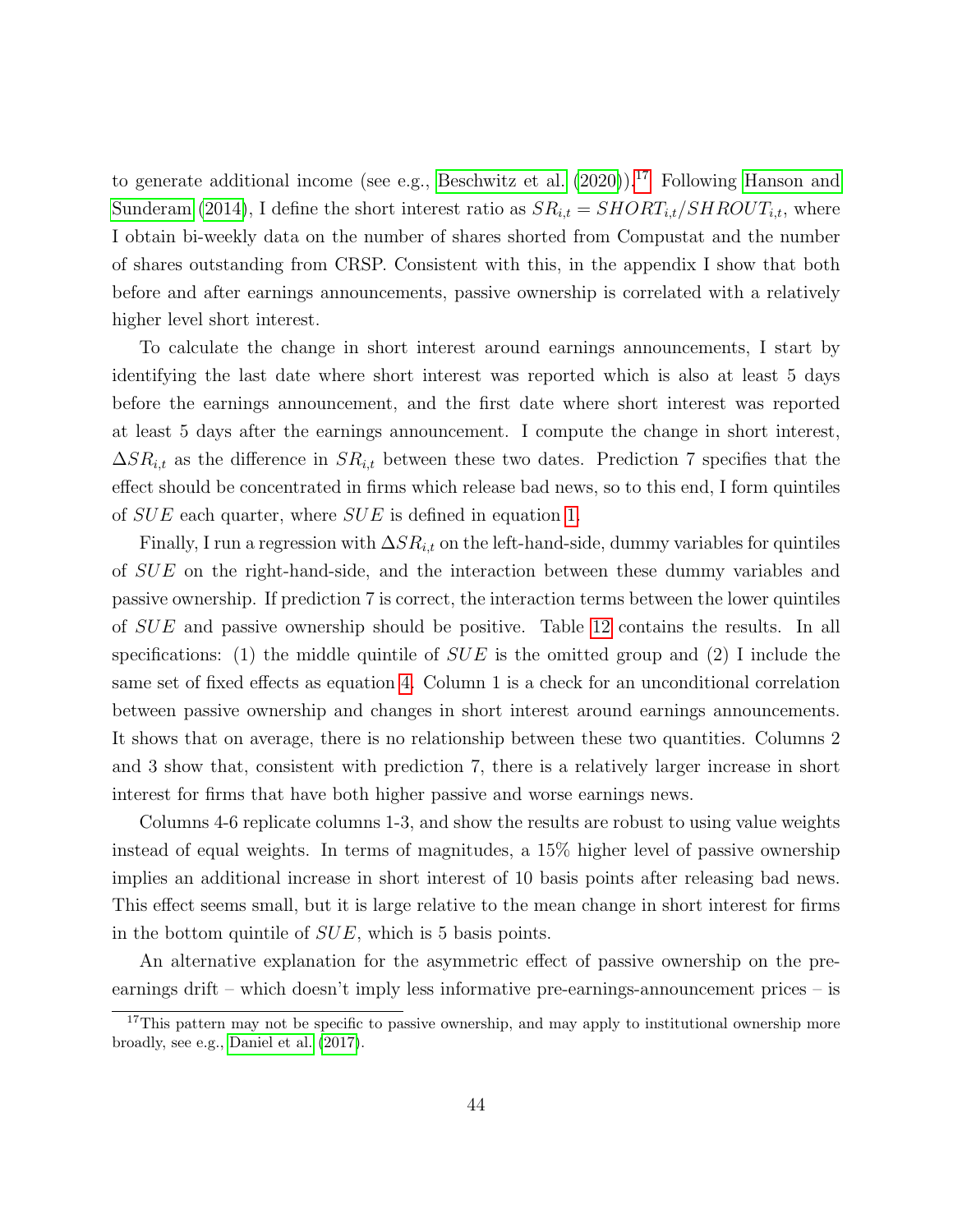that by making short selling easier, passive ownership leads negative earnings information to be incorporated into prices faster after it is released. This may also be a factor in the apparent decline in the post-earnings announcement drift visible in Figure [1.](#page-7-0)[18](#page-44-0)

If this were the case, however, we would expect that including a sufficiently long postearnings announcement window in the return attributed to the information release would eliminate the asymmetry between firms that end up releasing good news and bad news. One way to do this is to include  $n > 0$  days in the earnings announcement return when computing  $DM_{it}$ . If this alternative story is true, increasing n should decrease the asymmetry between positive and negative announcements, as the speed with which information is incorporated after the announcement becomes irrelevant. In the appendix, and inconsistent with increased ease of shorting driving the relationship between passive ownership and the pre-earnings drift, the asymmetry remains large, even at  $n = 5$  days.

# 7 Conclusion

In this paper, I propose two ways to measure price informativeness without relying on particular model. To do this, I focus on earnings announcements, which yields empirical predictions for how returns and volatility would look if prices were more or less informative. I show that over the past 30-years, pre-earnings announcement price informativeness has been steadily declining.

I argue passive ownership played an important role in this trend, with my cross-sectional regression results suggesting that a 15% increase in passive ownership, roughly the valueweighted average increase between 1990 and 2018, is able to explain 33%-40% of the change in average price informativeness. Passive ownership is not randomly assigned in the crosssection, but I show that my findings are robust to using only quasi-exogenous increases in passive ownership arising from S&P 500 index addition and Russell 1000/2000 index rebalancing.

My proposed mechanism is that passive investors lack strong incentives to gather firmspecific information. Consistent with this, I show that passive ownership is correlated with decreased downloads of SEC filings and fewer Bloomberg terminal searches. This may have

<span id="page-44-0"></span><sup>18</sup>See e.g., [Martineau](#page-52-9) [\(2018\)](#page-52-9) for a detailed discussion of the decline in the post-earnings announcement drift over the past 40 years.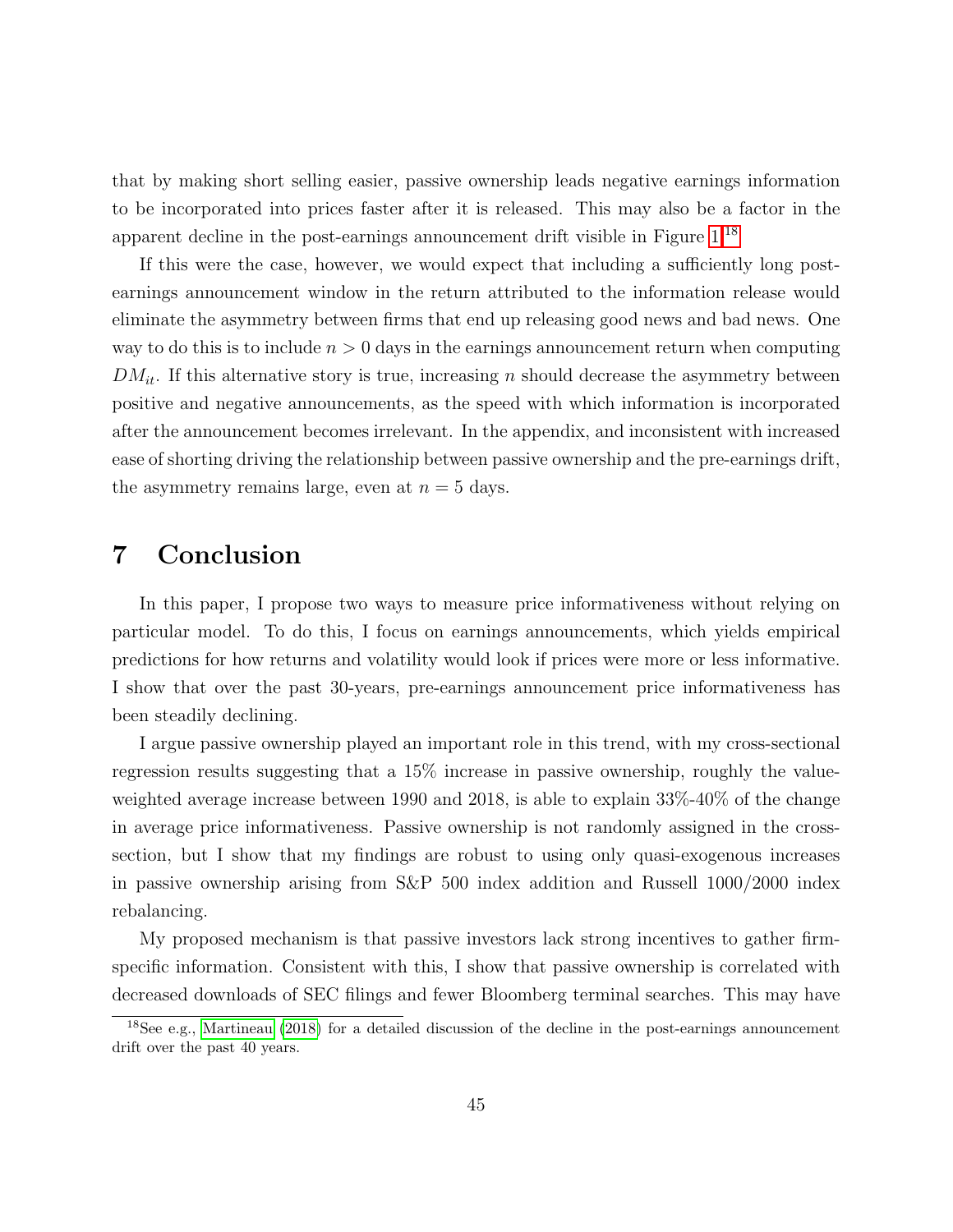feedback effects on the supply of information, as high passive stocks also have lower coverage and accuracy by sell-side analysts. In addition to this direct evidence on decreased information gathering, I also show indirect effects. Specifically, higher levels of passive ownership are correlated with increased ex-ante earnings uncertainty, decreased pre-earnings trading volume, increased earnings responses and bigger changes in short interest after bad news.

Relative to total institutional ownership, passive ownership is still small, owning only about 15% of the US stock market. Even at this low level, passive ownership has led to large changes in returns, trading patterns and the way stock prices respond to firm-specific news. As passive ownership continues to grow, these changes in information and trading may be amplified, further changing the way equity markets reflect firm-specific information.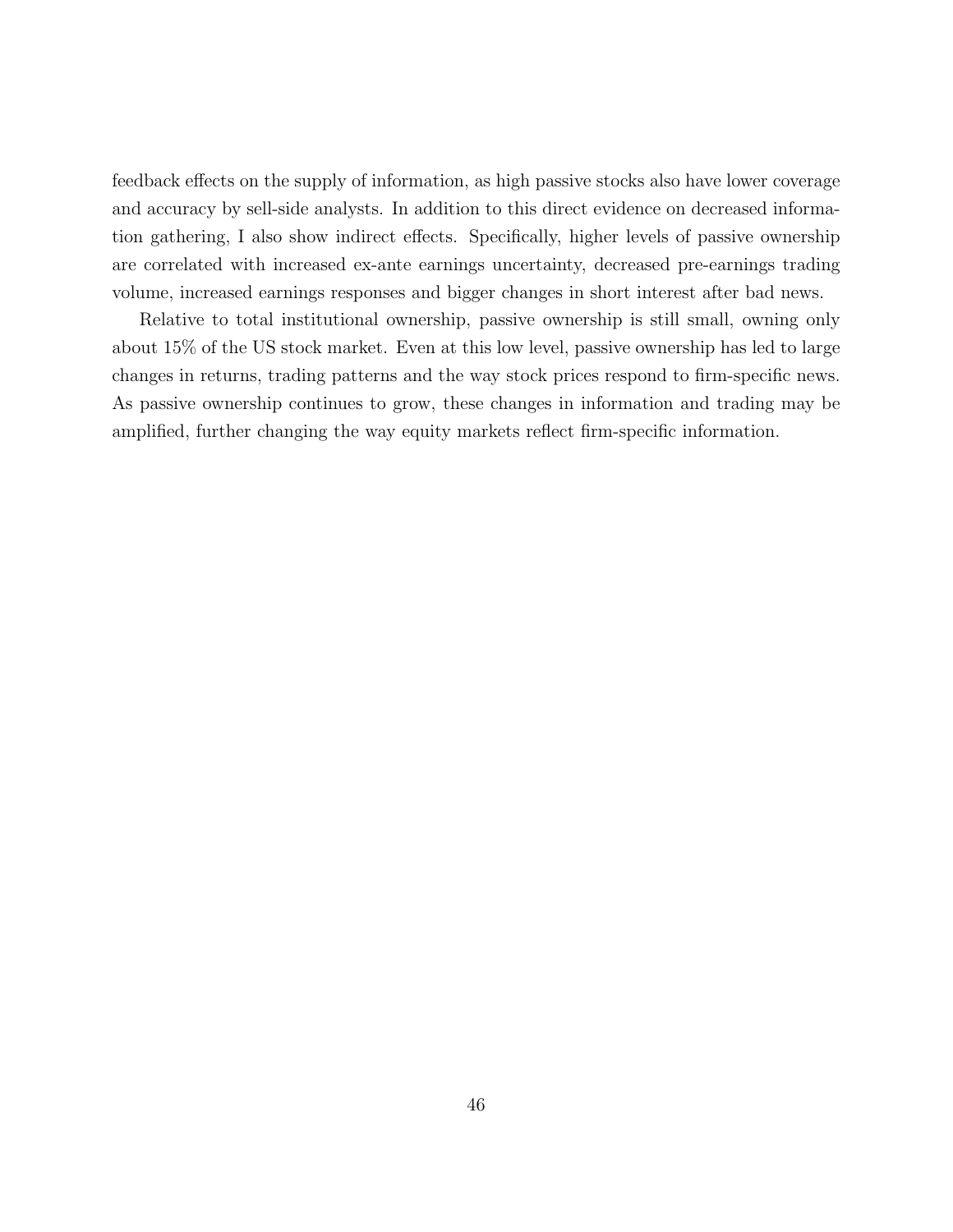<span id="page-46-0"></span>

|                             | (1)        | (2)                    | (3)                    | (4)        | (5)                     | (6)                     |
|-----------------------------|------------|------------------------|------------------------|------------|-------------------------|-------------------------|
| <b>SUE</b>                  | $0.407***$ |                        |                        | $0.359***$ |                         |                         |
|                             | (0.0229)   |                        |                        | (0.0247)   |                         |                         |
| SUB>0                       |            | $0.653***$<br>(0.0378) |                        |            | $0.668***$<br>(0.0376)  |                         |
| $\text{SUE}$ <0             |            | $-0.297***$            |                        |            | $-0.228***$             |                         |
|                             |            | (0.0203)               |                        |            | (0.0221)                |                         |
| Sys. $SUE>0$                |            |                        | $0.372*$               |            |                         | $0.600***$              |
|                             |            |                        | (0.1940)               |            |                         | (0.1790)                |
| $ {\rm Sys. \,\, SUE}{<}0 $ |            |                        | $-0.191*$              |            |                         | $-0.218$                |
| Idio. SUE>0                 |            |                        | (0.1060)<br>$0.658***$ |            |                         | (0.1380)<br>$0.660***$  |
|                             |            |                        | (0.0358)               |            |                         | (0.0366)                |
| Idio. SUE<0                 |            |                        | $-0.289***$            |            |                         | $-0.219***$             |
|                             |            |                        | (0.0240)               |            |                         | (0.0240)                |
| <b>SUE</b> x Passive        |            |                        |                        | $0.917*$   |                         |                         |
|                             |            |                        |                        | (0.4660)   |                         |                         |
| $SUB>0$ x Passive           |            |                        |                        |            | $-0.284$                |                         |
| $SUE<0$ x Passive           |            |                        |                        |            | (0.8250)<br>$-1.385***$ |                         |
| x Passive                   |            |                        |                        |            | (0.3730)                |                         |
| Sys. $SUE>0$                |            |                        |                        |            |                         | $-2.835$                |
| x Passive                   |            |                        |                        |            |                         | (2.3700)                |
| Sys. SUE $<$ 0              |            |                        |                        |            |                         | 0.702                   |
| x Passive                   |            |                        |                        |            |                         | (1.8820)                |
| Idio. $\text{SUE}{>}0$      |            |                        |                        |            |                         | $-0.0738$               |
| x Passive<br>Idio. $SUE<0$  |            |                        |                        |            |                         | (0.7760)<br>$-1.429***$ |
| x Passive                   |            |                        |                        |            |                         | (0.4150)                |
| Observations                | 332,558    | 332,558                | 332,558                | 332,558    | 332,558                 | 332,558                 |
| R-squared                   | 0.062      | 0.063                  | 0.063                  | 0.062      | 0.063                   | 0.063                   |

Table 11 Passive ownership and earnings responses. Estimates from:

 $r_{i,t} = \alpha + \beta_1 SUE_{i,t} + \phi_1 Passive_{i,t} + \gamma_1 (SUE_{i,t} \times Passive_{i,t})$  $+ \gamma X_{i,t} + \phi_t + \psi_i + \epsilon_{i,t}$ 

Controls in  $X_{i,t}$  include firm age, one-month lagged market capitalization, returns from t-12 to t-2, one-month lagged book-to-market ratio, total institutional ownership, CAPM beta, CAPM Rsquared, total volatility and idiosyncratic volatility. All columns contain year-quarter fixed effects,  $\phi_t$ , and firm fixed effects  $\psi_i$ . Standard errors double clustered at the firm and year-quarter level in parenthesis.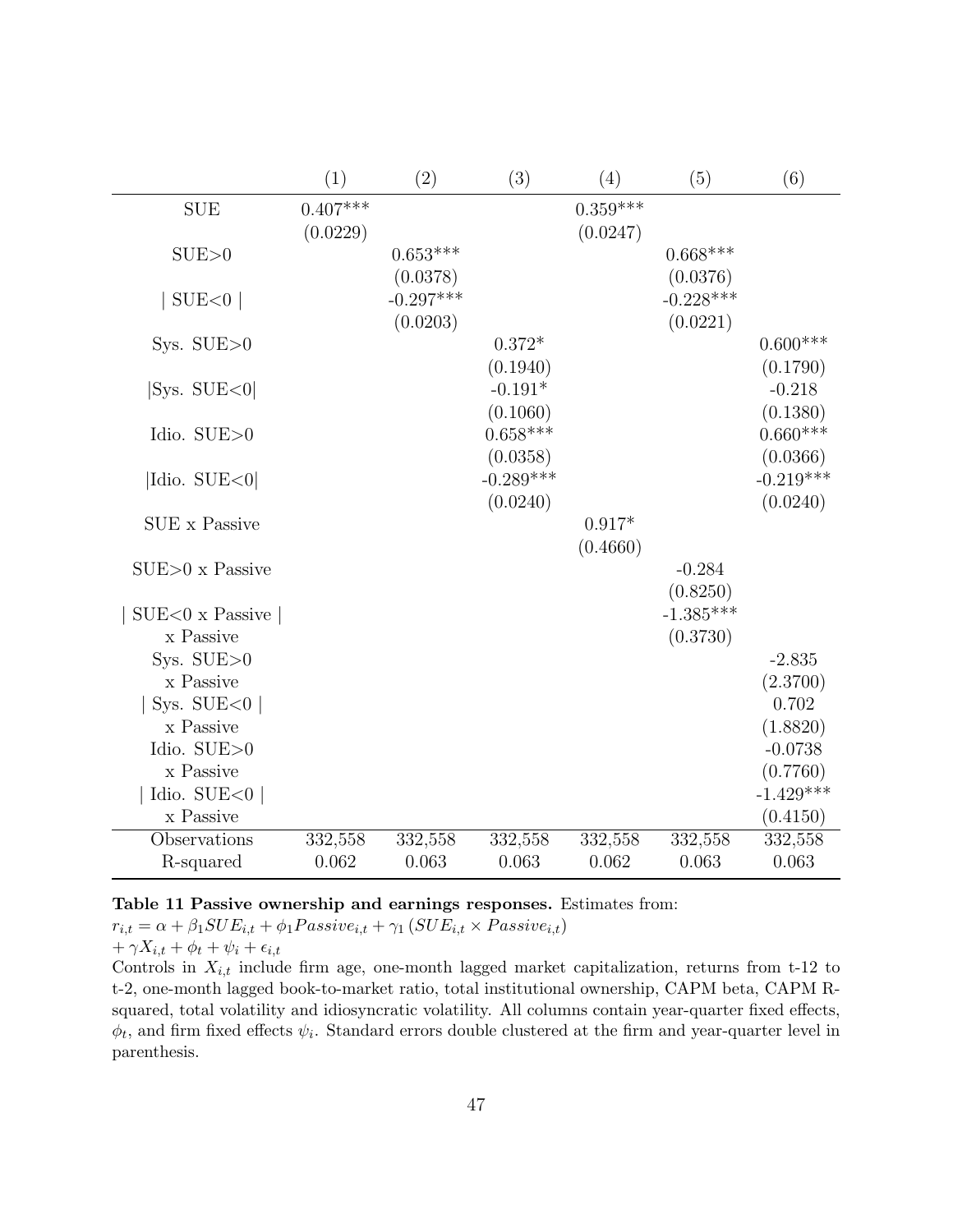<span id="page-47-0"></span>

|                          | (1)      | (2)        | (3)        | (4)       | (5)        | (6)        |
|--------------------------|----------|------------|------------|-----------|------------|------------|
|                          | Ch. SI   | Ch. SI     | Ch. SI     | Ch. SI    | Ch. SI     | Ch. SI     |
| Passive                  | $-0.147$ | $-0.366*$  | $-0.0934$  | $-0.305*$ | $-0.441**$ | 0.0856     |
|                          | (0.202)  | (0.208)    | (0.220)    | (0.161)   | (0.192)    | (0.291)    |
| Low SUE x Passive        |          | $0.759***$ | $0.834***$ |           | $0.737***$ | $0.726***$ |
|                          |          | (0.183)    | (0.177)    |           | (0.209)    | (0.219)    |
| 2 x Passive              |          | $0.304**$  | $0.336**$  |           | 0.135      | 0.11       |
|                          |          | (0.138)    | (0.140)    |           | (0.184)    | (0.185)    |
| 3 x Passive              |          | 0.0528     | 0.0893     |           | 0.0883     | 0.0791     |
|                          |          | (0.161)    | (0.161)    |           | (0.178)    | (0.188)    |
| High SUE x Passive       |          | $-0.148$   | $-0.147$   |           | $-0.216$   | $-0.265$   |
|                          |          | (0.186)    | (0.188)    |           | (0.196)    | (0.207)    |
| Observations             | 238,794  | 238,794    | 230,758    | 238,794   | 238,794    | 230,758    |
| R-squared                | 0.043    | 0.044      | 0.046      | 0.033     | 0.033      | 0.035      |
| $Firm + Year/Quarter FE$ |          |            |            | ✓         |            |            |
| Matched to Controls      |          |            |            |           |            |            |
| Firm-Level Controls      |          |            |            |           |            |            |
| Weight                   | Equal    | Equal      | Equal      | Value     | Value      | Value      |

Table 12 Passive ownership and changes in short interest around earnings announcements. Estimates of  $\beta$  and  $\psi$ s from:

 $\Delta SI_{i,t} = \alpha + \beta Passive_{i,t} + \sum_{i=1}^{5}$  $\sum_{k=1}^{5} \phi_k 1_{SUE_{i,t} \in k} + \sum_{k=1}^{5}$  $\sum_{k=1} \psi_k 1_{SUE_{i,t} \in k} \times Passive_{i,t} + \gamma X_{i,t} + \phi_t + e_{i,t}$ where k denotes quintiles of SUE, formed within each quarter. Controls in  $X_{i,t}$  include firm age, one-

month lagged market capitalization, returns from t-12 to t-2, one-month lagged book-to-market ratio, total institutional ownership, CAPM beta, CAPM R-squared, total volatility and idiosyncratic volatility. All columns contain year-quarter fixed effects,  $\phi_t$ , and firm fixed effects  $\psi_i$ . Standard errors double clustered at the firm and year-quarter level in parenthesis.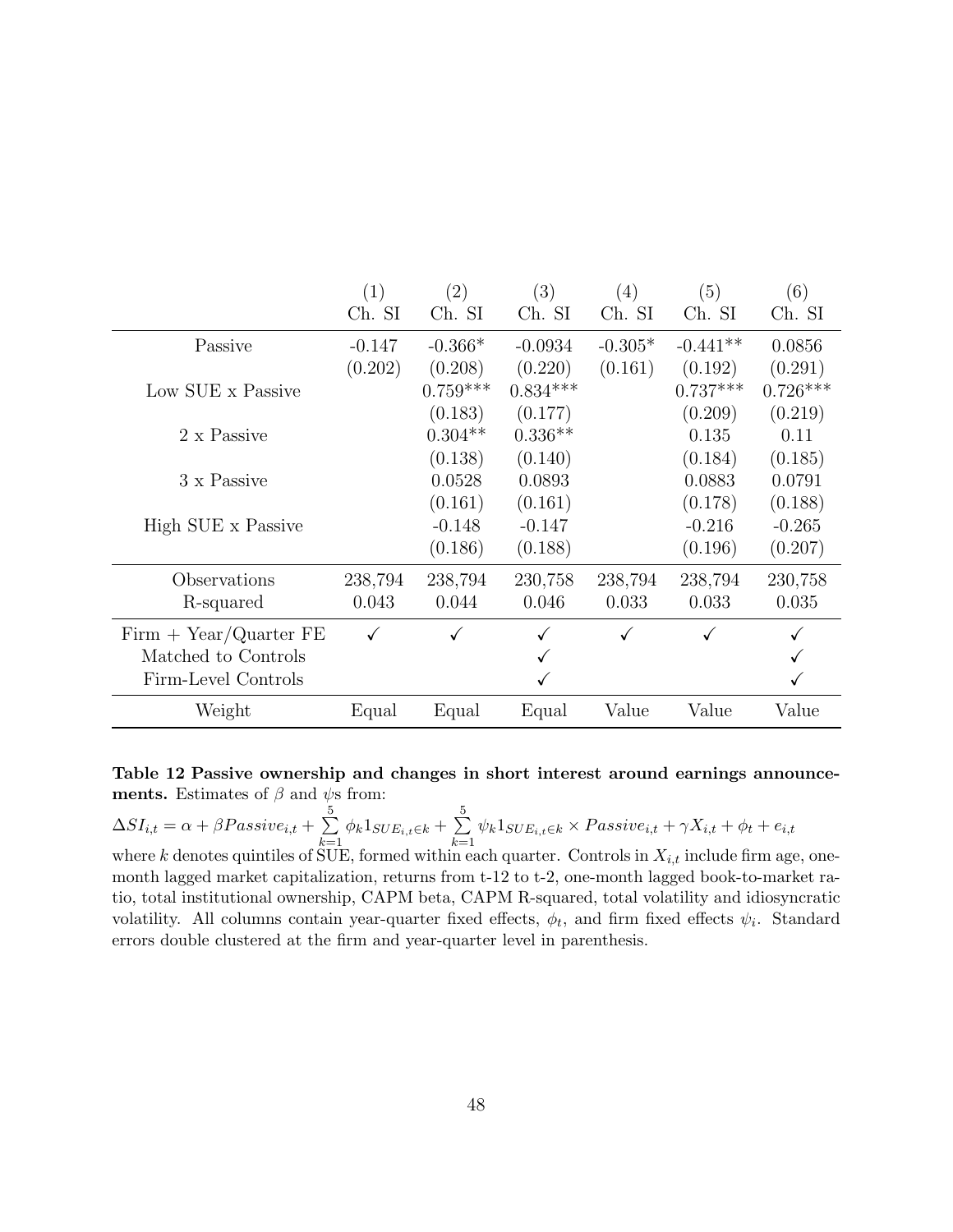## References

- <span id="page-48-5"></span>Antoniou, C., Li, F. W., Liu, X., Subrahmanyam, A., and Sun, C. (2020). The real effects of exchange-traded funds. Available at SSRN 3129369.
- <span id="page-48-8"></span>Appel, I. R., Gormley, T. A., and Keim, D. B. (2016). Passive investors, not passive owners. Journal of Financial Economics, 121(1).
- <span id="page-48-7"></span>Bai, J., Philippon, T., and Savov, A. (2016). Have financial markets become more informative? Journal of Financial Economics, 122(3).
- <span id="page-48-1"></span>Ball, R. and Brown, P. (1968). An Empirical Evaluation of Accounting Income Numbers. Journal of Accounting Research, 6(2).
- <span id="page-48-9"></span>Bartram, S. M., Brown, G. W., and Stulz, R. M. (2019). Why is there a secular decline in idiosyncratic risk in the 2000s? Fisher College of Business Working Paper, (2019-03):019.
- <span id="page-48-0"></span>Ben-David, I., Franzoni, F., and Moussawi, R. (2018). Do ETFs Increase Volatility? *Journal* of Finance, 73(6).
- <span id="page-48-10"></span>Ben-David, I., Franzoni, F. A., and Moussawi, R. (2019). An Improved Method to Predict Assignment of Stocks into Russell Indexes. SSRN Electronic Journal.
- <span id="page-48-2"></span>Ben-Rephael, A., Da, Z., and Israelsen, R. D. (2017). It depends on where you search: Institutional investor attention and underreaction to news. The Review of Financial Studies, 30(9):3009–3047.
- <span id="page-48-3"></span>Bennett, B., Stulz, R., and Wang, Z. (2020). Does the stock market make firms more productive? Journal of Financial Economics, 136(2):281–306.
- <span id="page-48-11"></span>Beschwitz, B. v., Honkanen, P., and Schmidt, D. (2020). Passive ownership and short selling. Available at SSRN.
- <span id="page-48-4"></span>Bhattacharya, A. and O'Hara, M. (2018). Can ETFs Increase Market Fragility? Effect of Information Linkages in ETF Markets. SSRN Electronic Journal.
- <span id="page-48-6"></span>Bond, P. and Garcia, D. (2018). The equilibrium consequences of indexing. Review of Financial Studies, forthcoming.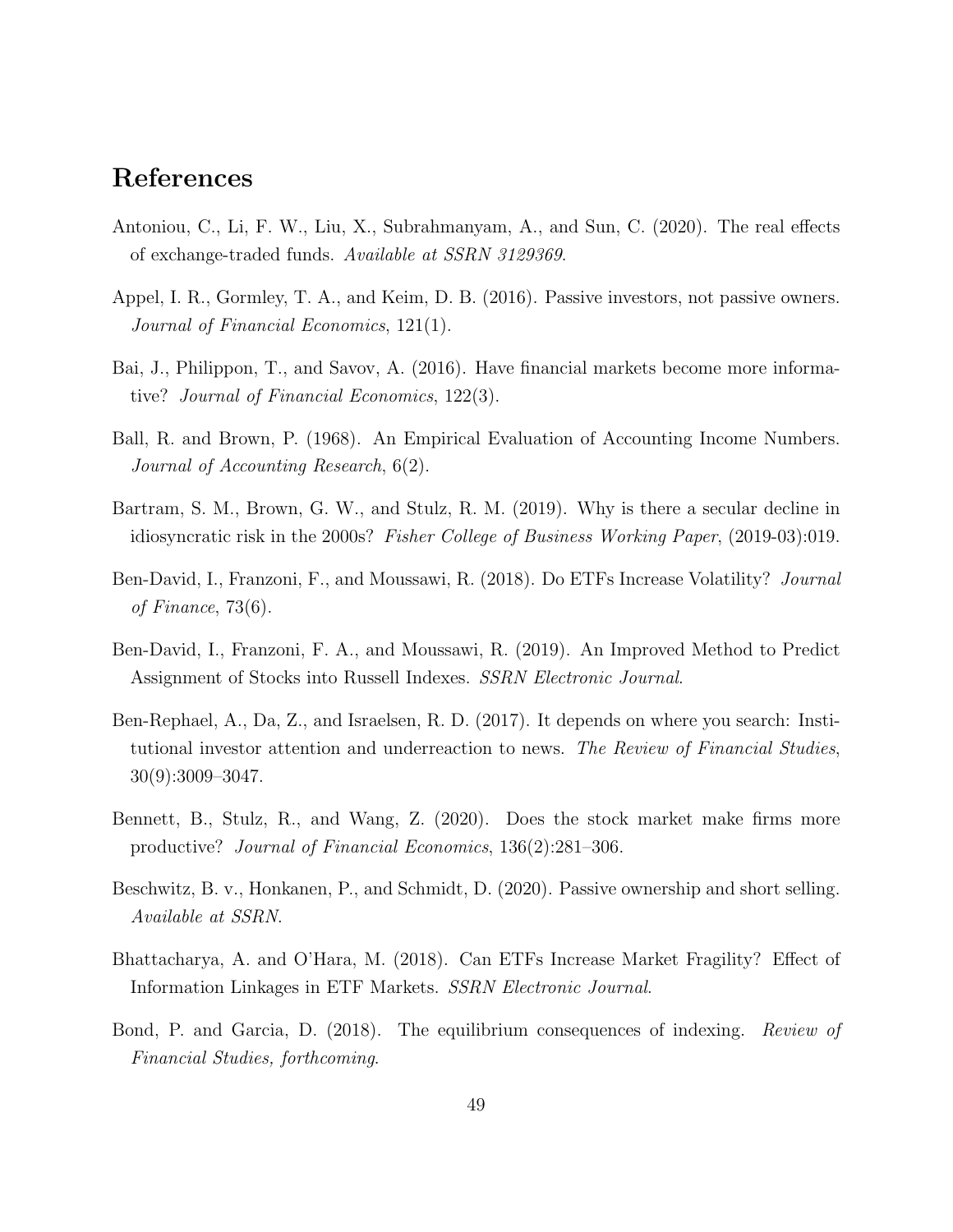- <span id="page-49-9"></span>Boone, A. L. and White, J. T. (2015). The effect of institutional ownership on firm transparency and information production. Journal of Financial Economics, 117(3).
- <span id="page-49-2"></span>Breugem, M. and Buss, A. (2019). Institutional investors and information acquisition: Implications for asset prices and informational efficiency. Review of Financial Studies, 32(6).
- <span id="page-49-3"></span>Brogaard, J., Ringgenberg, M. C., and Sovich, D. (2019). The economic impact of index investing. The Review of Financial Studies, 32(9):3461–3499.
- <span id="page-49-1"></span>Buss, A. and Sundaresan, S. (2020). More Risk, More Information: How Passive Ownership Can Improve Informational Efficiency. SSRN Electronic Journal.
- <span id="page-49-6"></span>Campbell, J. Y., Lettau, M., Malkiel, B. G., and Xu, Y. (2001). Have individual stocks become more volatile? An empirical exploration of idiosyncratic risk. Journal of Finance, 56(1).
- <span id="page-49-8"></span>Chang, Y. C., Hong, H., and Liskovich, I. (2015). Regression discontinuity and the price effects of stock market indexing. Review of Financial Studies, 28(1).
- <span id="page-49-10"></span>Chernozhukov, V. and Hansen, C. (2008). Instrumental variable quantile regression: A robust inference approach. Journal of Econometrics, 142(1):379–398.
- <span id="page-49-4"></span>Coles, J. L., Heath, D., and Ringgenberg, M. (2020). On Index Investing. SSRN Electronic Journal.
- <span id="page-49-0"></span>Cong, L. W., Huang, S., and Xu, D. (2020). Rise of factor investing: security design and asset pricing implications. Technical report, Working Paper.
- <span id="page-49-11"></span>Daniel, K., Klos, A., and Rottke, S. (2017). Overpriced winners. Unpublished Working Paper, Columbia University.
- <span id="page-49-5"></span>Dávila, E. and Parlatore, C. (2018). Identifying Price Informativeness. National Bureau of Economic Research Working Paper Series.
- <span id="page-49-7"></span>Dávila, E. and Parlatore, C. (2021). Trading Costs and Informational Efficiency. Journal of Finance, 76(3).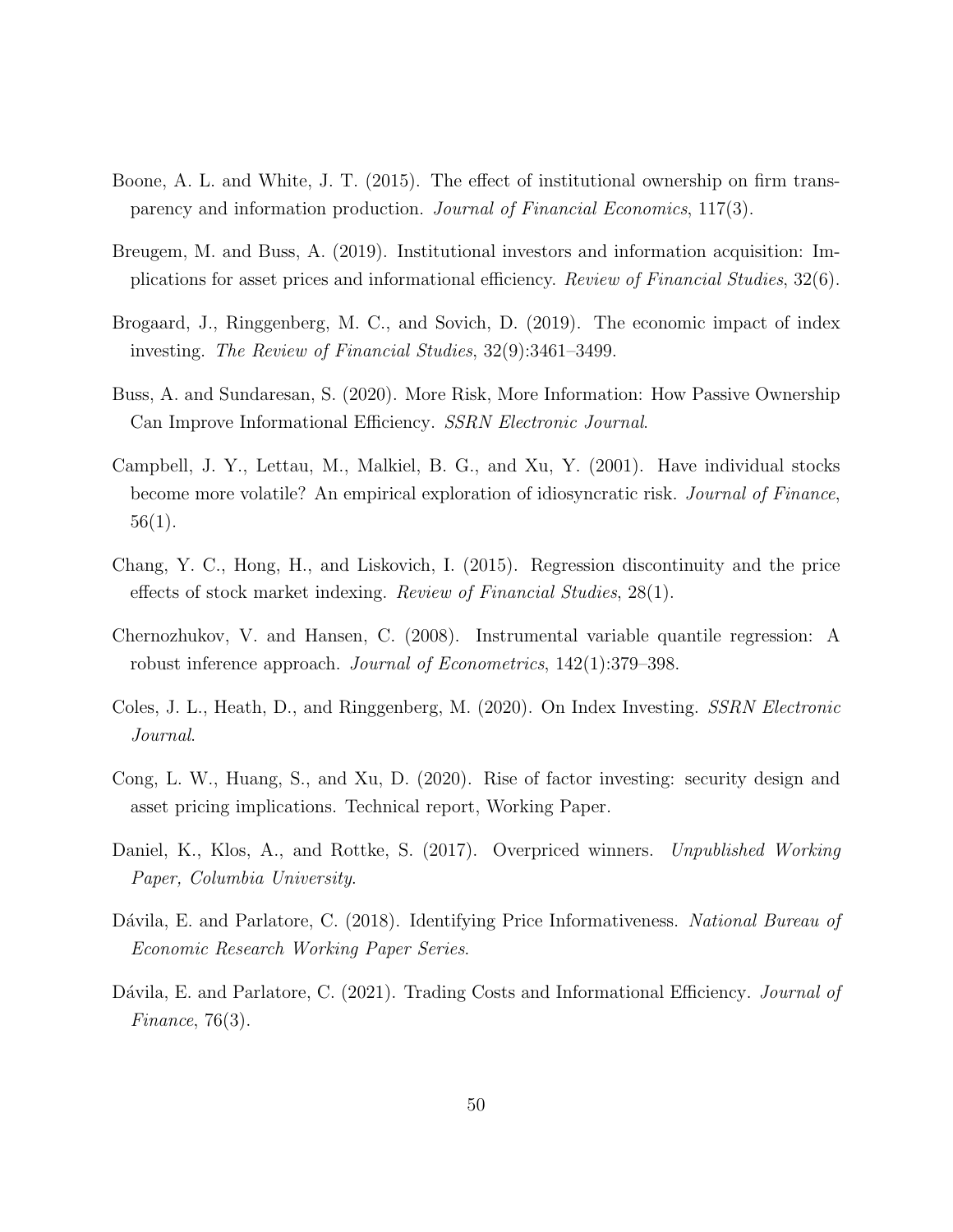- <span id="page-50-2"></span>DeLisle, R. J., French, D. W., and Schutte, M. G. (2017). Passive institutional ownership, r2 trends, and price informativeness. Financial Review, 52(4):627–659.
- <span id="page-50-7"></span>Diether, K. B., Malloy, C. J., and Scherbina, A. (2002). Differences of opinion and the cross section of stock returns. The Journal of Finance, 57(5):2113–2141.
- <span id="page-50-8"></span>Dubinsky, A., Johannes, M., Carr, P., Chen, J., Chernov, M., Duffie, D., Glasserman, P., Heidari, M., Hull, B., Jagannatahn, R., Jones, C., Knight, J., and Linnainmaa, J. (2006). Fundamental uncertainty , earning announcements and equity options. Wall Street Journal, (August 2015).
- <span id="page-50-1"></span>Ernst, T. (2020). Stock-Specific Price Discovery From ETFs. Working Paper, (October 2017).
- <span id="page-50-0"></span>Fama, E. F., Fisher, L., Jensen, M. C., and Roll, R. (1969). The Adjustment of Stock Prices to New Information. International Economic Review, 10(1).
- <span id="page-50-4"></span>Farboodi, M., Matray, A., Veldkamp, L., and Venkateswaran, V. (2020). Where has all the data gone? Technical report, National Bureau of Economic Research.
- <span id="page-50-5"></span>Farboodi, M. and Veldkamp, L. (2020). Long-Run growth of financial data technology. American Economic Review, 110(8).
- <span id="page-50-9"></span>Foster, F. D. and Viswanathan, S. (1990). A theory of the interday variations in volume, variance, and trading costs in securities markets. The Review of Financial Studies, 3(4):593– 624.
- <span id="page-50-10"></span>Foster, F. D. and Viswanathan, S. (1993). Variations in trading volume, return volatility, and trading costs: Evidence on recent price formation models. The Journal of Finance, 48(1):187–211.
- <span id="page-50-3"></span>Garleanu, N. B. and Pedersen, L. H. (2018). Active and Passive Investing. SSRN Electronic Journal.
- <span id="page-50-6"></span>Gloßner, S. (2018). The Effects of Institutional Investors on Firm Outcomes: Empirical Pitfalls of Quasi-Experiments Using Russell 1000/2000 Index Reconstitutions. SSRN Electronic Journal.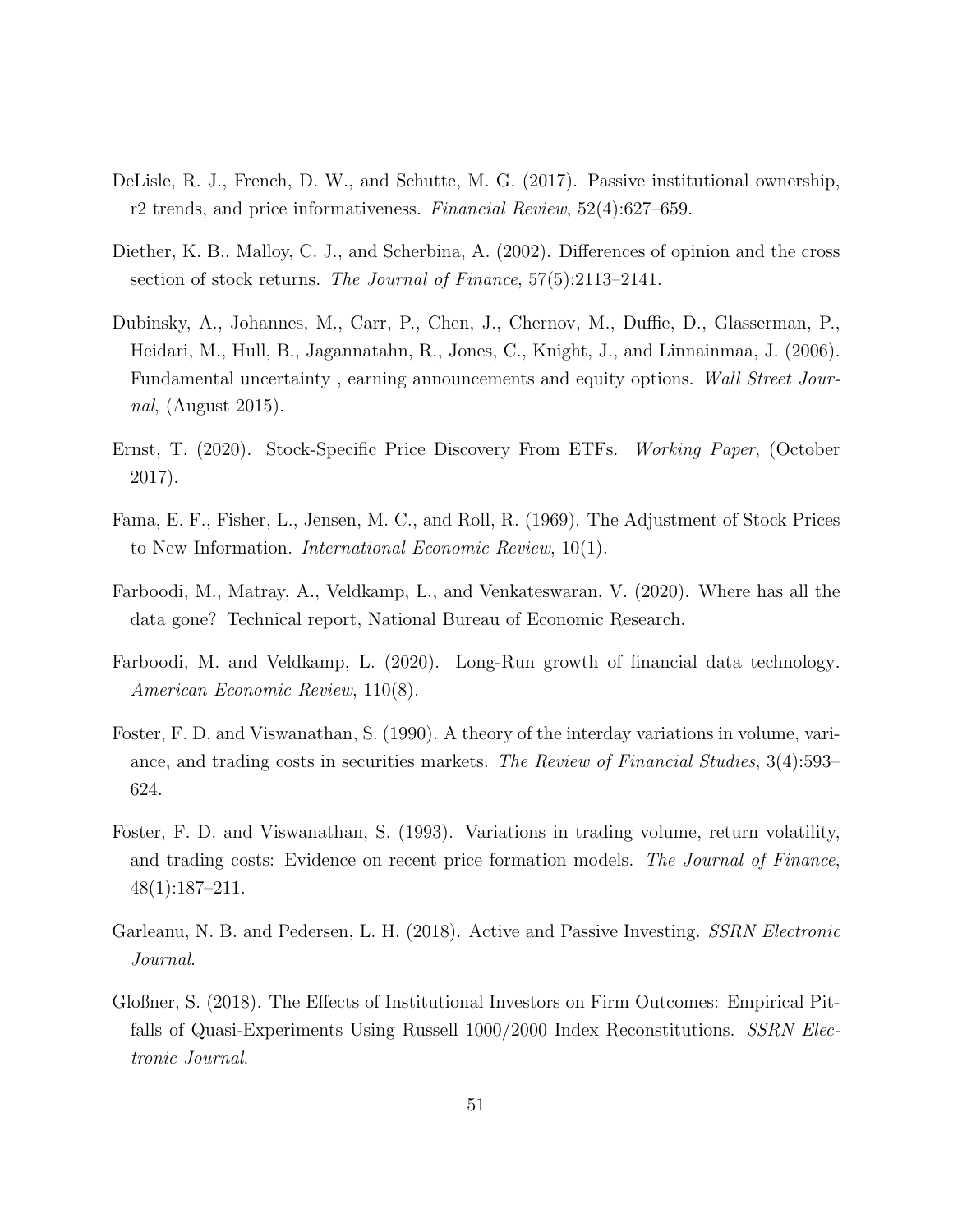- <span id="page-51-7"></span>Gloßner, S. (2019). Investor horizons, long-term blockholders, and corporate social responsibility. Journal of Banking and Finance, 103.
- <span id="page-51-0"></span>Glosten, L., Nallareddy, S., and Zou, Y. (2021). ETF activity and informational efficiency of underlying securities. Management Science, 67(1).
- <span id="page-51-9"></span>Grossman, S. J. and Stiglitz, J. E. (1980). On the Impossibility of Informationally Efficient Markets On the Impossibility of Informationally Efficient Markets. Source: The American Economic Review, 70(3).
- <span id="page-51-12"></span>Hanson, S. G. and Sunderam, A. (2014). The growth and limits of arbitrage: Evidence from short interest. The Review of Financial Studies, 27(4):1238–1286.
- <span id="page-51-6"></span>Heath, D., Macciocchi, D., Michaely, R., and Ringgenberg, M. C. (2021). Do Index Funds Monitor? The Review of Financial Studies.
- <span id="page-51-8"></span>Heath, D., Ringgenberg, M. C., Samadi, M., and Werner, I. M. (2020). Reusing natural experiments.
- <span id="page-51-11"></span>Israeli, D., Lee, C. M., and Sridharan, S. A. (2017). Is there a dark side to exchange traded funds? An information perspective. Review of Accounting Studies, 22(3).
- <span id="page-51-5"></span>Kacperczyk, M., Sundaresan, S., and Wang, T. (2018a). Do foreign investors improve market efficiency? Technical report, National Bureau of Economic Research.
- <span id="page-51-1"></span>Kacperczyk, M. T., Nosal, J. B., and Sundaresan, S. (2018b). Market Power and Price Informativeness. SSRN Electronic Journal.
- <span id="page-51-2"></span>Kelly, B., Pástor, u., and Veronesi, P. (2016). The Price of Political Uncertainty: Theory and Evidence from the Option Market. Journal of Finance, 71(5).
- <span id="page-51-3"></span>Kothari, S. P. and Sloan, R. G. (1992). Information in prices about future earnings. Implications for earnings response coefficients. Journal of Accounting and Economics, 15(2-3).
- <span id="page-51-10"></span>Kyle, A. S. (1985). Continuous Auctions and Insider Trading. *Econometrica*, 53(6).
- <span id="page-51-4"></span>Lee, J. (2020). Passive Investing and Price Efficiency. *SSRN Electronic Journal*.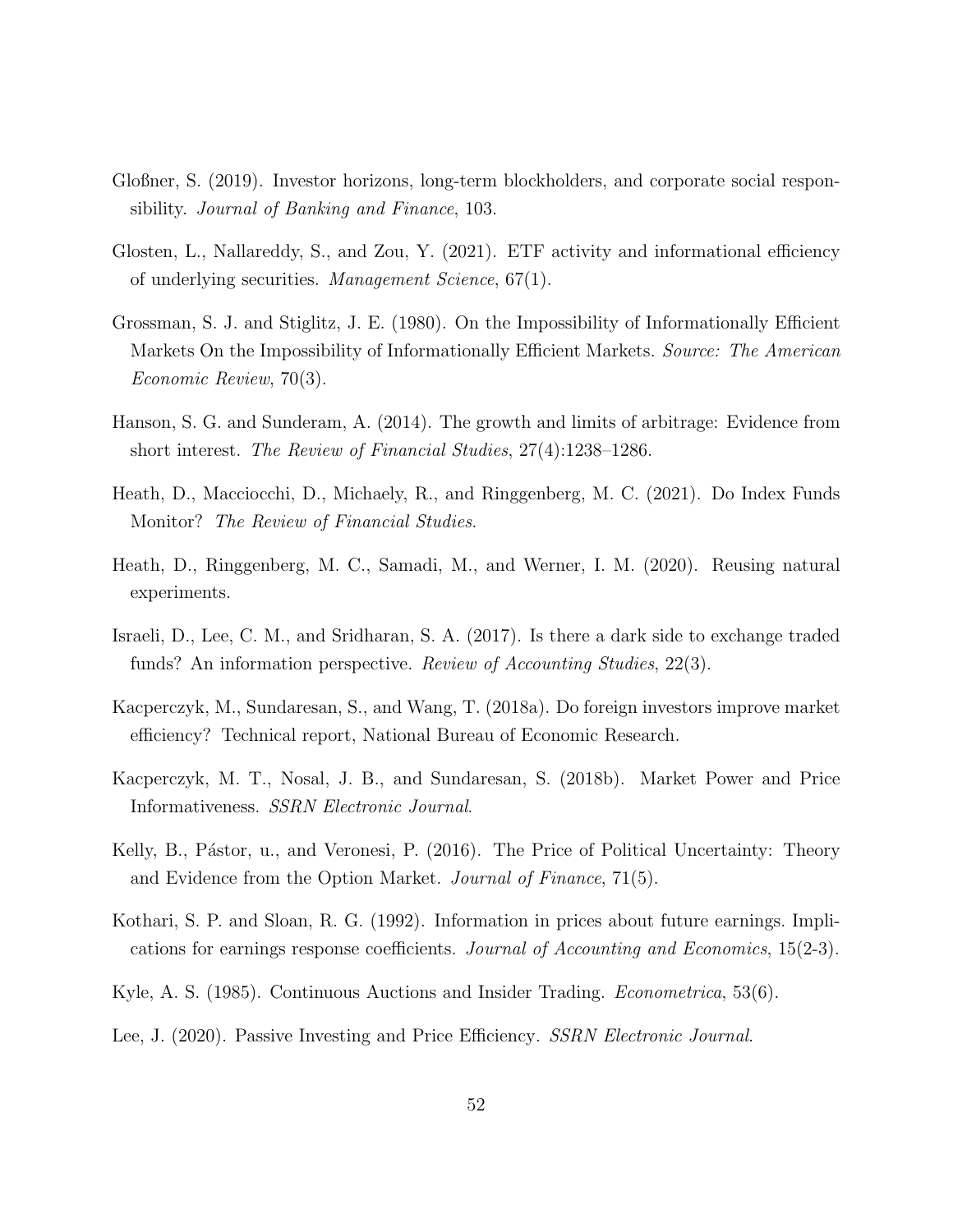- <span id="page-52-12"></span>Lochner, L. and Moretti, E. (2004). The effect of education on crime: Evidence from prison inmates, arrests, and self-reports. American economic review, 94(1):155–189.
- <span id="page-52-1"></span>Loughran, T. and McDonald, B. (2017). The use of edgar filings by investors. *Journal of* Behavioral Finance, 18(2):231–248.
- <span id="page-52-4"></span>Malikov, G. (2020). Information, Participation, and Passive Investing. SSRN Electronic Journal.
- <span id="page-52-0"></span>Manela, A. (2014). The value of diffusing information. *Journal of Financial Economics*, 111(1):181–199.
- <span id="page-52-9"></span>Martineau, C. (2018). The Evolution of Market Price Efficiency Around Earnings News. SSRN Electronic Journal.
- <span id="page-52-2"></span>Martineau, C. and Zoican, M. (2021). Investor attention and the cross-section of analyst coverage. Available at SSRN 3376162.
- <span id="page-52-7"></span>Mauboussin, M. (2019). Looking for Easy Games in Bonds. Bluemountain Investment Research.
- <span id="page-52-8"></span>Mclean, R. D. and Pontiff, J. (2016). Does Academic Research Destroy Stock Return Predictability? *Journal of Finance*, 71(1).
- <span id="page-52-10"></span>Morck, R. and Yang, F. (2001). The mysterious growing value of s&p 500 membership. Technical report, National Bureau of Economic Research.
- <span id="page-52-6"></span>Novy-Marx, R. (2015). Fundamentally, Momentum is Fundamental Momentum. National Bureau of Economic Research.
- <span id="page-52-5"></span>Qin, N. and Singal, V. (2015). Indexing and stock price efficiency. Financial management, 44(4):875–904.
- <span id="page-52-11"></span>S&P, D. J. I. (2017). S&p u.s. indices methodology. Technical report.
- <span id="page-52-3"></span>Wang, J. (1994). A Model of Competitive Stock Trading Volume. *Journal of Political* Economy, 102(1).